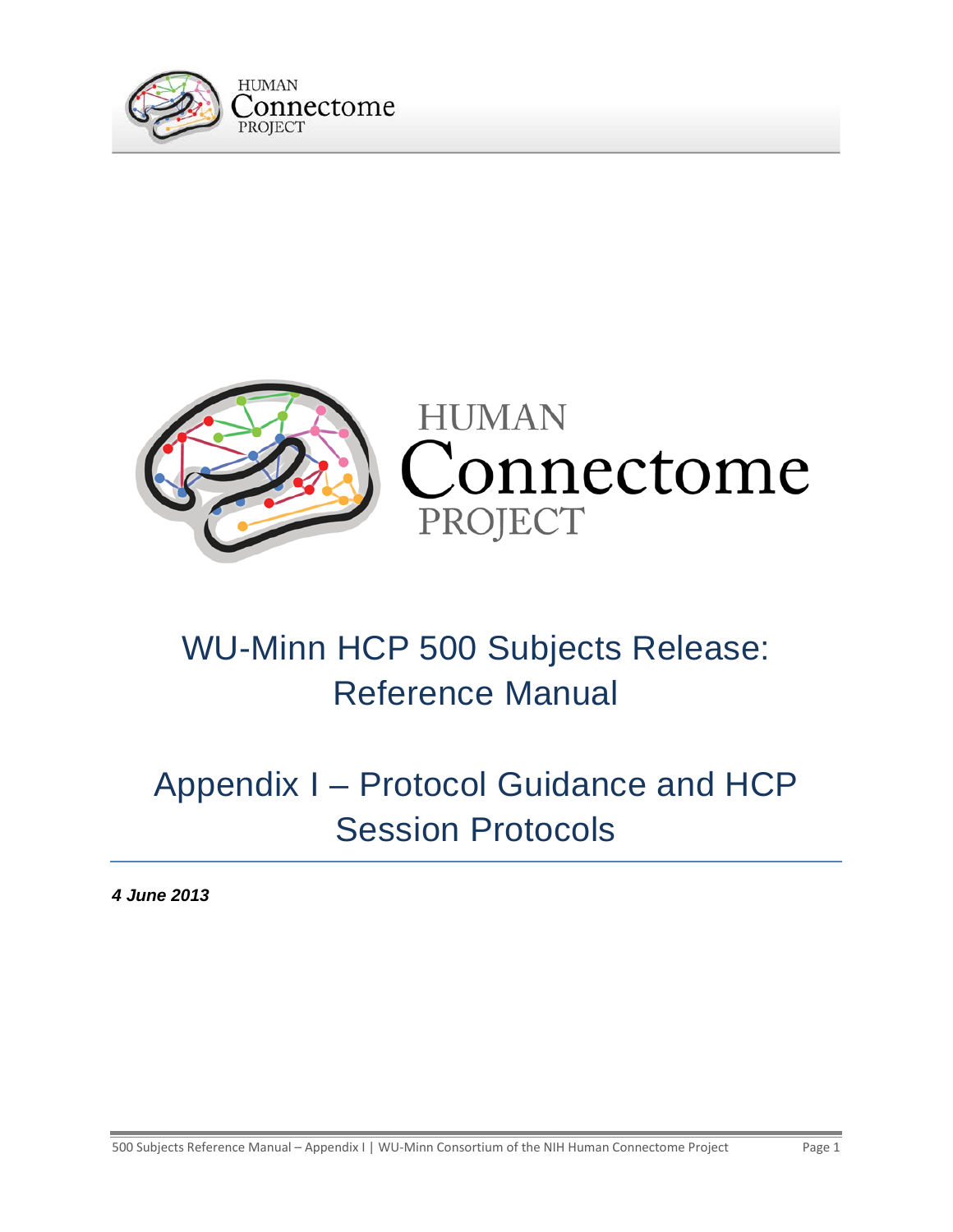

# **Table of Contents**

| What would be an "HCP-like" protocol on a Siemens Trio, Verio, or Skyra 3T magnet? 3 |  |
|--------------------------------------------------------------------------------------|--|
|                                                                                      |  |
|                                                                                      |  |
|                                                                                      |  |
|                                                                                      |  |
|                                                                                      |  |
|                                                                                      |  |
|                                                                                      |  |
|                                                                                      |  |
|                                                                                      |  |
|                                                                                      |  |
|                                                                                      |  |
|                                                                                      |  |
|                                                                                      |  |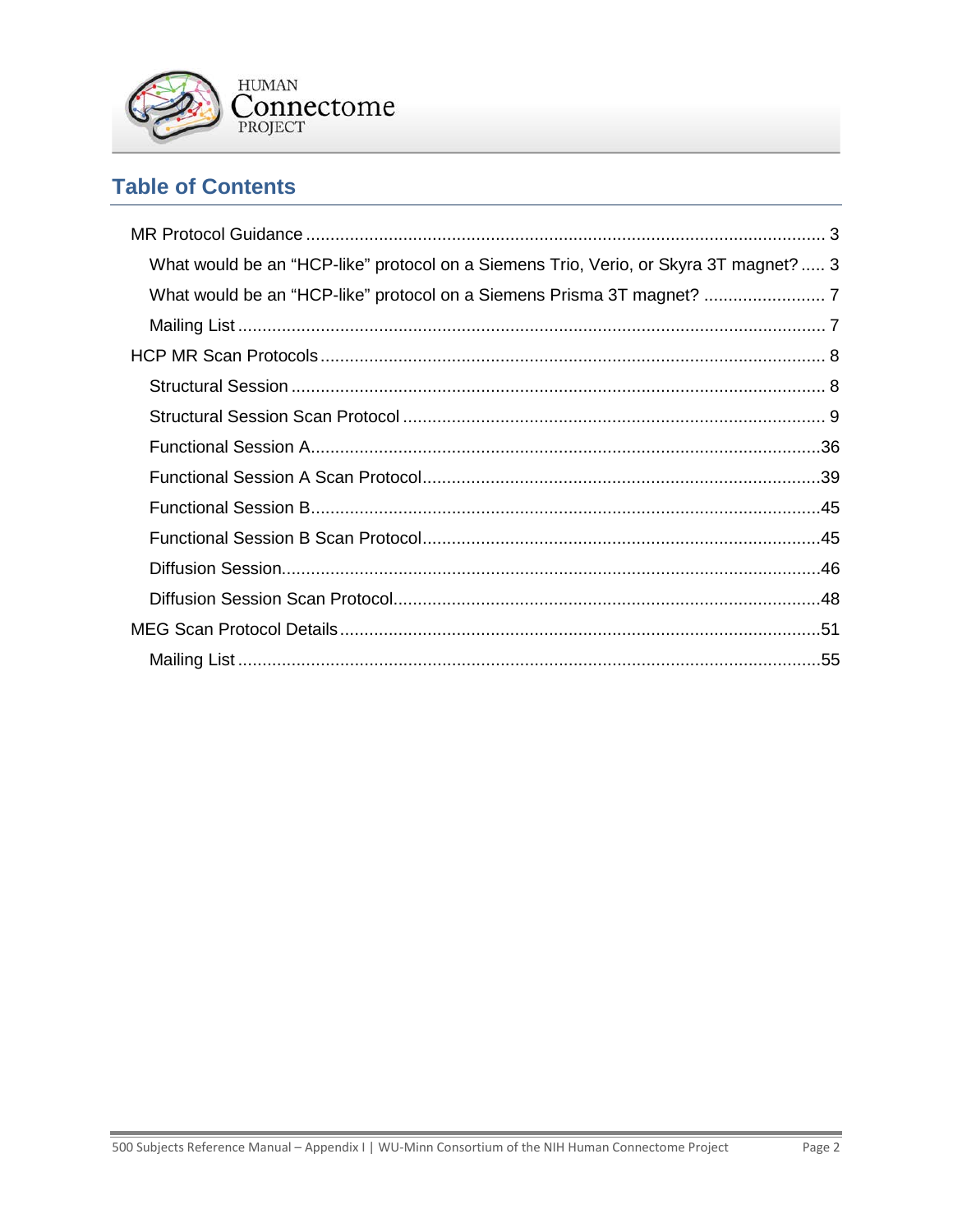

# <span id="page-2-0"></span>**MR Protocol Guidance**

# <span id="page-2-1"></span>**What would be an "HCP-like" protocol on a Siemens Trio, Verio, or Skyra 3T magnet?**

Many individuals/groups will probably have questions about how best to adapt the HCP scanning protocol to their magnet. It is difficult to suggest a specific "HCP-like" protocol since the majority of the protocol optimizations/investigations that informed the final HCP protocol were conducted on the Connectome Skyra, which is a customized Skyra platform with 100  $mT/m$  gradients for diffusion encoding and  $\sim 42$  mT/m gradients for imaging. Nonetheless, here we provide some general guidance for those seeking to adapt the HCP protocol to their scanner. After reading this guidance and familiarizing yourself with the rationale for the HCP protocols (detailed in [Ugurbil](http://www.sciencedirect.com/science/article/pii/S1053811913005065) *et al*., 2013, [Glasser](http://www.sciencedirect.com/science/article/pii/S1053811913005053) *et al.* 2013, [Smith](http://www.sciencedirect.com/science/article/pii/S1053811913005338) *et al*., 2013 and [Sotiropolous](http://www.sciencedirect.com/science/article/pii/S105381191300551X) *et al*., 2013 in a Special Issue of *NeuroImage*), we highly recommend that you perform your own pilot studies on your specific system.

First, you'll need a 32-channel head coil (12-channel head coil not recommended) and the multiband fMRI and dMRI sequences for your Siemens software version [\(http://www.cmrr.umn.edu/multiband/\)](http://www.cmrr.umn.edu/multiband/). Multiband sequences on other vendor platforms (i.e., GE and Philips) are currently being implemented at several research laboratories. Interested users should contact their vendors, but also watch for announcements and updates on the hcp-users mailing list.

### **Structural Imaging**

For structural imaging, similar quality T1w and T2w acquisitions should be achievable on other Siemens 3T platforms using a 32-channel head coil and Siemens product (MPRAGE and SPACE) sequences. The HCP protocol uses 0.7 mm isotropic structural acquisitions. For users that want higher SNR structural scans, at the cost of some resolution, 0.8 mm isotropic acquisitions are also sufficient for deriving benefits from the HCP structural processing pipelines, and may confer some increased robustness against poor quality acquisitions in motion-prone subjects (although this was not specifically investigated by HCP). Slightly longer echo spacings (automatically adjusted in the T1w and T2w sequences) on conventional scanners are expected due to their reduced imaging gradient strength, which should not have a major effect on data quality. Note that the HCP carefully reviews every structural scan for quality, with fairly high standards for what constitutes a "good" or "excellent" scan (i.e., minimal motion-related blurring or ringing artifacts), and acquires a re-scan if necessary.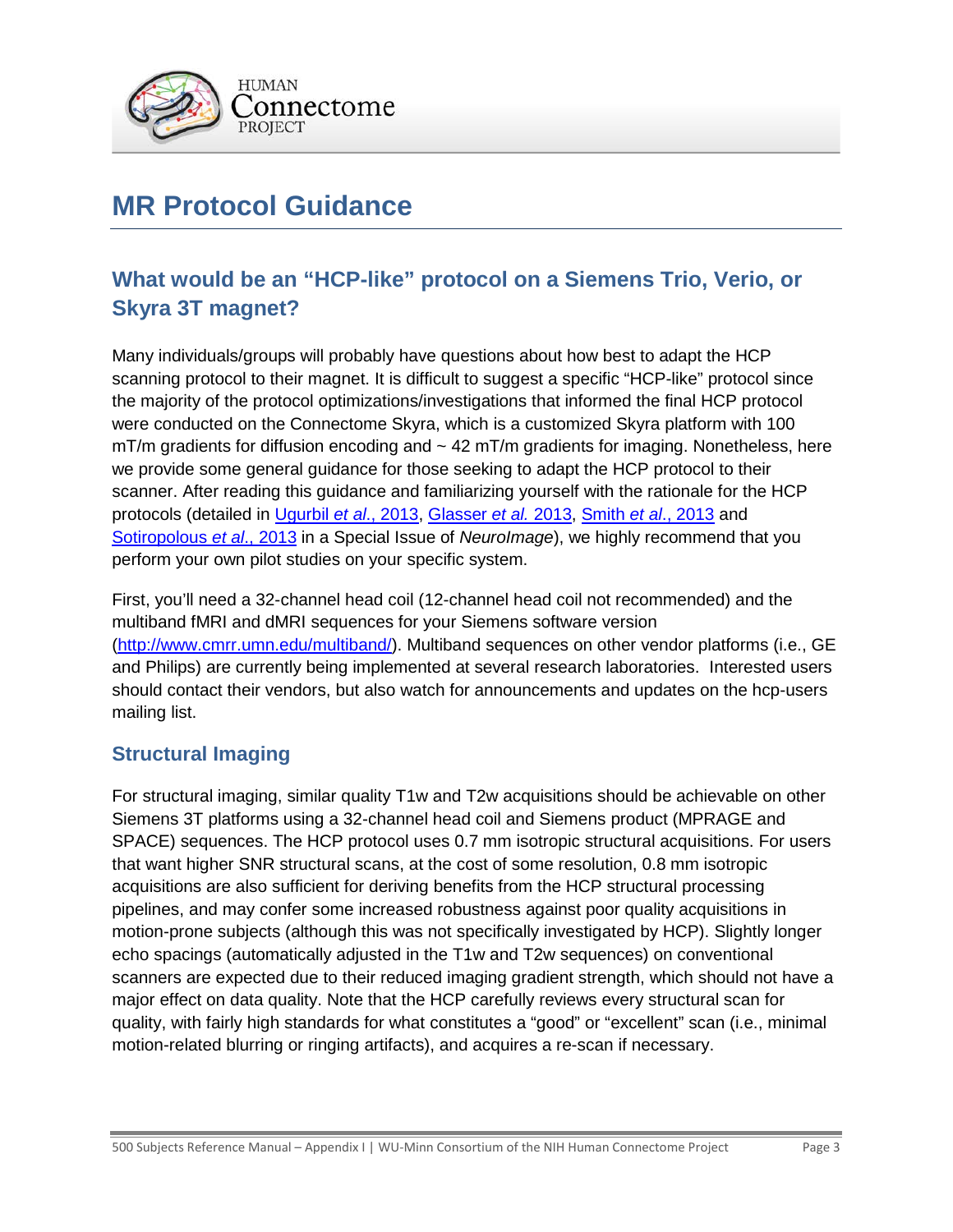

### **Functional Imaging**

For functional imaging, key choice points relative to the HCP fMRI acquisitions involve the multiband (MB) factor, spatial resolution, TE, and phase encoding direction (the latter three of which all interact). While gradient strength is not as critical for fMRI (relative to dMRI), the Connetome Skyra gradients do allow it to operate at a lower echo spacing than a conventional 3T scanner (e.g., 0.58 ms vs. 0.69 ms at 2 mm, all other things being approximately equal). The limitations of maximal readout gradient [Siemens Trio  $(TQ) \sim 28mT/m$ , Verio (VQ) and Skyra  $(XQ) \sim 24$  mT/m] and forbidden echo spacing (due to acoustic resonances) make 2 mm more of a "stretch" resolution on these 3T magnets. Note that considerable benefit as regards the accuracy of the mapping of activation to the cortical surface is already achieved by going to a 2.5 mm isotropic resolution, albeit with further incremental gains in accuracy in going down to 2.0 mm [\(Glasser](http://www.sciencedirect.com/science/article/pii/S1053811913005053) *et al.* 2013). Overall then, we recommend that users of Trio, Verio, and Skyra systems test resolutions of 2.0 to 2.5 mm for fMRI and make a selection based on their requirements for temporal SNR, statistical power, and acceptable degree of susceptibility distortion, and signal dropout.

The good temporal stability of the Connectome Skyra and the low electronic noise of the Siemens Tim 4G<sup>®</sup> platform allow the HCP to robustly generate good quality BOLD data at an MB factor of 8 without in-plane acceleration. Users of other systems will want to look carefully at whether they are happy with the levels of residual aliasing and temporal SNR at MB=8. In general, we recommend a MB factor of MB=6 for robust image quality while retaining high temporal resolution for these systems.

We caution that performance may vary from system to system even within a single scanner platform. Individual scanners that require a lot of iron to shim will be much more susceptible to shift/drift because of gradient heating, and as such high gradient duty cycles will lead to temporal instability as data are collected. Therefore, for all systems, users should check the temporal stability of their acquisitions!

Many individuals may want to collect single resting-state or task-fMRI runs, or simply use the same phase encoding direction for all runs, in which case we recommend using either anteriorto-posterior (AP) or posterior-to-anterior (PA) phase encoding (rather than the RL and LR phase-encoded pairs used in the HCP acquisitions), so that there is not a right/left susceptibility asymmetry (bias) in the aggregate data. In pilot testing, we could not discern an overall preference for either AP or PA phase encoding, since each resulted in a different amount of signal dropout and local distortions in different brain areas with susceptibility artifact, and this dropout differs greatly depending on slice orientation (e.g., T>C vs C>T). Thus, we recommend that users make the choice between AP and PA phase encoding based on their own particular research aims and goals. Note that AP or PA phase encoding will require use of a full FOV in the phase direction ("FOV phase = 100%"), which will lengthen the total echo train, leading to some increase in  $T_2^*$  blurring, susceptibility distortion, and signal dropout (via increased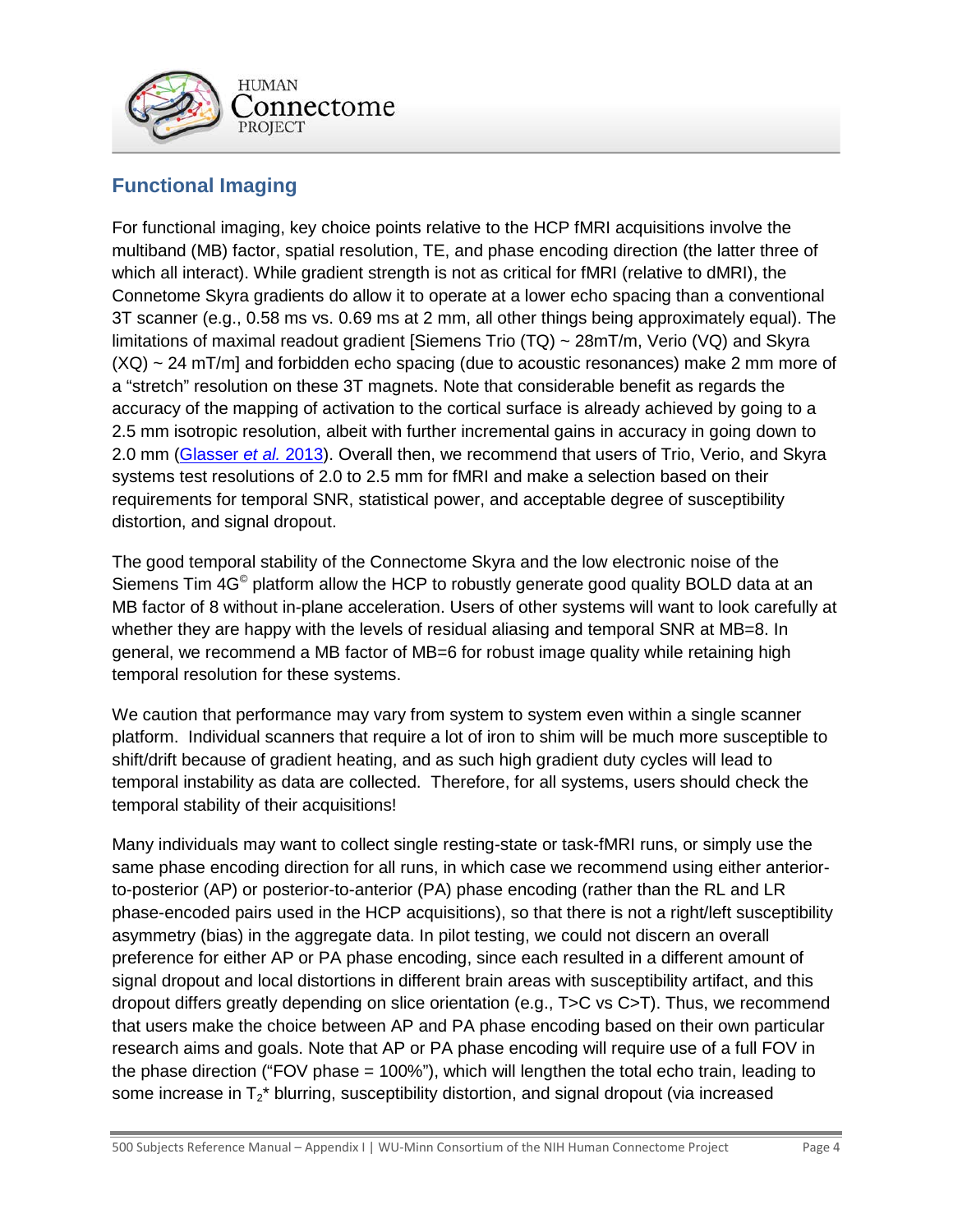

minimum TE) compared to the HCP acquisitions. In practice, this effect will be at least partially mitigated given the shorter minimum echo spacing achievable in the AP/PA phase encoding direction (due to lower peripheral nerve stimulation limitations with AP/PA than RL/LR). "Compensating" for these effects via use of partial Fourier and/or in-plane GRAPPA involve their own tradeoffs (e.g., for in-plane GRAPPA, reduced image SNR and a lower acceptable maximum multiband acceleration factor and thus longer minimum TR). The HCP investigated these tradeoffs to some degree during pilot testing, and ultimately settled on RL/LR phase encoding with no partial Fourier or in-plane GRAPPA as yielding the best overall quality on the Connectome Skyra. For users of other Siemen's 3T systems desiring 2.3 – 2.5 mm isotropic spatial resolution with only a single phase encoding direction, we suggest trying AP or PA phase encoding without in-plane GRAPPA or partial Fourier (allows a minimum TE of  $\sim$  33 ms), and a multiband factor of 6. For users desiring 2.0 mm resolution, 7/8 partial Fourier may be desirable (allows a minimum TE of  $\sim$  36 ms). Note that even if you collect all your fMRI scans with a single phase encoding direction, we recommend collecting brief spin-echo EPI variants using opposing phase encoding directions for best distortion correction of the fMRI data (see "Functional Session A" below, and Glasser et al., submitted). TR can be set at the minimum allowed for the chosen slice coverage (assuming maximal temporal resolution is desired), and the flip angle set to the Ernst angle for that particular TR [i.e.,  $cos(\theta_E) = exp(-TR/T_1)$ , where  $T_1 \sim 1400$  ms for gray matter at 3T]. As multiband reconstruction is computationally intensive, individuals will also want to monitor the required reconstruction time for their chosen parameters and system. Note that there is a limit of 12 series in the Siemens reconstruction queue, at which point further scanning is not possible until under this limit.

### **Diffusion Imaging**

It is harder to give advice for diffusion imaging, since for dMRI the higher gradient strength of the Connectome Skyra was a critical factor in setting the HCP diffusion protocol. However, our initial experience with other 3T magnets suggests that some of the insights from HCP piloting will be transferrable.

*Phase encode directions and susceptibility distortions.* Instead of averaging data, we strongly recommend that you acquire two phase encode directions with opposite polarities. Much of the SNR benefits associated with averaging are retained, and the benefit of being able to largely eliminate susceptibility distortions is a substantial one. We have found that it is most efficient for the two phase encode directions to be selected as RL and LR.

*Multiband imaging.* On the Connectome Skyra, MB=3 was substantially preferable to MB=2. We tested MB=4, but were not entirely comfortable with it for a large-scale study due to some increase in blurring and occasional artifacts. Thus we opted for MB=3, although future improvements in the design of RF pulses and reconstruction algorithms might render higher MB factors preferable. We do not yet have extensive experience with multiband diffusion imaging on other scanners, but the potential improvements are substantial as multiband allows for a much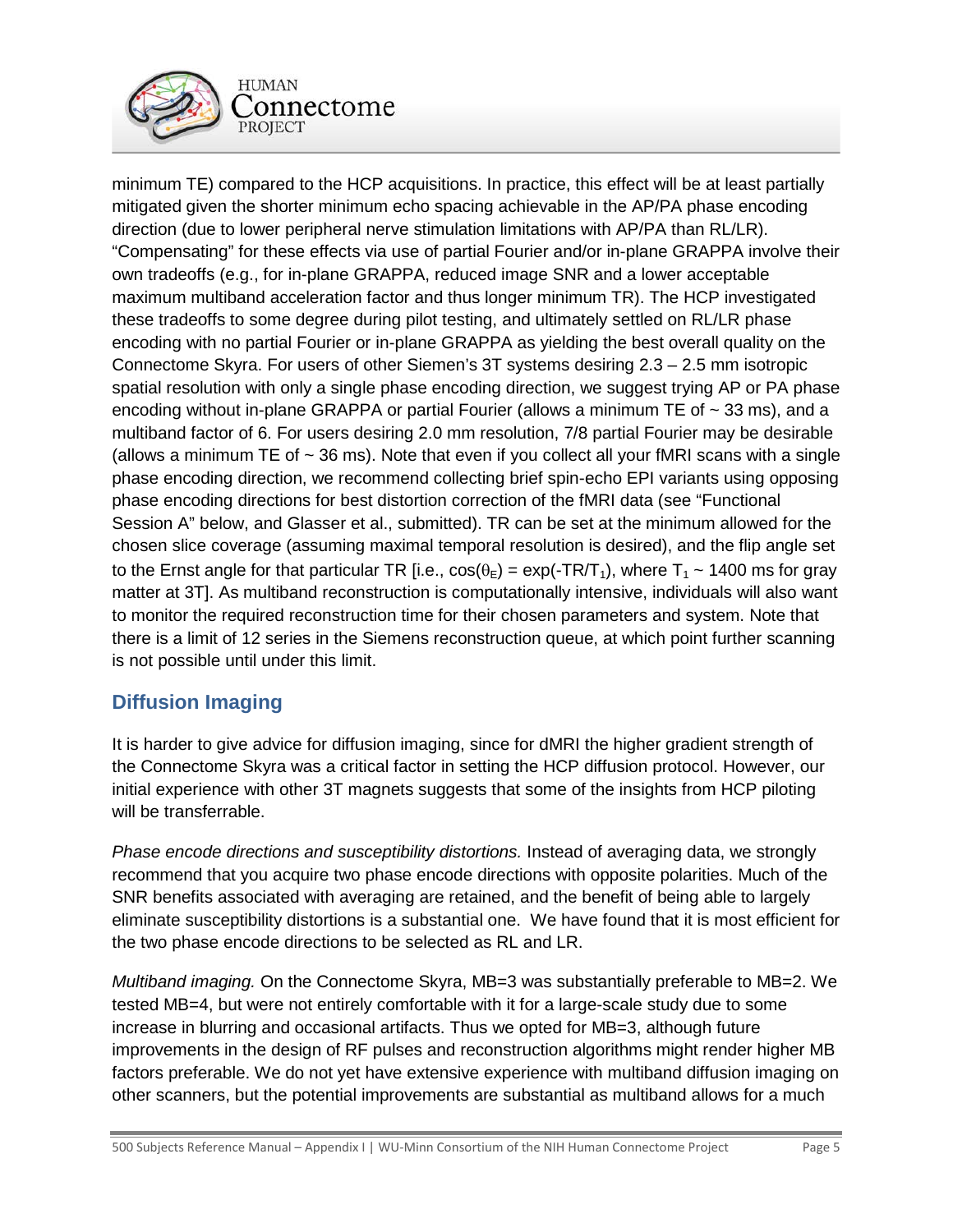

denser covering of b-space for a given total imaging time (see next section). It was not our experience that the optimal MB factor depended substantially on voxel resolution within the ranges that we were considering  $(1.2 - 1.5 \text{ mm}$  isotropic).

*Sampling of b-space.* Extensive testing of b-space sampling schemes suggested the following guidelines, at least when reconstructing with Bedpostx, q-ball or spherical harmonics. Note that the following guidelines refer to multiband data where extensive sampling of b-space is possible within a reasonable scan time (for us in the range of 300 datapoints acquired along each phase encode direction).

1) The sensitivity for detecting the presence and angular orientations of multiple fibers in a voxel benefit from having more than a single b-shell – various options were considered and several performed similarly well. We preferred b=1,2,3k but this is clearly SNR dependent.

2) It is beneficial for sensitivity to remain entirely in the regime in which signal is easily visible in the raw data (i.e., we did not find it beneficial to go into the very high b-value regimes)

3) It is not necessarily beneficial for sensitivity to distribute more data points on higher bshells. There is a clear trade off with time spent imaging at low SNR. We opted for distributing an equal number of data-points on each shell, but this can be piloted on individual scanners.

4) It is not beneficial to acquire the same orientations on each shell.

5) It is essential for later correction of eddy current distortions that orientations should be distributed on a whole sphere, and not on a hemisphere.

*Monopolar vs bipolar gradients.* The TE (and therefore SNR) benefits from using monopolar rather than bipolar diffusion encoding were found to be substantial on the Connectome Skyra. While there is an eddy current penalty for monopolar gradients, we found that the new eddy current correction tool of FSL performed excellently on our data, removing almost all eddy current effects that could be easily seen by eye. We have repeated this test on a Verio scanner with similar results. The alternative use of the bipolar gradient encoding lengthens the TE (decreasing SNR) but results in much less eddy current displacement artifacts if the TOPUP/EDDY tools are not used.

*Voxel resolution.* This clearly depends on the SNR performance of your scanner and sequence. However, the benefits for tractography of moving below 2 mm isotropic are substantial. We have recently acquired high quality 1.5 mm isotropic data with b-values up to  $b=2000$  s/mm<sup>2</sup> on both Verio and Trio systems with standard gradient coils.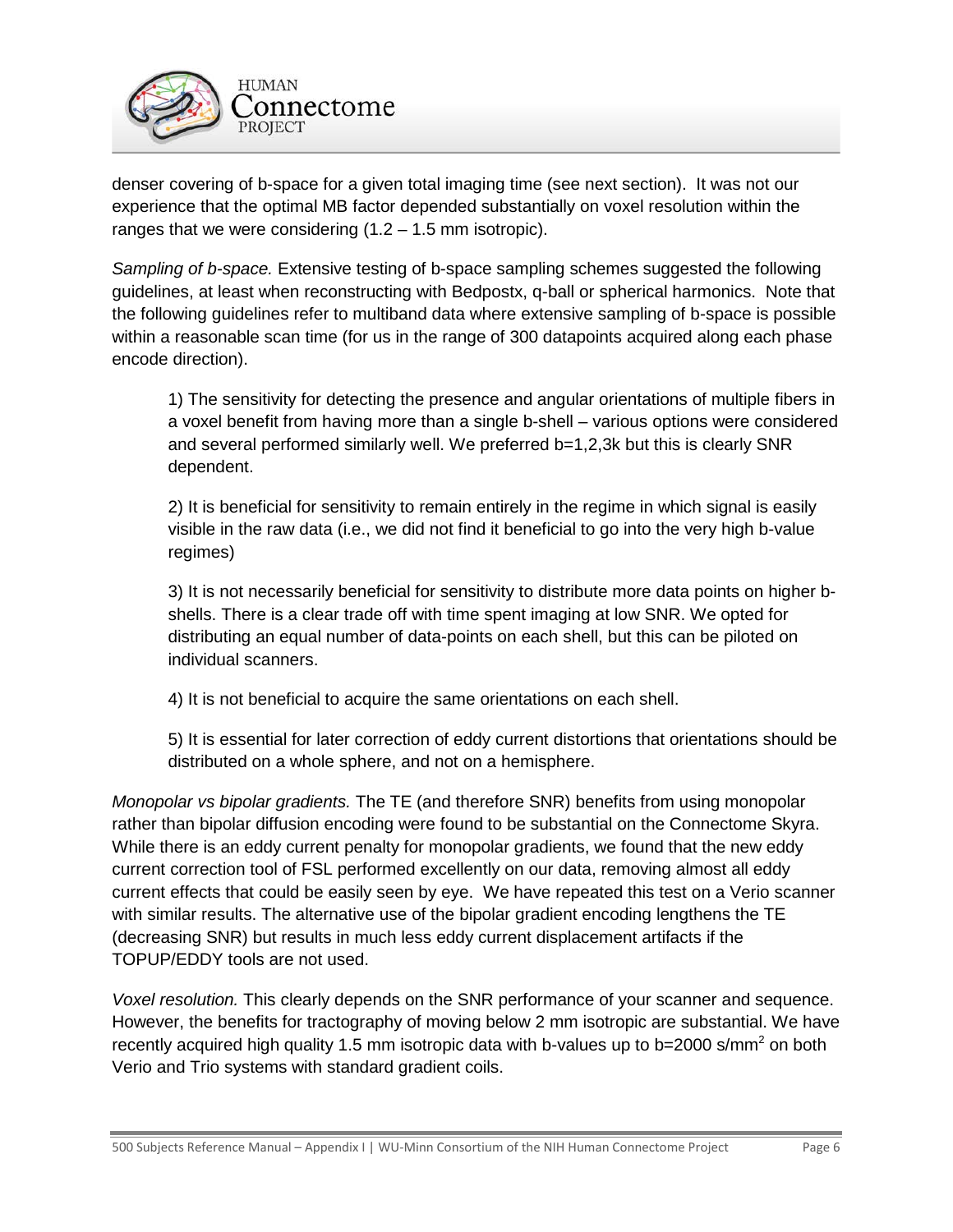

*Reconstructing data acquired with multi-channel head coils.* Sum-of-squares reconstruction should be avoided as it introduces artificial baselines into the data, which have a profound effect on diffusion reconstructions. This is particularly true for higher b-values or lower SNR data and the problem scales with the number of coil elements. A solution to this problem is to use SENSE (R=1) reconstruction, which eliminates the problem and returns the noise profile to Rician.

*In-plane acceleration (iPAT/GRAPPA).* The combination of in-plane GRAPPA (e.g., R=2) with multiband (e.g., MB=3) imaging leads to compromises in temporal stability due to the effect of physiological motion on multiband reconstruction. This issue is being actively investigated and may be satisfactorily addressed in a future version of the multiband sequence/reconstruction [\(Ugurbil](http://www.sciencedirect.com/science/article/pii/S1053811913005065) *et al*., 2013).

# <span id="page-6-0"></span>**What would be an "HCP-like" protocol on a Siemens Prisma 3T magnet?**

The Siemens Prisma scanner has powerful gradients (80 mT/m gradients for diffusion encoding and ~ 42 mT/m gradients for imaging) similar to the customized HCP Connectome Skyra scanner. The HCP structural and fMRI protocols can be duplicated exactly on the Prisma scanner. The difference in the maximal gradient strength for diffusion encoding will necessitate small changes in TE, resolution, or b-values for a similar protocol on Prisma. The exact gradient table that HCP uses for dMRI is available for request via the HCP Data Users mailing list (see next paragraph).

# <span id="page-6-1"></span>**Mailing List**

Individuals with further protocol-related questions are encouraged to use the HCP Data Users mailing list [\(hcp-users@humanconnectome.org\)](mailto:hcp-users@humanconnectome.org) by signing up at <http://www.humanconnectome.org/contact/> or by checking the appropriate box when registering to download HCP data. We also encourage individuals to share their protocols of what they find works best (and what doesn't) via this forum!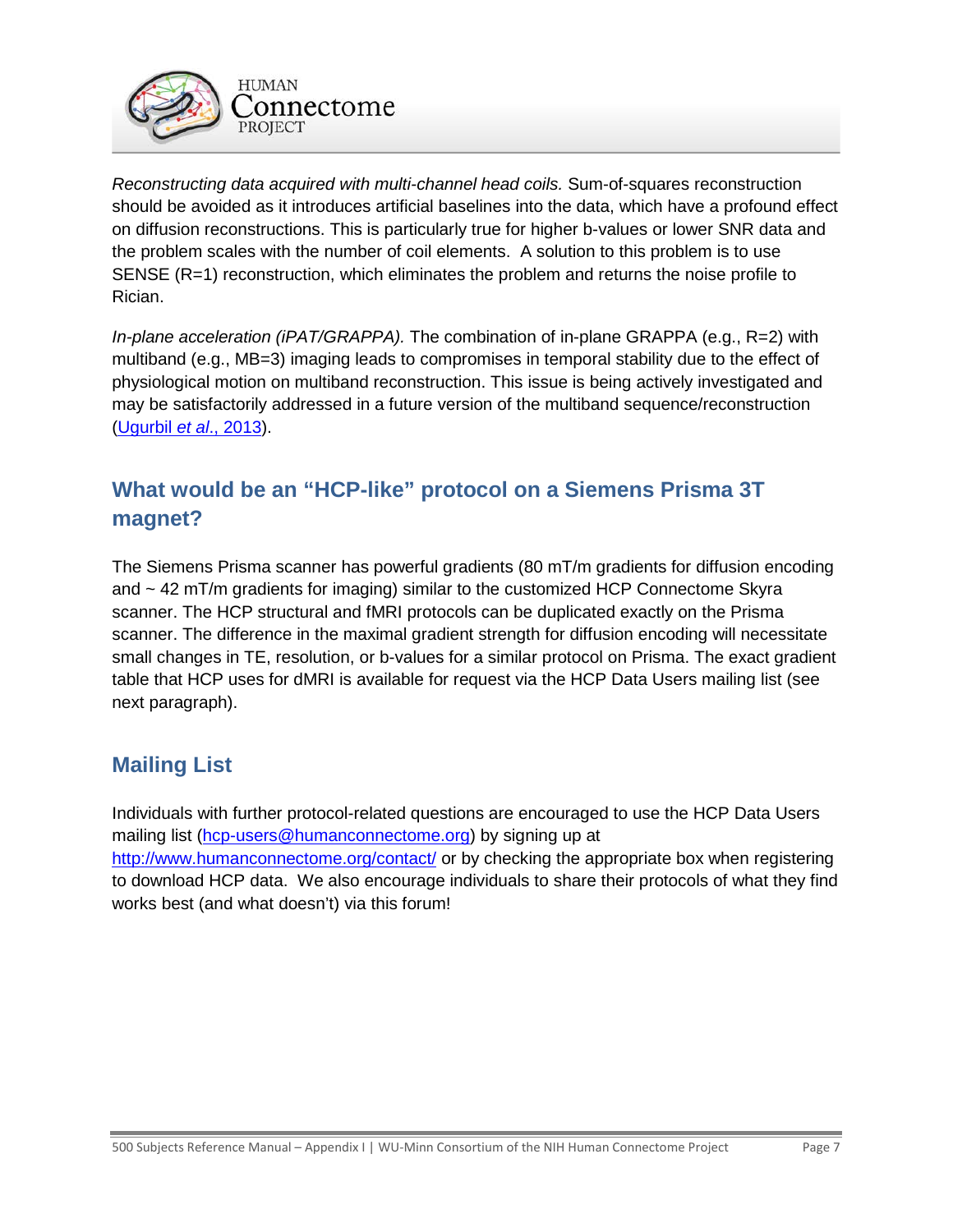

# <span id="page-7-0"></span>**MR Scan Protocols**

HCP participants are scanned in the MR scanner for a possible total of five sessions: one structural session, two functional MRI sessions, and one diffusion session. If rescans are needed, they are performed in a fifth "extra" session. See 500 Subjects Release Appendix IV for Standard Operating Procedures used by HCP research staff to ensure consistent data acquisition between subjects.

Here is a definition of each of the four defined sessions.

# <span id="page-7-1"></span>**Structural Session**

| Exam Explorer - WUSERVHCPVPhase2_UserVHCP: Structurals<br>⊠<br><b>START</b> |                                           |       |                                  |             |                       |
|-----------------------------------------------------------------------------|-------------------------------------------|-------|----------------------------------|-------------|-----------------------|
|                                                                             | Tools Insert Help<br>$E$ dit<br>$Q$ bject |       |                                  |             |                       |
| 匸                                                                           |                                           | 电 唯 然 | 多耳目<br>$\frac{1}{2}$<br>₿<br>€   | 6           |                       |
| 甲目                                                                          | 1 忍 D                                     |       | Localizer                        | 00:09       |                       |
|                                                                             | 2                                         |       | <b>AAHScout</b>                  |             | 00:14 AutoAlign Scout |
|                                                                             | 3                                         |       | Localizer_aligned                | 00:22       |                       |
|                                                                             | 4                                         | 不     | BIAS_BC                          | 00:23       |                       |
|                                                                             | 5                                         |       | BIAS_32CH                        | 00:23       |                       |
|                                                                             | 6                                         | 孤り    | T1w_MPR1                         | 07:40       |                       |
|                                                                             | 7                                         | D     | T <sub>2w</sub> SPC <sub>1</sub> | 08:24       |                       |
|                                                                             | 8                                         | D     | T1w_MPR2                         | 07:40       |                       |
|                                                                             | 9                                         | Þ     | T2w SPC2                         | 08:24       |                       |
|                                                                             | 10                                        | D     | FieldMap                         | 电9<br>02:15 |                       |
|                                                                             | 11                                        |       | <b>AFI</b>                       | 自9<br>04:28 |                       |
|                                                                             |                                           |       |                                  |             |                       |

"AFI" stands for "actual flip-angle imaging" – a scan for three-dimensional mapping of the transmitted radiofrequency field (Yarnykh VL, MRM, 2007, 57:192-200). As of the Q1 Release, this scan is not being used in the structural preprocessing pipelines. The BIAS\_BC and BIAS\_32CH scans are collected as analogs of Siemen's "Prescan Normalize" procedure, but these also are not being used. Rather, HCP is using the T1w and T2w scans for estimating the receive-coil bias field (see [Glasser](http://www.sciencedirect.com/science/article/pii/S1053811913005053) *et al.* 2013).

Note that the T1w scan is acquired with "Fat suppr. = Water excit. Fast" to reduce signal from bone marrow and scalp fat (which helps with non-linear registration in FSL's FNIRT). Also, any vendor implemented receive-coil bias field corrections (e.g., Prescan Normalize) must be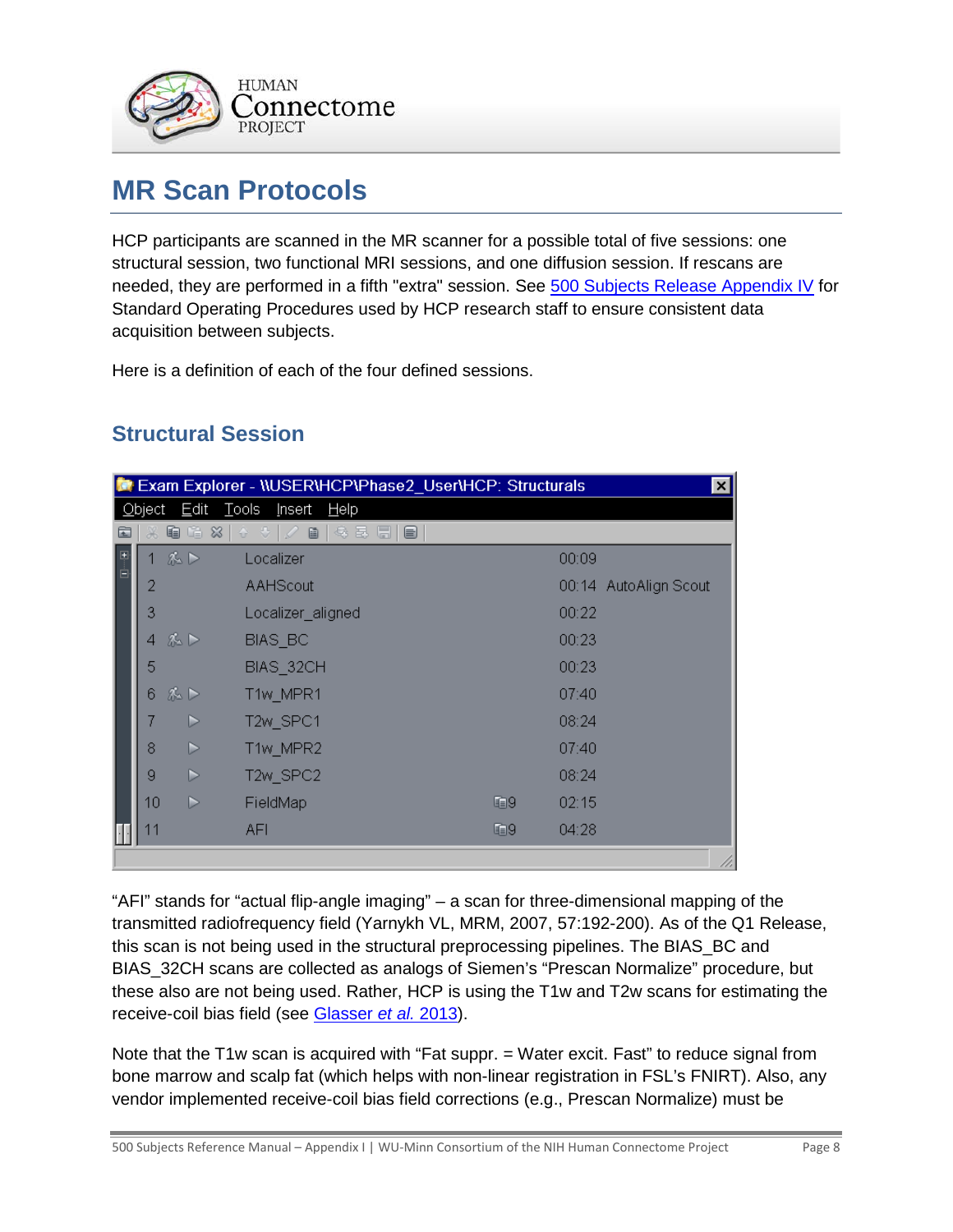

matched between the T1w and T2w scans for use of these scans in the HCP preprocessing pipelines (either On for both or Off for both; the HCP has it Off for both).

The parameters for the second set of T1w and T2w scans are identical to the first. Consequently, those scans are deleted from the detailed list of parameters that follow.

## <span id="page-8-0"></span>**Structural Session Scan Protocol**

| SIEMENS MAGNETOM ConnectomS syngo MR D11 |                                                                                                                   |                                      |  |  |
|------------------------------------------|-------------------------------------------------------------------------------------------------------------------|--------------------------------------|--|--|
|                                          | \\USER\HCP\Phase2_User\HCP: Structurals\Localizer<br>TA:9.2 s PAT:Off Voxel size:1.2x1.2x5.0 mm Rel. SNR:1.00 :fl |                                      |  |  |
|                                          | Properties                                                                                                        |                                      |  |  |
|                                          | Prio Recon                                                                                                        | 0n                                   |  |  |
|                                          | Before measurement                                                                                                |                                      |  |  |
|                                          | After measurement                                                                                                 |                                      |  |  |
|                                          | Load to viewer                                                                                                    | 0ff                                  |  |  |
|                                          | Inline movie                                                                                                      | 0ff                                  |  |  |
|                                          | Auto store images                                                                                                 | 0n                                   |  |  |
|                                          | Load to stamp segments                                                                                            | 0n                                   |  |  |
|                                          | Load images to graphic segments                                                                                   | 0n                                   |  |  |
|                                          | Auto open inline display                                                                                          | 0ff                                  |  |  |
|                                          | Wait for user to start                                                                                            | 0n                                   |  |  |
|                                          | Start measurements                                                                                                | single                               |  |  |
| Routine                                  |                                                                                                                   |                                      |  |  |
|                                          | Nr. of slice groups                                                                                               | 3                                    |  |  |
|                                          | Slices                                                                                                            | 1                                    |  |  |
|                                          | Dist. factor                                                                                                      | 20 %                                 |  |  |
|                                          | Position                                                                                                          | L0.0 A45.0 H0.0 mm                   |  |  |
|                                          | Orientation                                                                                                       | Transversal                          |  |  |
|                                          | Phase enc. dir.                                                                                                   | $A \rightarrow P$                    |  |  |
|                                          | AutoAlign                                                                                                         | $- - -$                              |  |  |
|                                          | Phase oversampling                                                                                                | 0 %                                  |  |  |
|                                          | FoV read                                                                                                          | 300 mm                               |  |  |
|                                          | FoV phase                                                                                                         | 100.0%                               |  |  |
|                                          | Slice thickness                                                                                                   | $5.0$ mm                             |  |  |
|                                          | <b>TR</b>                                                                                                         | 40.0 ms                              |  |  |
|                                          | <b>TE</b>                                                                                                         | 3.00 ms                              |  |  |
|                                          | Averages                                                                                                          | 1                                    |  |  |
|                                          | Concatenations                                                                                                    | 1                                    |  |  |
|                                          | Filter                                                                                                            | Prescan Normalize, Elliptical filter |  |  |
|                                          | Coil elements                                                                                                     | HEA; HEP                             |  |  |
| Contrast                                 |                                                                                                                   |                                      |  |  |
|                                          | <b>MTC</b>                                                                                                        | 0ff                                  |  |  |
|                                          | Magn. preparation                                                                                                 | None                                 |  |  |
|                                          | Flip angle                                                                                                        | 15 deg                               |  |  |
|                                          | Fat suppr.                                                                                                        | None                                 |  |  |
|                                          | Water suppr.                                                                                                      | None                                 |  |  |
|                                          | SWI                                                                                                               | 0ff                                  |  |  |
|                                          | Averaging mode                                                                                                    | Short term                           |  |  |
|                                          | Measurements                                                                                                      | 1                                    |  |  |
|                                          |                                                                                                                   |                                      |  |  |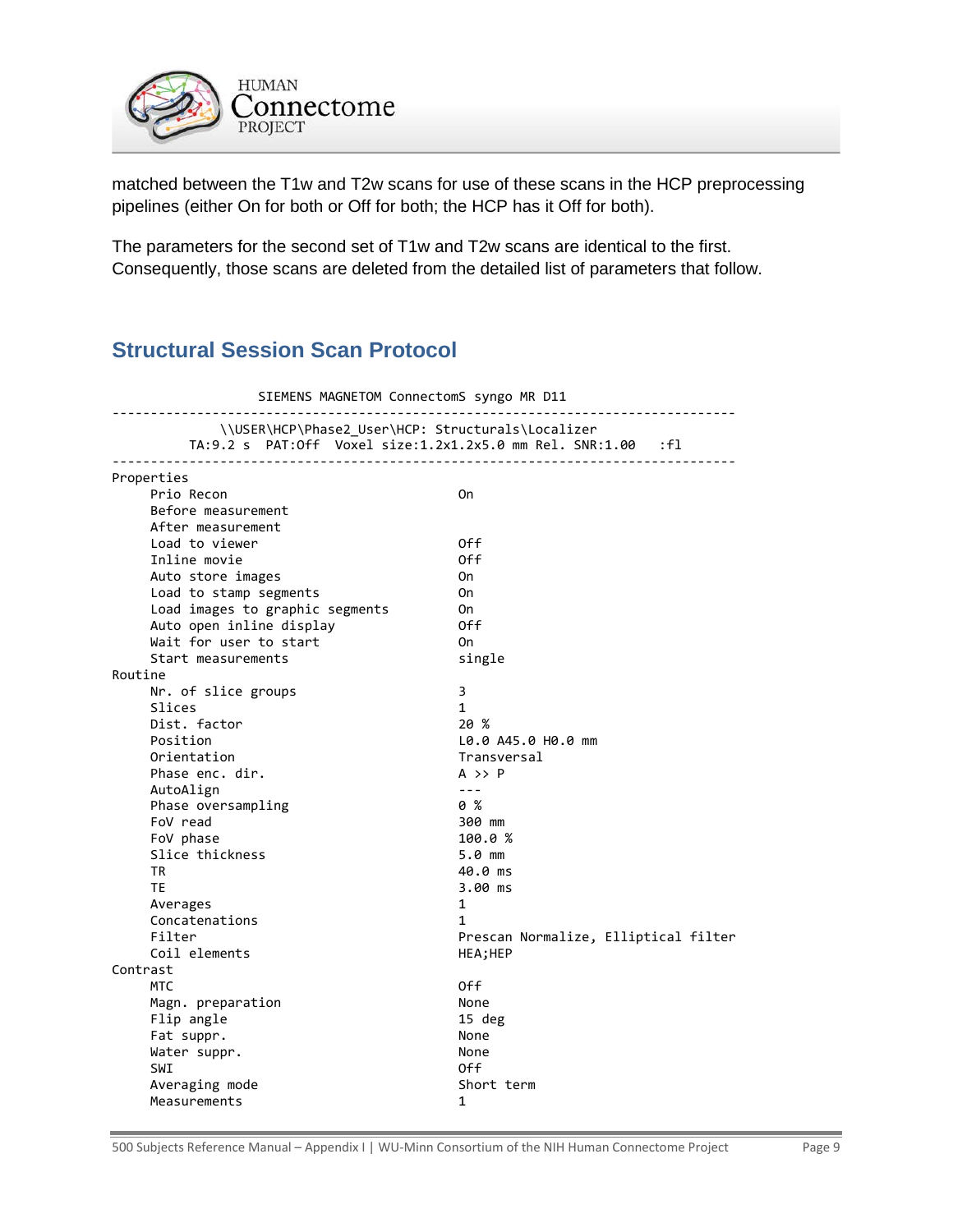

**HUMAN**  $\underset{\text{PROJECT}}{\text{Connectome}}$ 

| Reconstruction           | Magnitude          |
|--------------------------|--------------------|
| Multiple series          | 0ff                |
| Resolution               |                    |
| Base resolution          | 256                |
| Phase resolution         | 75 %               |
| Phase partial Fourier    | 0ff                |
| Interpolation            | 0ff                |
| PAT mode                 | None               |
| Image Filter             | 0ff                |
| Distortion Corr.         | 0ff                |
| Unfiltered images        | 0ff                |
| Prescan Normalize        | 0n                 |
| Normalize                | 0ff                |
| B1 filter                |                    |
|                          | 0ff                |
| Raw filter               | 0ff                |
| Elliptical filter        | 0n                 |
| Mode                     | Inplane            |
| Geometry                 |                    |
| Nr. of slice groups      | 3                  |
| Slices                   | $\mathbf{1}$       |
| Dist. factor             | 20 %               |
| Position                 | L0.0 A45.0 H0.0 mm |
| Phase enc. dir.          | $A \rightarrow P$  |
| Phase oversampling       | 0 %                |
| Multi-slice mode         | Interleaved        |
| Series                   | Interleaved        |
| Saturation mode          | Standard           |
| Nr. of sat. regions      | 0                  |
| Position mode            | $L - P - H$        |
| Fat suppr.               | None               |
|                          | None               |
| Water suppr.             |                    |
| Special sat.             | None               |
| Special sat.             | None               |
| Table position           | P                  |
| System                   |                    |
| Body                     | 0ff                |
| <b>HEP</b>               | 0n                 |
| HEA                      | 0n                 |
| Position mode            | L-P-H              |
| Positioning mode         | <b>REF</b>         |
| Table position           | н                  |
| Table position           | 0 mm               |
| MSMA                     | S - C - T          |
| Sagittal                 | R >> L             |
| Coronal                  | $A \rightarrow P$  |
| Transversal              | $F \gg H$          |
| Save uncombined          | 0ff.               |
| Coil Combine Mode        | Sum of Squares     |
| AutoAlign                | $- - -$            |
| Auto Coil Select         | Default            |
| Shim mode                | Tune up            |
|                          | 0ff                |
| Adjust with body coil    |                    |
| Confirm freq. adjustment | 0ff                |
| Assume Dominant Fat      | 0ff                |
| Assume Silicone          | 0ff                |
| Adjustment Tolerance     | Auto               |
| ? Ref. amplitude 1H      | 0.000V             |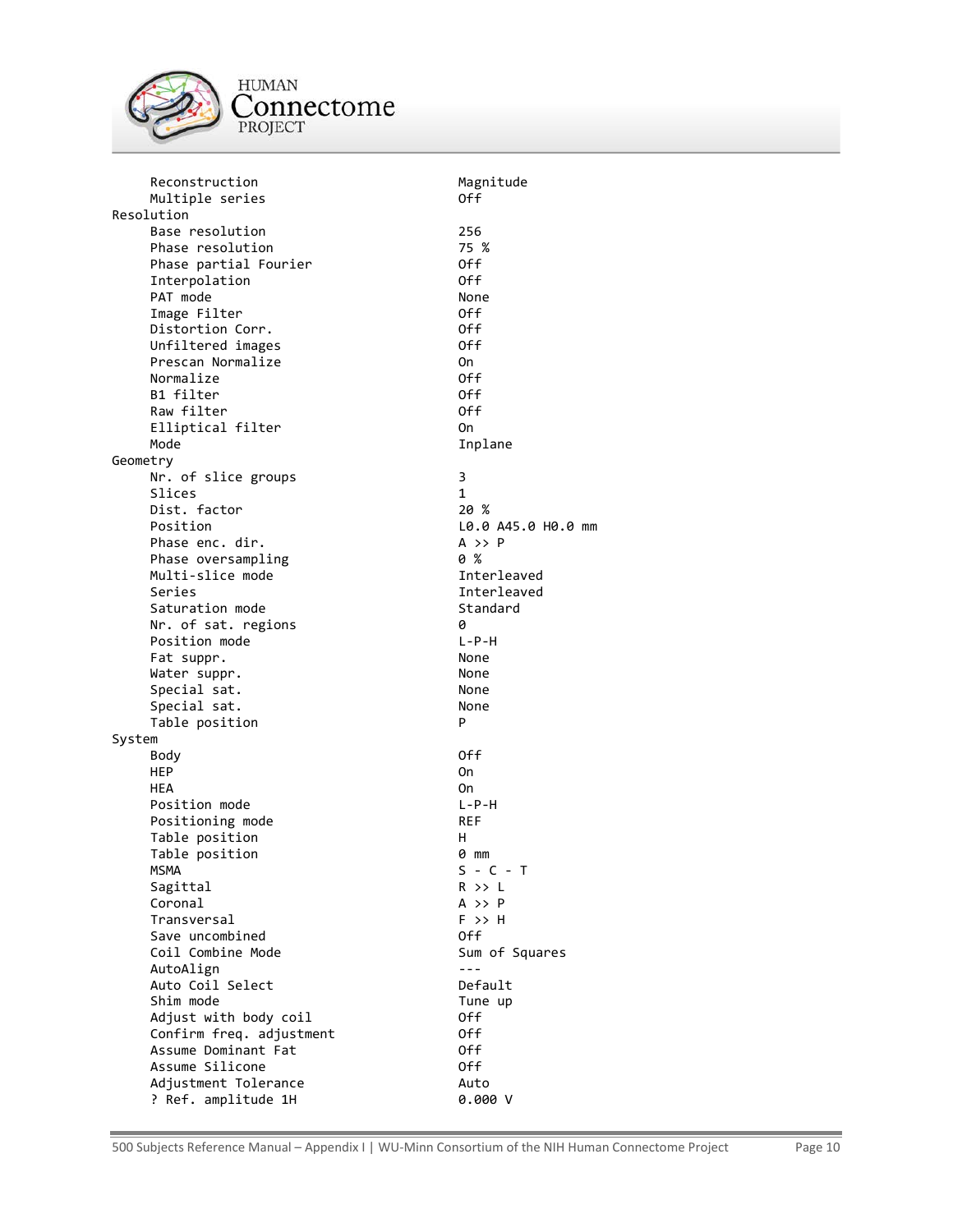

### **HUMAN** Connectome PROJECT

Position **Isocenter** Rotation **0.00** deg R >> L<br>A >> P 350 mm<br>263 mm A >> P 263 mm<br>F >> H 250 mm F >> H<br>Frequency 1H 350 mm<br>123.254038 MHz Frequency 1H Correction factor 1<br>
SRFExcit 1H 19.146 V SRFExcit 1H 19.14<br>Gain 19.14 Views 19.14 Gain **High American Strutter** (Gain Table position 0 mm Img. Scale. Cor. 1.000 Physio 1st Signal/Mode None Segments 1 Magn. preparation in the Mone<br>Dark blood in the North Control of the Off Dark blood Off Resp. control Inline Distortion correction **Off** Sequence Introduction On Dimension 2D Phase stabilisation on On Averaging mode Short term Multi-slice mode and a series of the Interleaved Asymmetric echo Allowed Contrasts<br>Bandwidth Flow comp. No Allowed delay RF pulse type Normal Gradient mode Fast Excitation Slice-sel. RF spoiling 000 TX/RX delta frequency 0 Hz TX Nucleus None TX delta frequency 0 Hz Coil elements HEA; HEP Acquisition duration **0 ms** Mode **Off** BOLD Subtract Off Liver registration off Save images and the control of the Save On and the Save Off and the Control of the Off and the Off a<br>Save Off and the Off and the Off and the Off and the Off and the Off and the Off and the Off and the Off and t Autoscaling Scaling factor 1 Offset 0 Subtrahend 1 Subtraction indices StdDev Off Std-Dev-Sag Off Std-Dev-Cor Std-Dev-Tra 0ff Std-Dev-Time Off MIP-Sag Off MIP-Cor Off MIP-Tra Off

260 Hz/Px<br>No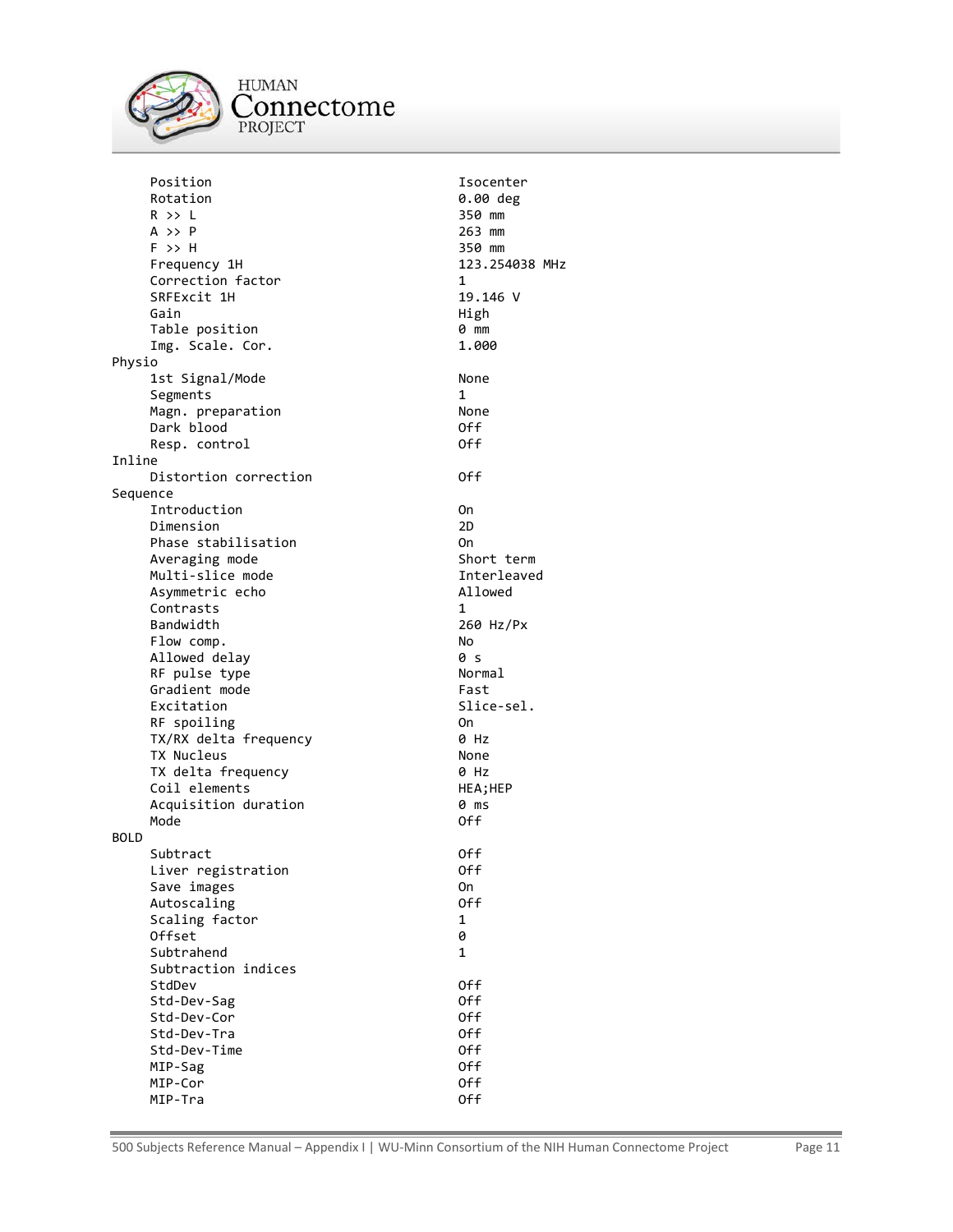

| MIP-Time               | 0ff     |
|------------------------|---------|
| Radial MIP             | 0ff     |
| Save original images   | 0n      |
| Distortion Corr.       | 0ff     |
| Contrasts              | 1       |
| Save original images   | 0n      |
| Wash - In              | 0ff     |
| Wash - Out             | 0ff     |
| <b>TTP</b>             | 0ff     |
| PFT.                   | 0ff     |
| MIP - time             | 0ff     |
| Number of radial views | 1       |
| Axis of radial views   | $L - R$ |
| MPR Sag                | 0ff     |
| MPR Cor                | 0ff     |
| MPR Tra                | 0ff     |

### SIEMENS MAGNETOM ConnectomS syngo MR D11

|                                         | \\USER\HCP\Phase2 User\HCP: Structurals\AAHScout<br>TA:0:14 PAT:3 Voxel size:1.6x1.6x1.6 mm Rel. SNR:1.00 | $\cdot$ : f1 |
|-----------------------------------------|-----------------------------------------------------------------------------------------------------------|--------------|
| Properties<br>Prio Recon                | 0n                                                                                                        |              |
| Before measurement<br>After measurement |                                                                                                           |              |
| Load to viewer                          | 0n                                                                                                        |              |
| Inline movie                            | 0ff                                                                                                       |              |
| Auto store images                       | 0n                                                                                                        |              |

|          | AUTO STOPE IMAGES               | on.                |
|----------|---------------------------------|--------------------|
|          | Load to stamp segments          | 0ff                |
|          | Load images to graphic segments | 0ff                |
|          | Auto open inline display        | 0ff                |
|          | Wait for user to start          | 0ff                |
|          | Start measurements              | single             |
| Routine  |                                 |                    |
|          | Nr. of slab groups              | 1                  |
|          | Slabs                           | $\mathbf{1}$       |
|          | Dist. factor                    | 20 %               |
|          | Position                        | L0.0 A45.0 H0.0 mm |
|          | Orientation                     | Sagittal           |
|          | Phase enc. dir.                 | $A \rightarrow P$  |
|          | Phase oversampling              | 0%                 |
|          | Slice oversampling              | 0.0%               |
|          | FoV read                        | 260 mm             |
|          | FoV phase                       | 100.0%             |
|          | Slice thickness                 | $1.6$ mm           |
|          | <b>TR</b>                       | $3.15$ ms          |
|          | <b>TE</b>                       | $1.37$ ms          |
|          | Averages                        | 1                  |
|          | Concatenations                  | 1                  |
|          | Filter                          | Prescan Normalize  |
|          | Coil elements                   | HEA;HEP            |
|          | AutoAlign                       | Head               |
| Contrast |                                 |                    |
|          | Flip angle                      | 8 deg              |
|          | Averaging mode                  | Short term         |
|          |                                 |                    |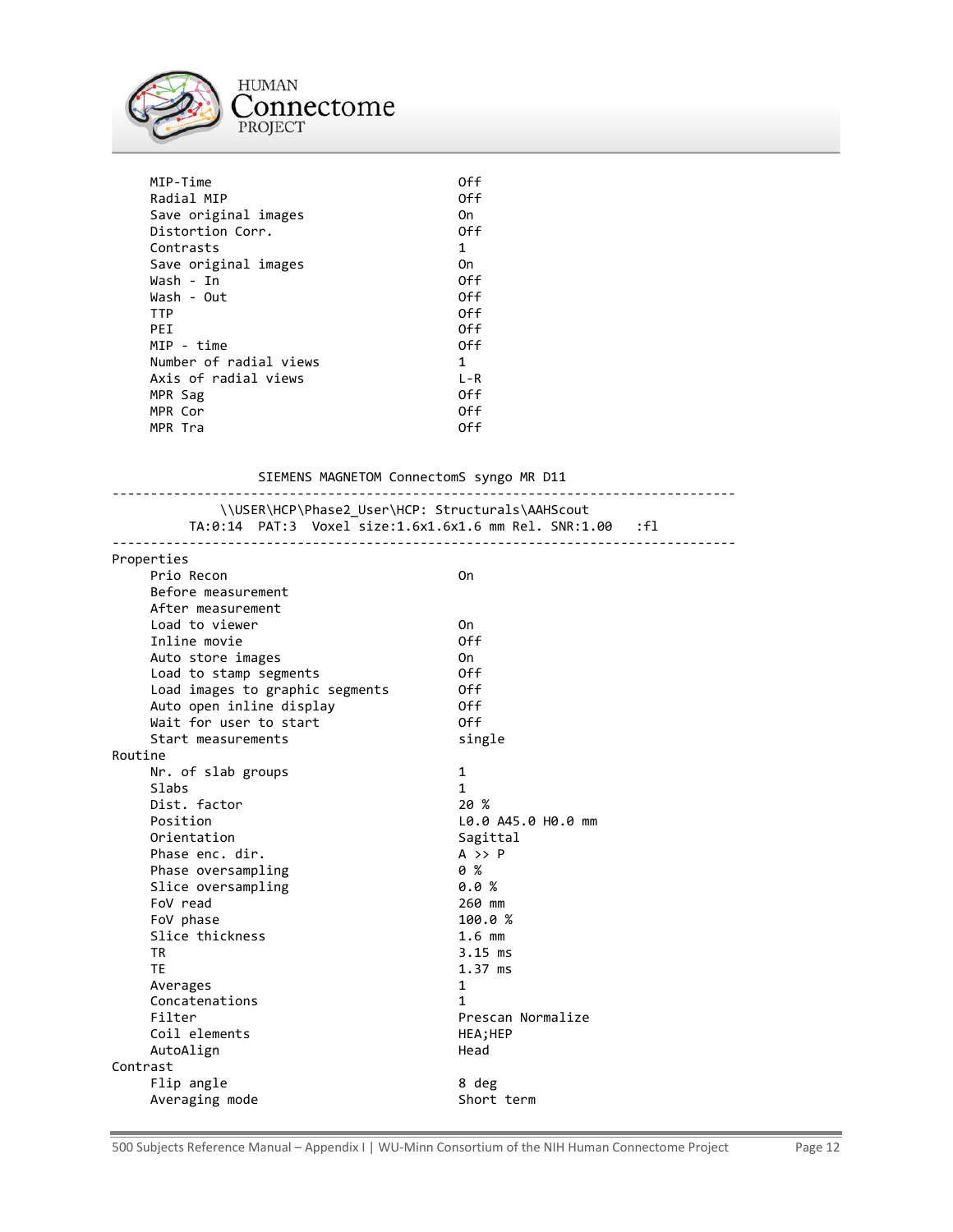

**HUMAN** Connectome PROJECT

 Measurements 1 Reconstruction Magnitude Resolution Base resolution 160<br>Phase resolution 100 % Phase resolution 100<br>Phase partial Fourier 100 6/8 Phase partial Fourier 1988 (1988)<br>PAT mode 1988 (GRAPPA PAT mode Accel. factor PE 3 Ref. lines PE Reference scan mode **Integrated**  Image Filter Off Distortion Corr. Accel. factor 3D 1 Unfiltered images Prescan Normalize On Normalize Off B1 filter Off Raw filter Elliptical filter off Slice resolution 69 % Slice partial Fourier 6/8 Geometry Nr. of slab groups 1 Slabs 1 Dist. factor 20 % Position <br>
Phase enc. dir. 
20.0 A45.0 H0.0 mm Phase enc. dir.<br>Phase oversampling encodence of  $\frac{2}{3}$ Phase oversampling the control of  $\%$ <br>
Phase oversampling the control of  $\%$ Slice oversampling the control of the Slices per slab<br>Slices per slab the control of the 128 Slices per slab 128<br>128 multi-slice mode 120 multi-slice mode Multi-slice mode Series **Ascending** Nr. of sat. regions 0 Position mode  $L-P-H$ Special sat. None Table position **P** System Body Off HEP On One of the state of the state of the state of the state of the state of the state of the state of the state of the state of the state of the state of the state of the state of the state of the state of the state of HEA On Position mode L-P-H Positioning mode REF Table position http://www.fable.org/ Table position 0 mm  $MSMA$   $S - C - T$ Sagittal R >> L Coronal A >> P Transversal F >> H Save uncombined<br>Coil Combine Mode Adaptive Combine<br>Off Auto Coil Select Shim mode Tune up Adjust with body coil **Example 2018** Off Confirm freq. adjustment 0ff Assume Dominant Fat **Off** Assume Silicone **Off** Adjustment Tolerance **Auto** Auto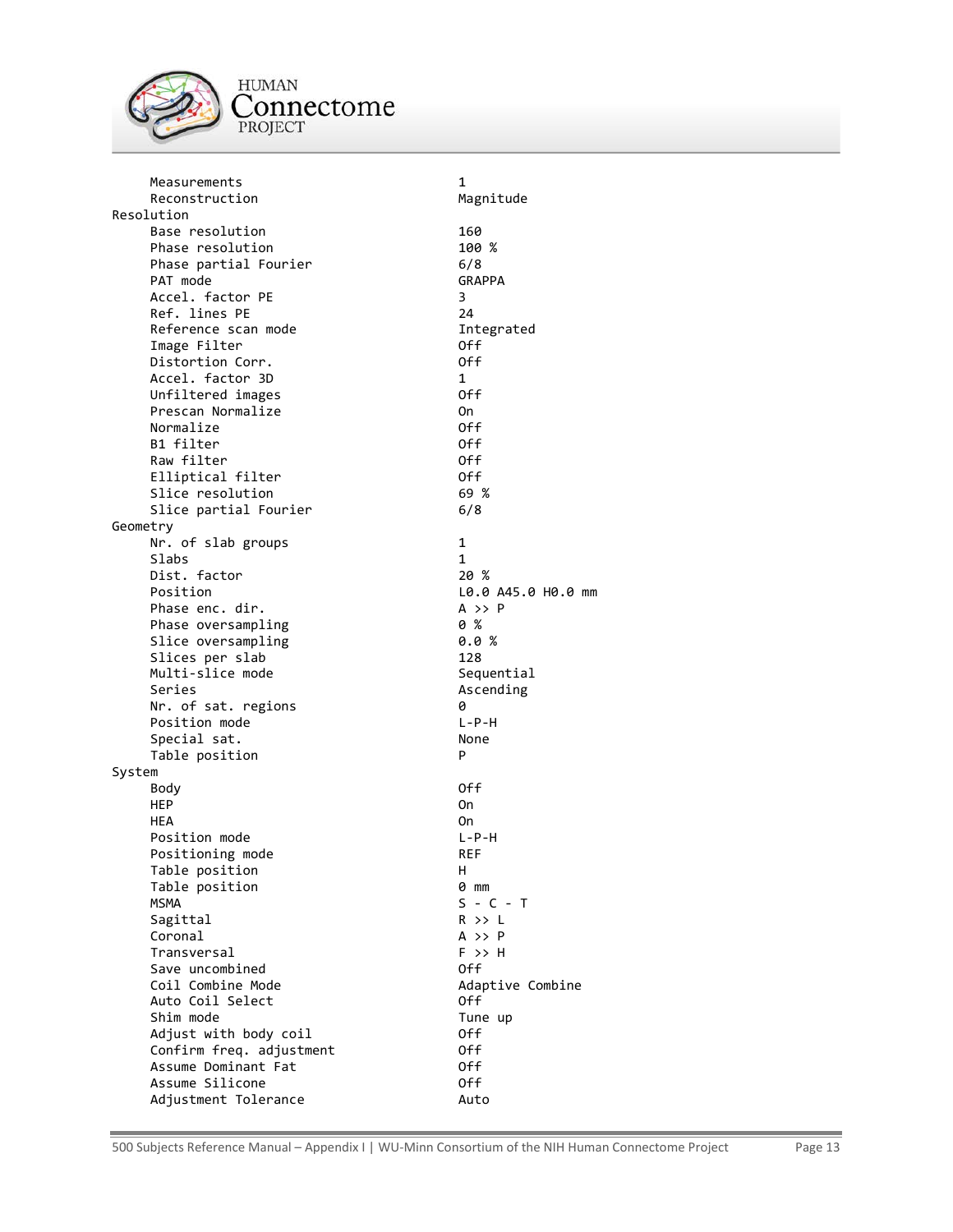

**HUMAN** connectome PROJECT

0.00 deg<br>350 mm

123.254038 MHz

? Ref. amplitude 1H 0.000 V Position 150 and 150 and 150 and 150 and 150 and 150 and 150 and 150 and 150 and 150 and 150 and 150 and 150 a<br>Position 150 and 150 and 150 and 150 and 150 and 150 and 150 and 150 and 150 and 150 and 150 and 150 and 150 a  $R \gg L$  350 mm A >> P 263 mm<br>F >> H 350 mm F >> H<br>Frequency 1H Correction factor 1<br>
SRFExcit 1H 1886 23.852 V SRFExcit 1H Gain **Low** Table position 0 mm Img. Scale. Cor. 1.000 Physio Inline Distortion correction **CONFICE CONFIDENT** Off Sequence Introduction On Dimension Averaging mode Short term Multi-slice mode Sequential Asymmetric echo Weak Contrasts 1 Bandwidth 540 Hz/Px RF pulse type Fast Gradient mode Normal Excitation Non-sel.<br>RF spoiling Non-sel. RF spoiling<br>TX/RX delta frequency and the Only Only TX/RX delta frequency 0 Hz TX Nucleus<br>TX delta frequency None (1998) 9 Hz TX delta frequency Coil elements HEA;HEP Acquisition duration **0 ms** Mode **Off** BOLD Time to center 6.2 s Subtract 0ff Save images on the contract of the contract of the contract of the contract of the contract of the contract of the contract of the contract of the contract of the contract of the contract of the contract of the contract of Autoscaling **Off** Scaling factor 1 Offset 0 Subtrahend 1 Subtraction indices StdDev Off Std-Dev-Sag Off Std-Dev-Cor Off Std-Dev-Tra 0ff Std-Dev-Time Off MIP-Sag 0ff the contract of the contract of the contract of the contract of the contract of the contract of the<br>MIP-Contract of the contract of the contract of the contract of the contract of the contract of the contract o MIP-Cor Off MIP-Tra Off MIP-Time Off<br>Radial MIP Contract of the Off Radial MIP Save original images on Distortion Corr. 69 06 06 06 06 17 Contrasts 1 Save original images on Number of radial views 1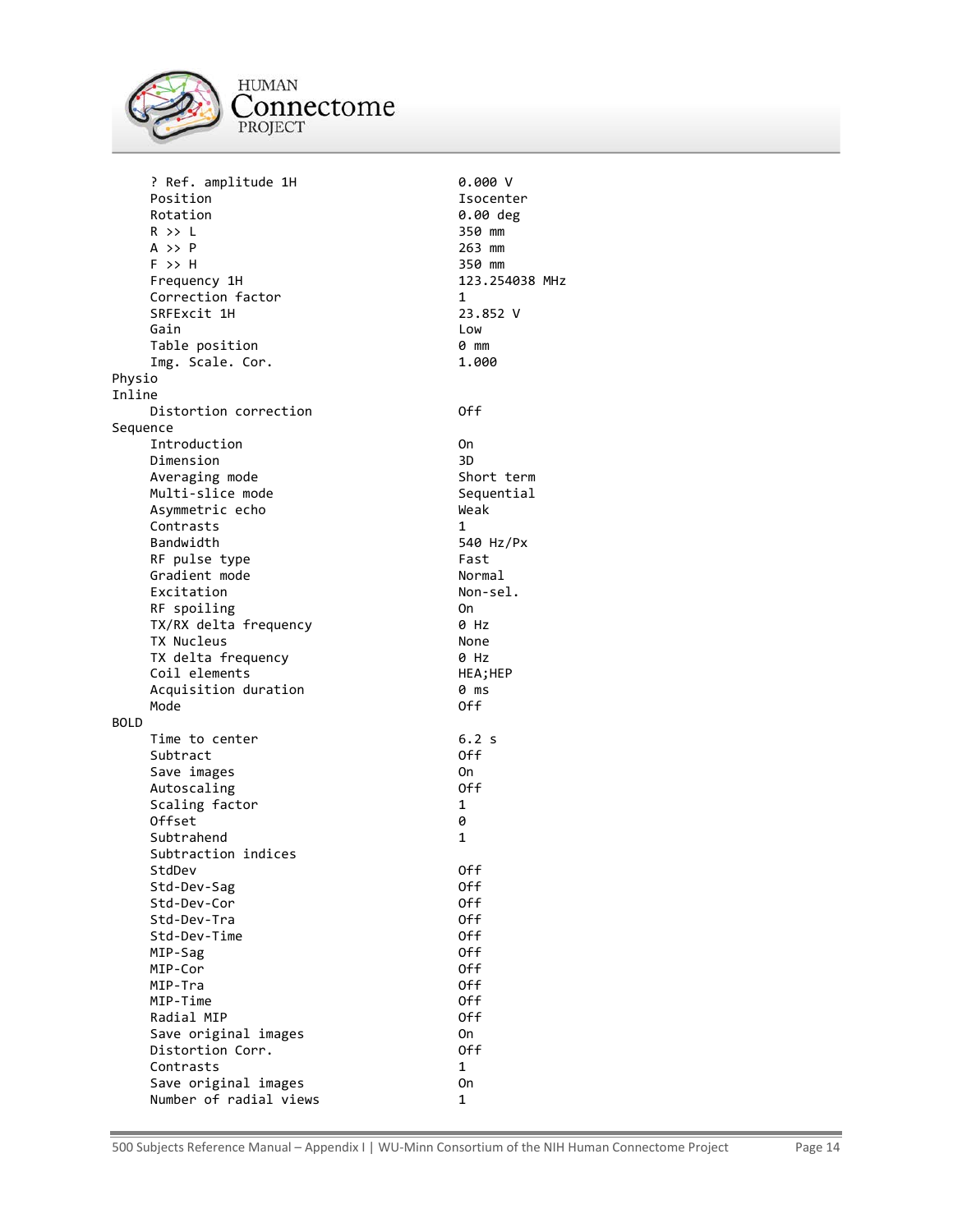

| Axis of radial views | 1 - R |
|----------------------|-------|
| MPR Sag              | 0ff   |
| MPR Cor              | 0ff   |
| MPR Tra              | 0ff   |

| SIEMENS MAGNETOM ConnectomS syngo MR D11<br>--------------<br>---------------------<br>\\USER\HCP\Phase2_User\HCP: Structurals\Localizer_aligned<br>TA:0:22 PAT:Off Voxel size:1.2x1.2x5.0 mm Rel. SNR:1.00 :fl |                                      |  |
|-----------------------------------------------------------------------------------------------------------------------------------------------------------------------------------------------------------------|--------------------------------------|--|
|                                                                                                                                                                                                                 |                                      |  |
| Prio Recon                                                                                                                                                                                                      | 0n                                   |  |
| Before measurement                                                                                                                                                                                              |                                      |  |
| After measurement                                                                                                                                                                                               |                                      |  |
| Load to viewer                                                                                                                                                                                                  | 0ff                                  |  |
| Inline movie                                                                                                                                                                                                    | 0ff                                  |  |
| Auto store images                                                                                                                                                                                               | 0n                                   |  |
| Load to stamp segments                                                                                                                                                                                          | 0n                                   |  |
| Load images to graphic segments                                                                                                                                                                                 | 0n                                   |  |
| Auto open inline display                                                                                                                                                                                        | 0ff                                  |  |
| Wait for user to start                                                                                                                                                                                          | 0ff                                  |  |
| Start measurements                                                                                                                                                                                              | single                               |  |
| Routine                                                                                                                                                                                                         |                                      |  |
| Nr. of slice groups                                                                                                                                                                                             | 3                                    |  |
| Slices                                                                                                                                                                                                          | $\mathbf{1}$                         |  |
| Dist. factor                                                                                                                                                                                                    | 20 %                                 |  |
| Position                                                                                                                                                                                                        | Isocenter                            |  |
| Orientation                                                                                                                                                                                                     | Transversal                          |  |
| Phase enc. dir.                                                                                                                                                                                                 | $A \rightarrow P$                    |  |
| AutoAlign                                                                                                                                                                                                       | Head > Brain                         |  |
| Phase oversampling                                                                                                                                                                                              | 0 %                                  |  |
| FoV read                                                                                                                                                                                                        | 300 mm                               |  |
| FoV phase                                                                                                                                                                                                       | 100.0%                               |  |
| Slice thickness                                                                                                                                                                                                 | 5.0 mm                               |  |
| TR                                                                                                                                                                                                              | 104.0 ms                             |  |
| <b>TE</b>                                                                                                                                                                                                       | 3.00 ms                              |  |
| Averages                                                                                                                                                                                                        | 1                                    |  |
| Concatenations                                                                                                                                                                                                  | 1                                    |  |
| Filter                                                                                                                                                                                                          | Prescan Normalize, Elliptical filter |  |
| Coil elements                                                                                                                                                                                                   | HEA; HEP                             |  |
| Contrast<br><b>MTC</b>                                                                                                                                                                                          | 0ff                                  |  |
|                                                                                                                                                                                                                 | None                                 |  |
| Magn. preparation<br>Flip angle                                                                                                                                                                                 | 15 deg                               |  |
| Fat suppr.                                                                                                                                                                                                      | None                                 |  |
| Water suppr.                                                                                                                                                                                                    | None                                 |  |
| <b>SWI</b>                                                                                                                                                                                                      | 0ff                                  |  |
| Averaging mode                                                                                                                                                                                                  | Short term                           |  |
| Measurements                                                                                                                                                                                                    | 1                                    |  |
| Reconstruction                                                                                                                                                                                                  | Magnitude                            |  |
| Multiple series                                                                                                                                                                                                 | 0ff                                  |  |
| Resolution                                                                                                                                                                                                      |                                      |  |
| Base resolution                                                                                                                                                                                                 | 256                                  |  |
| Phase resolution                                                                                                                                                                                                | 75 %                                 |  |
| Phase partial Fourier                                                                                                                                                                                           | 0ff                                  |  |
| Interpolation                                                                                                                                                                                                   | 0ff                                  |  |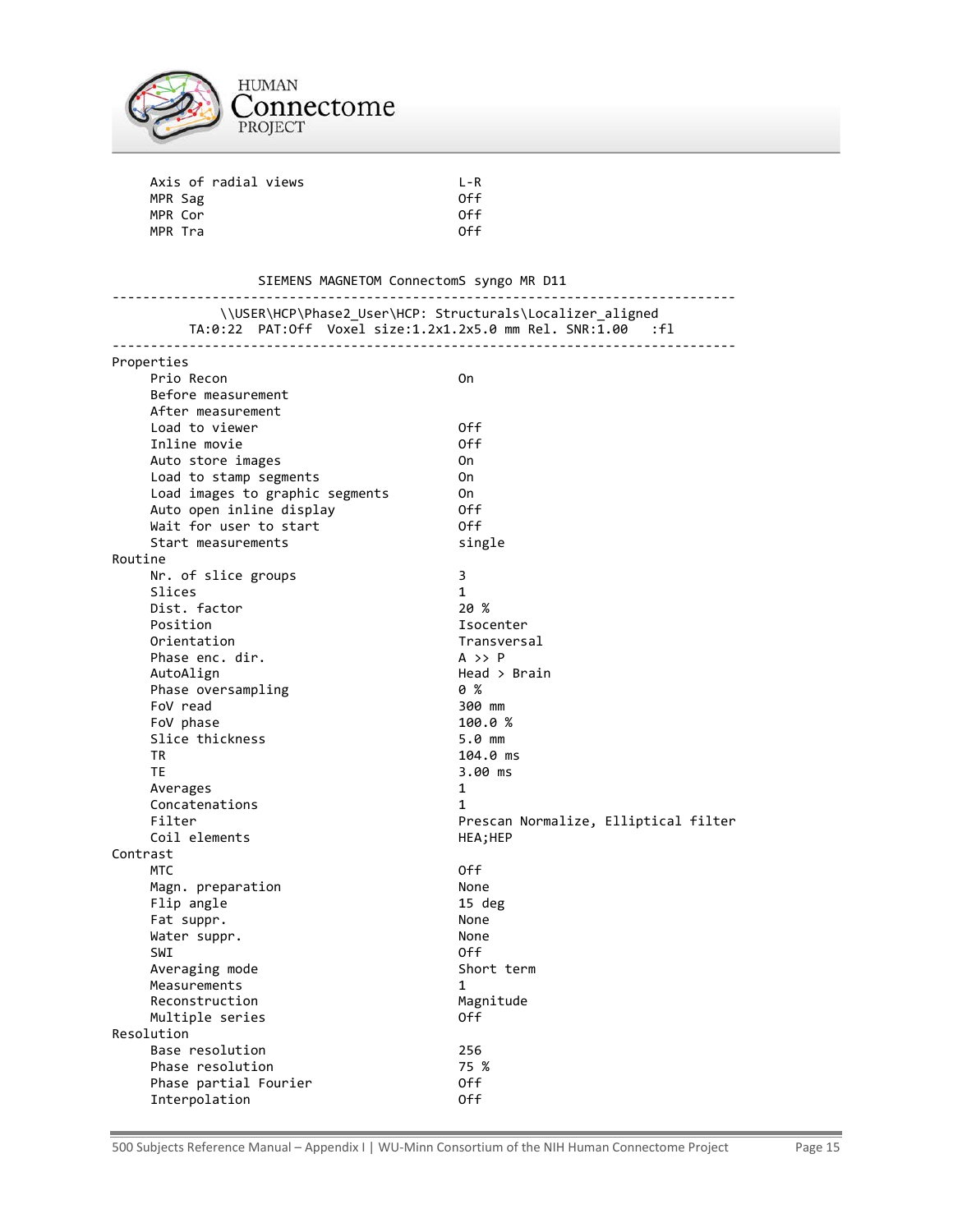

**HUMAN** `onnectome PROJECT

PAT mode<br>
Image Filter<br>
Off Image Filter Off Distortion Corr. Off Unfiltered images Prescan Normalize On Normalize 0ff<br>B1 filter 0ff 0ff B1 filter Off Raw filter Elliptical filter 00 Mode The Inplane Geometry Nr. of slice groups 3 Slices 1<br>Dist. factor 1 1 20 % Dist. factor<br>Position Phase enc. dir.<br>Phase oversampling and the control of % P Phase oversampling  $\begin{array}{ccc} 0 & \times & 0 \\ \text{Multi-slice mode} & \text{matrix} & \text{interleaved} \end{array}$ Multi-slice mode Series **Interleaved** Saturation mode Standard Nr. of sat. regions 0 Position mode  $L-P-H$ Fat suppr. None Water suppr. None Special sat. None Special sat. None<br>Table position and the property of the property of the property of the property of the property of the proper<br>Property of the property of the property of the property of the property of the property of th Table position System Body Off HEP On One of the state of the state of the state of the state of the state of the state of the state of the state of the state of the state of the state of the state of the state of the state of the state of the state of HEA On Position mode L-P-H Positioning mode REF Table position and H Table position 0 mm  $MSMA$   $S - C - T$ Sagittal R >> L Coronal A >> P Transversal F >> H Save uncombined off Coil Combine Mode Sum of Squares AutoAlign **Head** > Brain Auto Coil Select **Default** Shim mode Tune up Adjust with body coil **Off** Confirm freq. adjustment Off Assume Dominant Fat Off Assume Silicone Adjustment Tolerance Auto ? Ref. amplitude 1H<br>Position Position 150 and 150 and 150 and 150 and 150 and 150 and 150 and 150 and 150 and 150 and 150 and 150 and 150 a<br>Position 150 and 150 and 150 and 150 and 150 and 150 and 150 and 150 and 150 and 150 and 150 and 150 and 150 a  $R$  >> L 350 mm  $A \rightarrow P$  263 mm F >> H 350 mm Frequency 1H 123.254038 MHz Correction factor 1

Isocenter 0.00 deg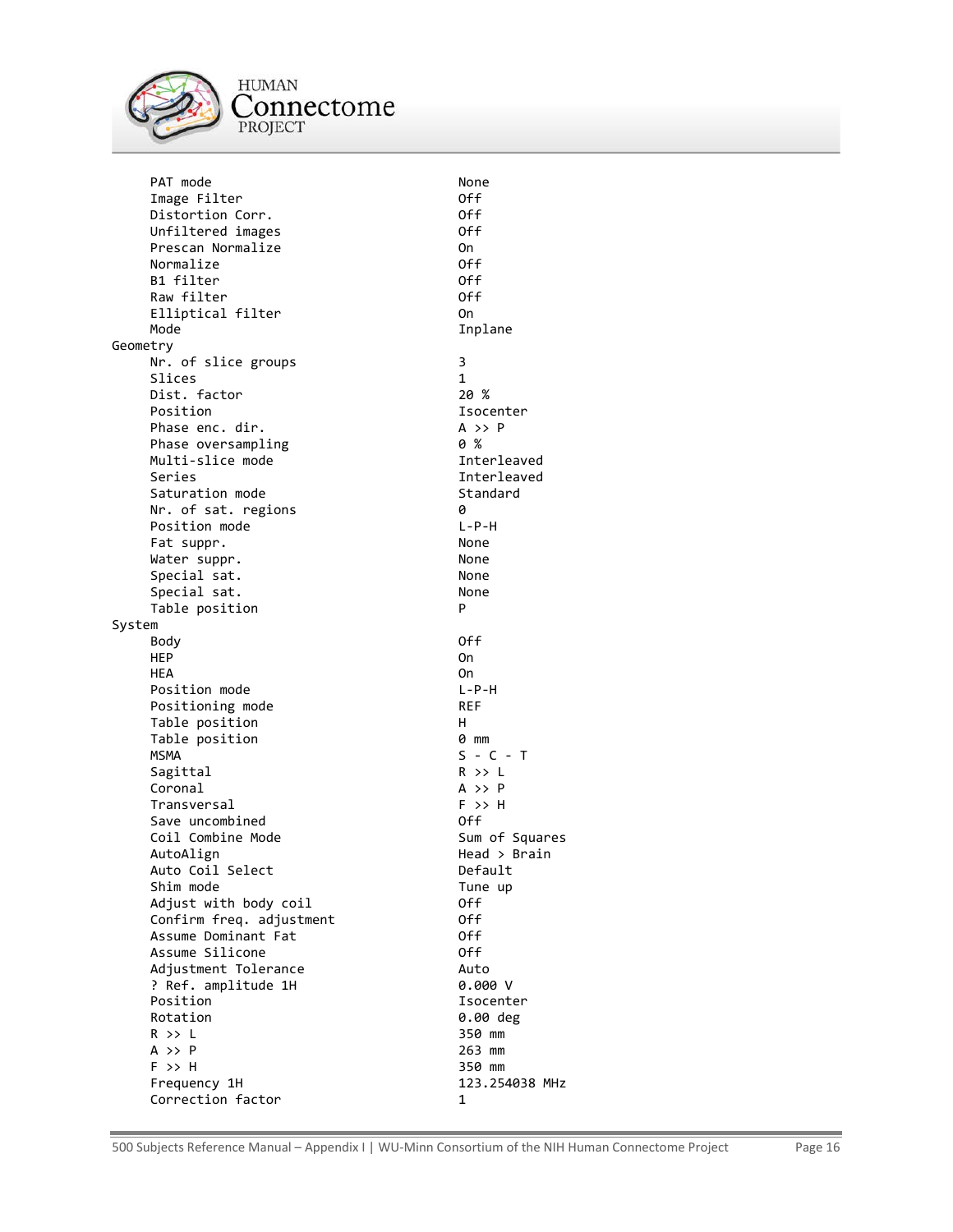

**HUMAN**  $\underset{\text{PROJECT}}{\text{Connectome}}$ 

|             | SRFExcit 1H                       | 19.146 V     |
|-------------|-----------------------------------|--------------|
|             | Gain                              | High         |
|             | Table position                    | 0 mm         |
|             | Img. Scale. Cor.                  | 1.000        |
| Physio      |                                   |              |
|             | 1st Signal/Mode                   | None         |
|             | Segments                          | 1            |
|             | Magn. preparation                 | None         |
|             | Dark blood                        | 0ff          |
|             | Resp. control                     | 0ff          |
| Inline      |                                   |              |
|             | Distortion correction             | 0ff          |
|             |                                   |              |
| Sequence    |                                   |              |
|             | Introduction                      | 0n           |
|             | Dimension                         | 2D           |
|             | Phase stabilisation               | 0n           |
|             | Averaging mode                    | Short term   |
|             | Multi-slice mode                  | Interleaved  |
|             | Asymmetric echo                   | Allowed      |
|             | Contrasts                         | 1            |
|             | Bandwidth                         | 260 Hz/Px    |
|             | Flow comp.                        | No           |
|             | Allowed delay                     | 0 s          |
|             | RF pulse type                     | Normal       |
|             | Gradient mode                     | Fast         |
|             | Excitation                        | Slice-sel.   |
|             | RF spoiling                       | 0n           |
|             | TX/RX delta frequency             | 0 Hz         |
|             | TX Nucleus                        | None         |
|             |                                   | 0 Hz         |
|             | TX delta frequency                |              |
|             | Coil elements                     | HEA;HEP      |
|             | Acquisition duration              | 0 ms         |
|             | Mode                              | 0ff          |
| <b>BOLD</b> |                                   |              |
|             |                                   |              |
|             | Subtract                          | 0ff          |
|             | Liver registration                | 0ff          |
|             | Save images                       | 0n           |
|             | Autoscaling                       | 0ff          |
|             | Scaling factor                    | 1            |
|             | 0ffset                            | 0            |
|             | Subtrahend                        | 1            |
|             | Subtraction indices               |              |
|             | StdDev                            | 0ff          |
|             |                                   | 0ff          |
|             | Std-Dev-Sag<br>Std-Dev-Cor        | 0ff          |
|             | Std-Dev-Tra                       | 0ff          |
|             |                                   |              |
|             | Std-Dev-Time                      | 0ff          |
|             | MIP-Sag                           | 0ff          |
|             | MIP-Cor                           | 0ff          |
|             | MIP-Tra                           | 0ff          |
|             | MIP-Time                          | 0ff          |
|             | Radial MIP                        | 0ff          |
|             | Save original images              | 0n           |
|             | Distortion Corr.                  | 0ff          |
|             | Contrasts                         | $\mathbf{1}$ |
|             | Save original images<br>Wash - In | 0n<br>0ff    |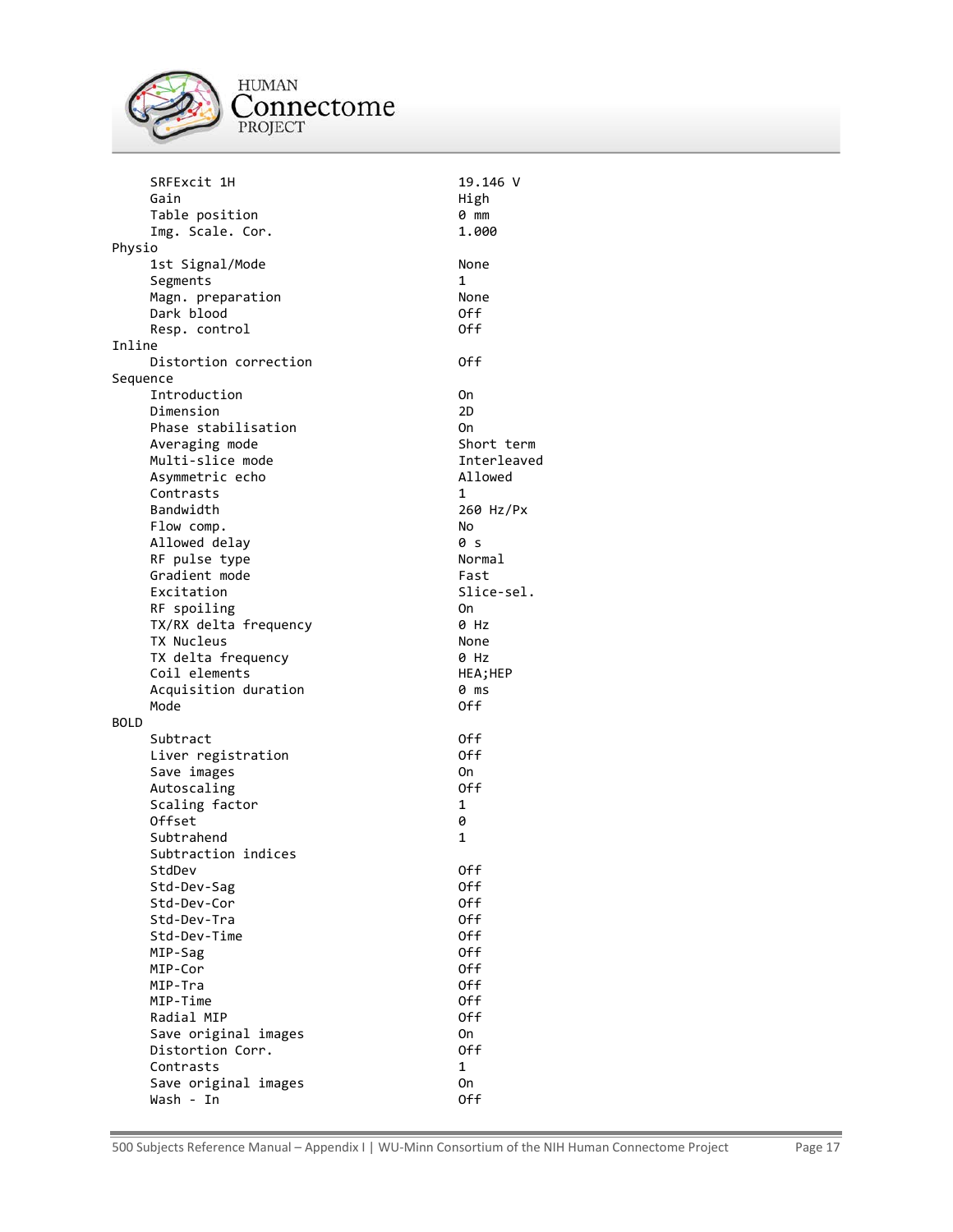

| Wash - Out             | 0ff     |
|------------------------|---------|
| <b>TTP</b>             | 0ff     |
| <b>PFT</b>             | 0ff     |
| MIP - time             | 0ff     |
| Number of radial views | 1       |
| Axis of radial views   | $L - R$ |
| MPR Sag                | 0ff     |
| MPR Cor                | 0ff     |
| MPR Tra                | nff     |
|                        |         |

| SIEMENS MAGNETOM ConnectomS syngo MR D11                                                                                                                    |                   |
|-------------------------------------------------------------------------------------------------------------------------------------------------------------|-------------------|
| <u>-------------------------------</u> -<br>\\USER\HCP\Phase2_User\HCP: Structurals\BIAS_BC<br>TA:0:23 PAT:Off Voxel size:2.0x2.0x2.0 mm Rel. SNR:1.00 :tfl |                   |
|                                                                                                                                                             |                   |
| Properties                                                                                                                                                  |                   |
| Prio Recon                                                                                                                                                  | 0n                |
| Before measurement                                                                                                                                          |                   |
| After measurement                                                                                                                                           |                   |
| Load to viewer                                                                                                                                              | 0n                |
| Inline movie                                                                                                                                                | 0ff               |
| Auto store images                                                                                                                                           | 0n                |
| Load to stamp segments                                                                                                                                      | 0ff               |
| Load images to graphic segments                                                                                                                             | 0ff               |
| Auto open inline display                                                                                                                                    | 0ff               |
| Wait for user to start                                                                                                                                      | 0n                |
| Start measurements                                                                                                                                          | single            |
| Routine                                                                                                                                                     |                   |
| Nr. of slab groups                                                                                                                                          | 1                 |
| Slabs                                                                                                                                                       | $\mathbf{1}$      |
| Dist. factor                                                                                                                                                | 50 %              |
| Position                                                                                                                                                    | Isocenter         |
| Orientation                                                                                                                                                 | Sagittal          |
| Phase enc. dir.                                                                                                                                             | $A \rightarrow P$ |
| AutoAlign                                                                                                                                                   | Head > Brain      |
| Phase oversampling                                                                                                                                          | 0%                |
| Slice oversampling                                                                                                                                          | 18.2 %            |
| FoV read                                                                                                                                                    | 224 mm            |
| FoV phase                                                                                                                                                   | 100.0 %           |
| Slice thickness                                                                                                                                             | 2.00 mm           |
| TR                                                                                                                                                          | 250.0 ms          |
| TE                                                                                                                                                          | $1.01$ ms         |
| Averages                                                                                                                                                    | $\mathbf{1}$      |
| Concatenations                                                                                                                                              | $\mathbf{1}$      |
| Filter                                                                                                                                                      | None              |
| Coil elements                                                                                                                                               | ВC                |
| Contrast                                                                                                                                                    |                   |
| Magn. preparation                                                                                                                                           | None              |
| Flip angle                                                                                                                                                  | 3 deg             |
| Fat suppr.                                                                                                                                                  | None              |
| Water suppr.                                                                                                                                                | None              |
| Averaging mode                                                                                                                                              | Long term         |
| Measurements                                                                                                                                                | 1                 |
| Reconstruction                                                                                                                                              | Magnitude         |
| Multiple series                                                                                                                                             | Each measurement  |
| Resolution                                                                                                                                                  |                   |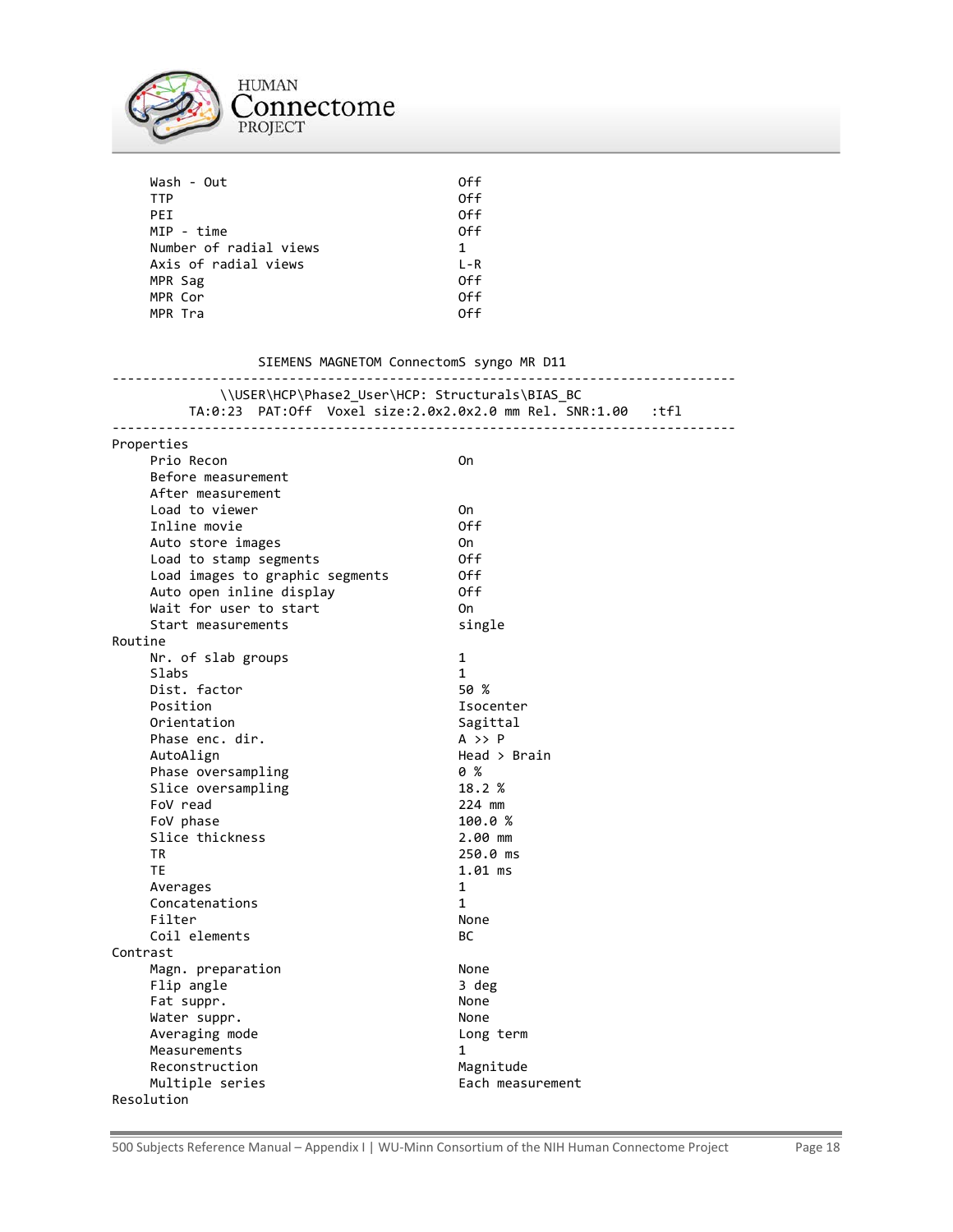

**HUMAN** connectome PROJECT

Base resolution 112<br>Phase resolution 100 % Phase resolution Phase partial Fourier 6/8 Interpolation PAT mode<br>
Image Filter<br>
Image Filter Image Filter Off Distortion Corr. Off Prescan Normalize Off Normalize B1 filter Off Raw filter off and the Contract of the Contract of the Contract of the Contract of the Off and the Off and the Off and the Off and the Off and the Off and the Off and the Off and the Off and the Off and the Off and the Off Elliptical filter off Slice resolution 100 % Slice partial Fourier 6/8 Geometry Nr. of slab groups 1 Slabs 1 Dist. factor 50 % Position **Isocenter** Phase enc. dir. A >> P Phase oversampling 0 % Slice oversampling 18.2 % Slices per slab 88 Multi-slice mode Single shot Series and the interleaved interleaved Nr. of sat. regions 0 Position mode<br>Fat suppr. None Fat suppr. None<br>Water suppr. None None None Water suppr.<br>Special sat. None None Special sat. Table position **P** System Body On HEP Off HEA Off Position mode  $L-P-H$ Positioning mode FIX Table position http://www.fable.org/ Table position 0 mm  $MSMA$   $S - C - T$ Sagittal R >> L Coronal A >> P Transversal F >> H Save uncombined Coil Combine Mode Sum of Squares AutoAlign Head > Brain Auto Coil Select **Off** Shim mode Tune up Adjust with body coil Off Confirm freq. adjustment Off Assume Dominant Fat Off Assume Silicone Adjustment Tolerance Auto ? Ref. amplitude 1H Position **Isocenter** Rotation 0.00 deg  $R$  >> L 350 mm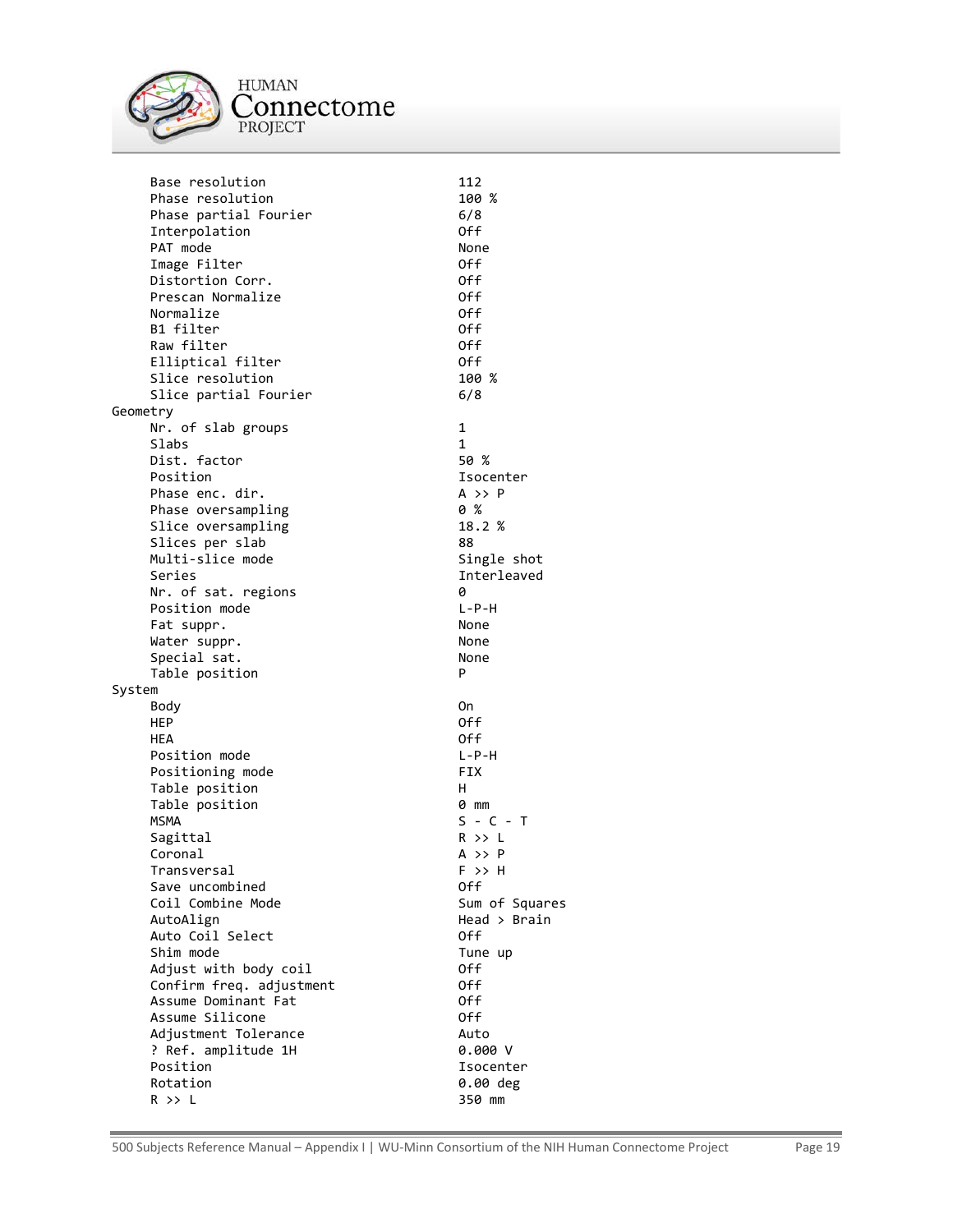

**HUMAN** Connectome PROJECT

 $A \rightarrow P$  263 mm F >> H 350 mm Frequency 1H 123.254038 MHz Correction factor 1<br>
SRFExcit 1H 1886 26.833 V SRFExcit 1H 26.8<br>3.333 Views 26.833 Views 26.833 Views 26.833 Views 26.833 Views 26.833 Views 26.833 Views 26.833 Views 26.833 V Gain **Low** Table position  $\mathsf{Im}\mathsf{F}$ . Scale. Cor. (1.000) Img. Scale. Cor. Physio 1st Signal/Mode None Magn. preparation entitled and the None<br>
Dark blood entitled by Off Dark blood Off Resp. control Inline Distortion correction **CONFICE CONFIDENT** Off Sequence Introduction On Dimension Elliptical scanning and Off Averaging mode **Long term** Multi-slice mode Single shot Reordering **Linear** Linear Asymmetric echo and allowed Allowed Bandwidth 540 Hz/Px Flow comp. No Echo spacing 3 ms Turbo factor **1988**<br>RF pulse type 1988 1988 1988 1988 1988 RF pulse type  $\overline{B}$  and  $\overline{B}$  and  $\overline{B}$  fast  $\overline{B}$  fast  $\overline{B}$ Gradient mode<br>Excitation Fast\* Rom-sel. Excitation RF spoiling On TX/RX delta frequency 0 Hz TX Nucleus None TX delta frequency 0 Hz Coil elements BC Acquisition duration **0 ms** Mode **Off** BOLD Subtract 0ff Save images on the contract of the contract of the contract of the contract of the contract of the contract of the contract of the contract of the contract of the contract of the contract of the contract of the contract of Autoscaling Off Scaling factor 1 Offset 0 Subtrahend 1 Subtraction indices StdDev Off Std-Dev-Sag Off Std-Dev-Cor Off Std-Dev-Tra Off Std-Dev-Time **Off**<br>MIP-Sag Off Off Off MIP-Sag Off Contract of the Contract of the Contract of the Contract of the Off Contract of the Off Contract o<br>
MIP-Contract of the Contract of the Contract of the Off Contract of the Off Contract of the Contract of the C MIP-Cor MIP-Tra Off MIP-Time Off Radial MIP Off Save original images on the On Distortion Corr. 69 06 06 06 06 17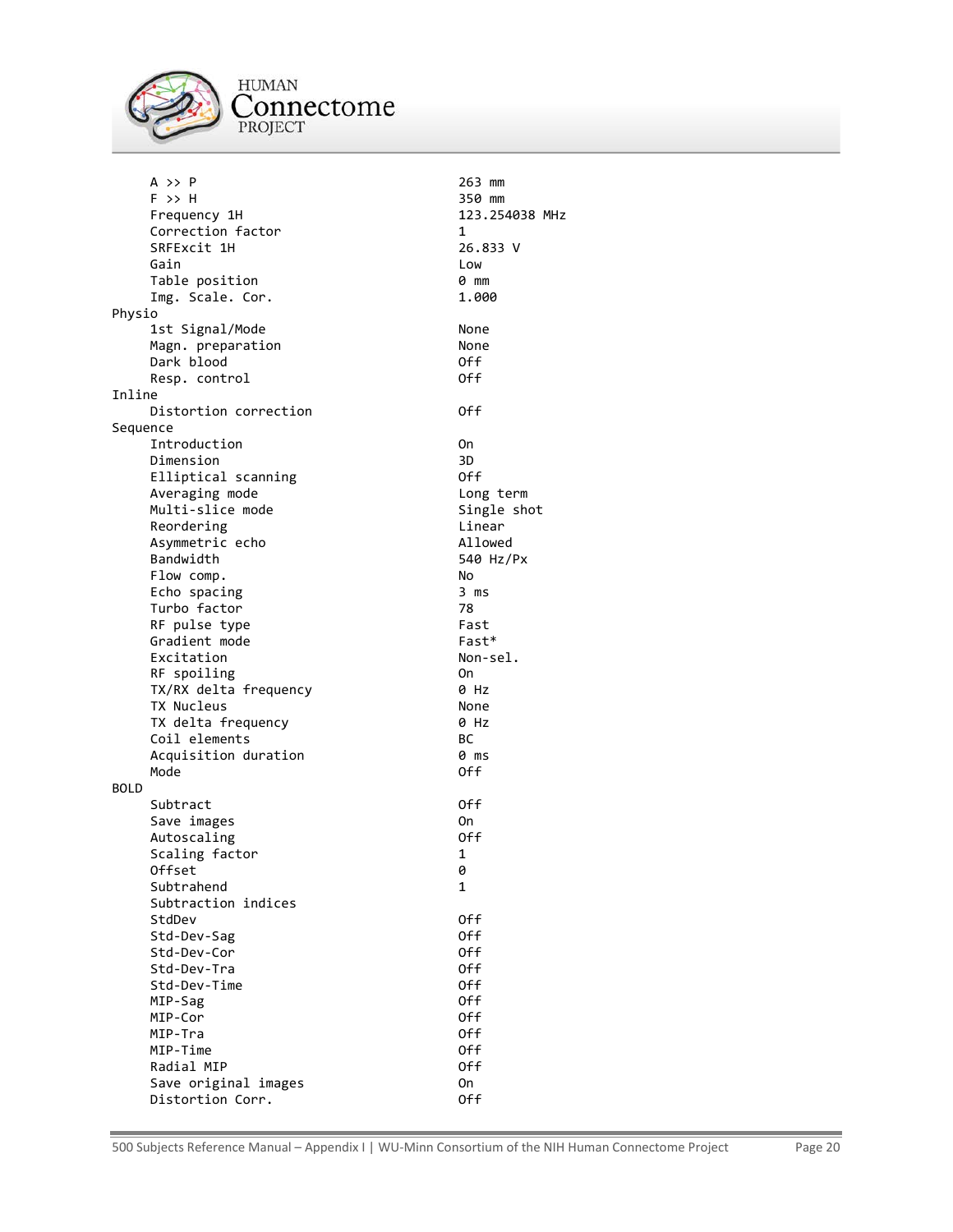

| Save original images   | 0n      |
|------------------------|---------|
| Number of radial views | 1       |
| Axis of radial views   | $I - R$ |
| MPR Sag                | 0ff     |
| MPR Cor                | 0ff     |
| MPR Tra                | ∩ff     |
|                        |         |

| SIEMENS MAGNETOM ConnectomS syngo MR D11<br>-------------<br>----------------- |  |                                                                                                                   |  |
|--------------------------------------------------------------------------------|--|-------------------------------------------------------------------------------------------------------------------|--|
|                                                                                |  | \\USER\HCP\Phase2_User\HCP: Structurals\BIAS_32CH<br>TA:0:23 PAT:0ff Voxel size:2.0x2.0x2.0 mm Rel. SNR:1.00 :tfl |  |
| Properties                                                                     |  |                                                                                                                   |  |
| Prio Recon                                                                     |  | 0n                                                                                                                |  |
| Before measurement                                                             |  |                                                                                                                   |  |
| After measurement                                                              |  |                                                                                                                   |  |
| Load to viewer                                                                 |  | 0n                                                                                                                |  |
| Inline movie                                                                   |  | 0ff                                                                                                               |  |
| Auto store images                                                              |  | 0n<br>0ff                                                                                                         |  |
| Load to stamp segments<br>Load images to graphic segments                      |  | 0ff                                                                                                               |  |
| Auto open inline display                                                       |  | 0ff                                                                                                               |  |
| Wait for user to start                                                         |  | 0ff                                                                                                               |  |
| Start measurements                                                             |  | single                                                                                                            |  |
| Routine                                                                        |  |                                                                                                                   |  |
| Nr. of slab groups                                                             |  | 1                                                                                                                 |  |
| Slabs                                                                          |  | $\mathbf{1}$                                                                                                      |  |
| Dist. factor                                                                   |  | 50%                                                                                                               |  |
| Position                                                                       |  | Isocenter                                                                                                         |  |
| Orientation                                                                    |  | Sagittal                                                                                                          |  |
| Phase enc. dir.                                                                |  | $A \rightarrow P$                                                                                                 |  |
| AutoAlign                                                                      |  | Head > Brain                                                                                                      |  |
| Phase oversampling                                                             |  | 0%                                                                                                                |  |
| Slice oversampling                                                             |  | 18.2 %                                                                                                            |  |
| FoV read                                                                       |  | 224 mm                                                                                                            |  |
| FoV phase                                                                      |  | 100.0%                                                                                                            |  |
| Slice thickness                                                                |  | 2.00 mm                                                                                                           |  |
| <b>TR</b>                                                                      |  | 250.0 ms                                                                                                          |  |
| <b>TE</b>                                                                      |  | $1.01$ ms<br>$\mathbf{1}$                                                                                         |  |
| Averages<br>Concatenations                                                     |  | $\mathbf{1}$                                                                                                      |  |
| Filter                                                                         |  | None                                                                                                              |  |
| Coil elements                                                                  |  | HEA;HEP                                                                                                           |  |
| Contrast                                                                       |  |                                                                                                                   |  |
| Magn. preparation                                                              |  | None                                                                                                              |  |
| Flip angle                                                                     |  | 3 deg                                                                                                             |  |
| Fat suppr.                                                                     |  | None                                                                                                              |  |
| Water suppr.                                                                   |  | None                                                                                                              |  |
| Averaging mode                                                                 |  | Long term                                                                                                         |  |
| Measurements                                                                   |  | $\mathbf{1}$                                                                                                      |  |
| Reconstruction                                                                 |  | Magnitude                                                                                                         |  |
| Multiple series                                                                |  | Each measurement                                                                                                  |  |
| Resolution                                                                     |  |                                                                                                                   |  |
| Base resolution                                                                |  | 112                                                                                                               |  |
| Phase resolution                                                               |  | 100 %                                                                                                             |  |
| Phase partial Fourier                                                          |  | 6/8                                                                                                               |  |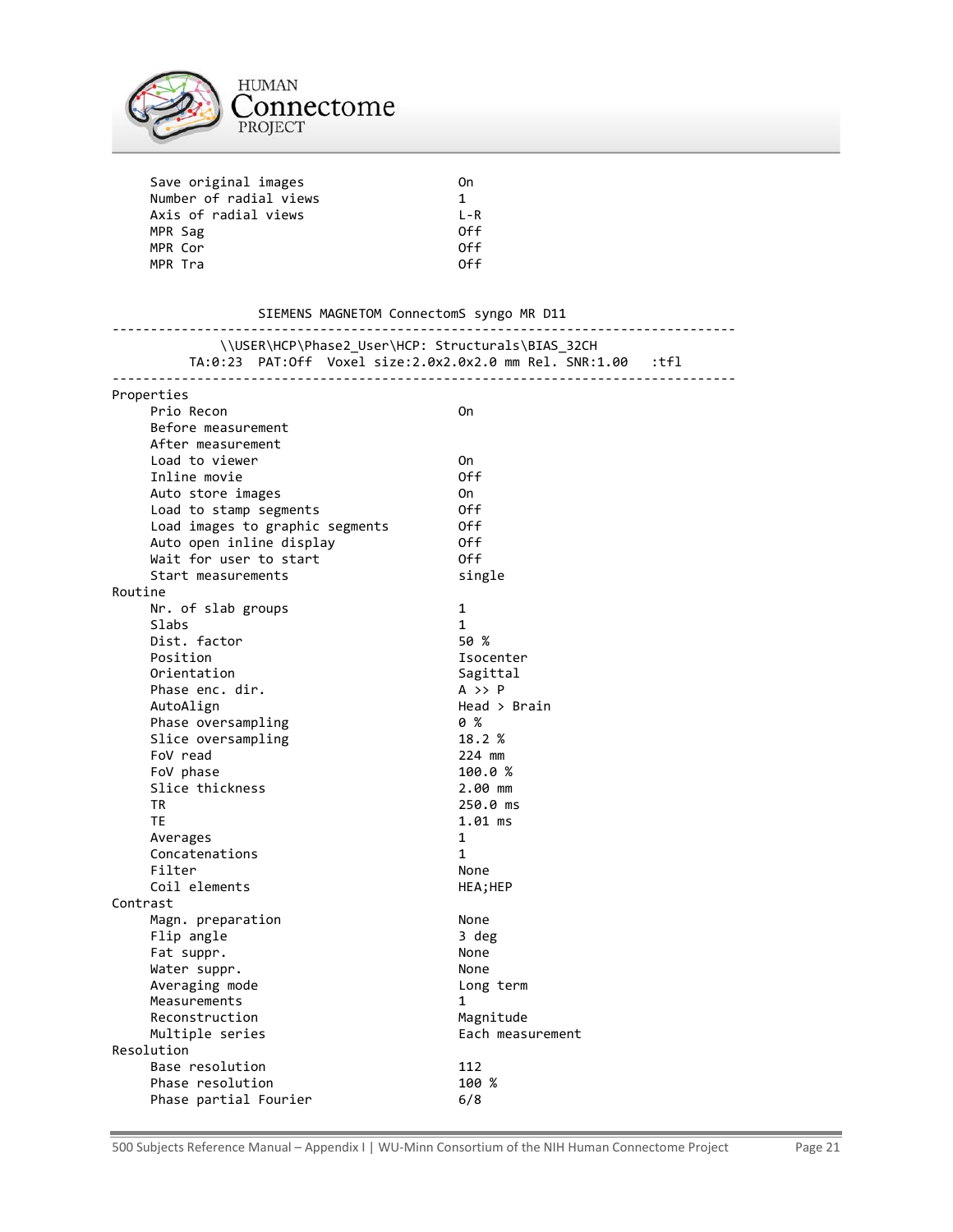

**HUMAN** connectome PROJECT

Interpolation Off PAT mode<br>
Image Filter North Control of the Control of the Control of the Control of the North Control of the North Control of the North Control of the North Control of the North Control of the North Control of the North C Image Filter Off Distortion Corr. Off Prescan Normalize **Canadia Community** Off Christian Community Off Christian Off Christian Off Christian Off Chri<br>
Normalize Community Off Christian Off Christian Off Christian Off Christian Off Christian Off Christian Off Normalize Off B1 filter Off Raw filter Off Elliptical filter Slice resolution 100 % Slice partial Fourier 6/8 Geometry Nr. of slab groups 1 Slabs 1<br>Dist. factor 1 1 50 % Dist. factor<br>Position Isocenter Phase enc. dir.<br>Phase oversampling and the control of % P Phase oversampling Slice oversampling 18.2 % Slices per slab 88 Multi-slice mode Single shot Series **Interleaved** Nr. of sat. regions 0 Position mode  $L-P-H$ Fat suppr. None Water suppr.<br>Special sat. None None Special sat.<br>Table position and the set of the position Table position System Body Off HEP On One of the state of the state of the state of the state of the state of the state of the state of the state of the state of the state of the state of the state of the state of the state of the state of the state of HEA On Position mode L-P-H Positioning mode FIX Table position http://www.fable.org/ Table position 0 mm  $MSMA$   $S - C - T$ Sagittal R >> L Coronal A >> P Transversal F >> H Save uncombined off Coil Combine Mode Sum of Squares AutoAlign **Head** > Brain Auto Coil Select **Default** Shim mode Tune up Adjust with body coil **Off**  Confirm freq. adjustment Off Assume Dominant Fat Off Assume Silicone Off Adjustment Tolerance Auto ? Ref. amplitude 1H<br>Position Isocenter Rotation 0.00 deg  $R$  >> L 350 mm  $A \rightarrow P$  263 mm F >> H 350 mm Frequency 1H 123.254038 MHz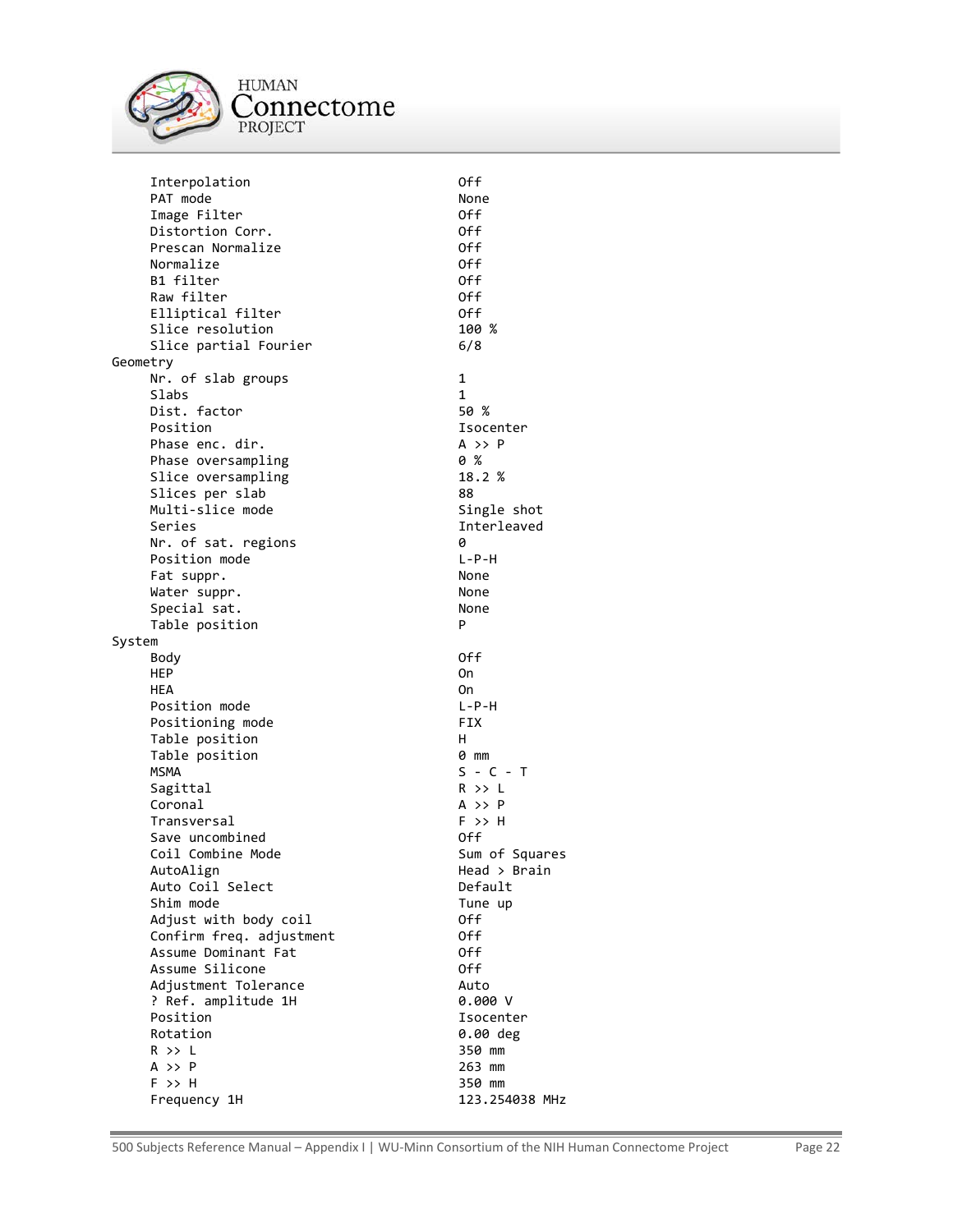

HUMAN<br>Connectome<br><sup>PROJECT</sup>

|             | Correction factor      | 1           |
|-------------|------------------------|-------------|
|             | SRFExcit 1H            | 26.833 V    |
|             | Gain                   | Low         |
|             | Table position         | 0 mm        |
|             | Img. Scale. Cor.       | 1.000       |
| Physio      |                        |             |
|             | 1st Signal/Mode        | None        |
|             | Magn. preparation      | None        |
|             | Dark blood             | 0ff         |
|             | Resp. control          | 0ff         |
| Inline      |                        |             |
|             | Distortion correction  | 0ff         |
| Sequence    |                        |             |
|             | Introduction           | 0n          |
|             |                        | 3D          |
|             | Dimension              |             |
|             | Elliptical scanning    | 0ff         |
|             | Averaging mode         | Long term   |
|             | Multi-slice mode       | Single shot |
|             | Reordering             | Linear      |
|             | Asymmetric echo        | Allowed     |
|             | Bandwidth              | 540 Hz/Px   |
|             | Flow comp.             | No          |
|             | Echo spacing           | 3 ms        |
|             | Turbo factor           | 78          |
|             | RF pulse type          | Fast        |
|             | Gradient mode          | Fast*       |
|             | Excitation             | Non-sel.    |
|             | RF spoiling            | 0n          |
|             | TX/RX delta frequency  | 0 Hz        |
|             | TX Nucleus             | None        |
|             | TX delta frequency     | 0 Hz        |
|             | Coil elements          | HEA;HEP     |
|             | Acquisition duration   | 0 ms        |
|             | Mode                   | 0ff         |
| <b>BOLD</b> |                        |             |
|             |                        |             |
|             | Subtract               | 0ff         |
|             | Save images            | 0n          |
|             | Autoscaling            | 0ff         |
|             | Scaling factor         | 1           |
|             | 0ffset                 | 0           |
|             | Subtrahend             | 1           |
|             | Subtraction indices    |             |
|             | StdDev                 | 0ff         |
|             | Std-Dev-Sag            | 0ff         |
|             | Std-Dev-Cor            | 0ff         |
|             | Std-Dev-Tra            | 0ff         |
|             | Std-Dev-Time           | 0ff         |
|             | MIP-Sag                | 0ff         |
|             | MIP-Cor                | 0ff         |
|             | MIP-Tra                | 0ff         |
|             | MIP-Time               | 0ff         |
|             | Radial MIP             | 0ff         |
|             | Save original images   | On          |
|             | Distortion Corr.       | 0ff         |
|             |                        |             |
|             | Save original images   | 0n          |
|             | Number of radial views | 1           |
|             | Axis of radial views   | $L - R$     |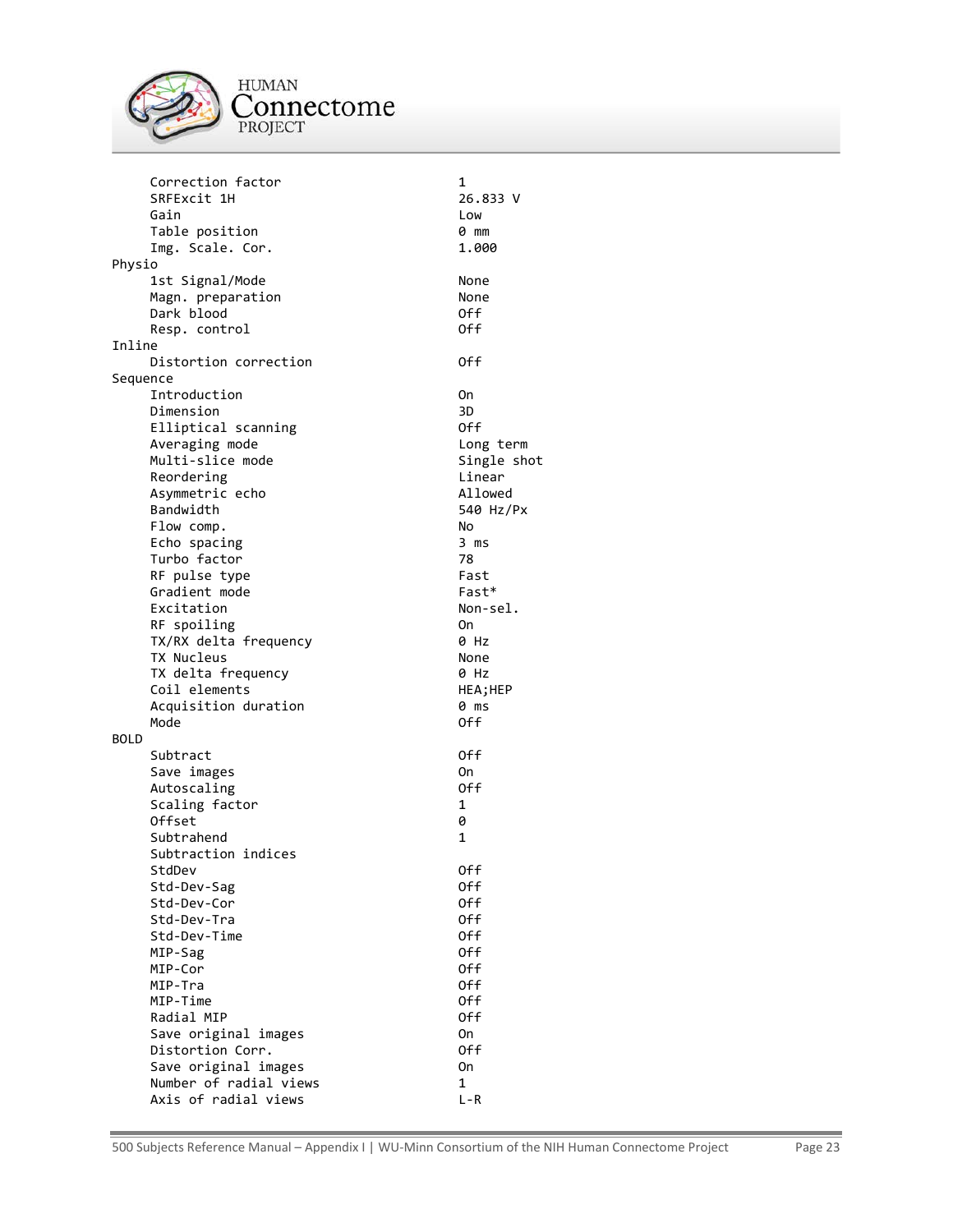

| MPR Sag                                               | 0ff  |
|-------------------------------------------------------|------|
| MPR Cor                                               | 0ff  |
| MPR Tra                                               | 0ff  |
|                                                       |      |
| SIEMENS MAGNETOM ConnectomS syngo MR D11              |      |
| \\USER\HCP\Phase2 User\HCP: Structurals\T1w MPR1      |      |
| TA:7:40 PAT:2 Voxel size:0.7x0.7x0.7 mm Rel. SNR:1.00 | tfl: |
| Properties                                            |      |
| Prio Recon                                            | 0ff  |
| Before measurement                                    |      |
| After measurement                                     |      |
| Load to viewer                                        | 0n   |
| Inline movie                                          | 0ff  |
| Auto store images                                     | 0n   |
| Load to stamp segments                                | 0ff  |
| Load images to graphic segments                       | 0ff  |
| Auto open inline display                              | 0ff  |
| Wait for user to start                                | 0n   |

Start measurements single Routine Nr. of slab groups 1 Slabs 1<br>Dist. factor 1 1 50 % Dist. factor<br>Position Orientation Sagitt<br>Phase enc. dir. The Sagittal A >> P Phase enc. dir.<br>AutoAlign Phase oversampling Slice oversampling 0.0 %

Contrast

Resolution

 FoV read 224 mm FoV phase 100.0 % Slice thickness 6.70 mm TR 2400.0 ms TE 2.14 ms Averages 1 Concatenations 1 Filter None Coil elements HEA; HEP Magn. preparation Non-sel. IR TI 1000 ms Flip angle 8 deg Fat suppr. The contract of the Mater excit. fast Water suppr. None Averaging mode by the Long term Measurements 1 Reconstruction<br>Multiple series Each measurement Base resolution 320 Phase resolution 100 % Phase partial Fourier and Off Interpolation Off PAT mode GRAPPA

Isocenter<br>Sagittal

 $Head > Brain$  10 %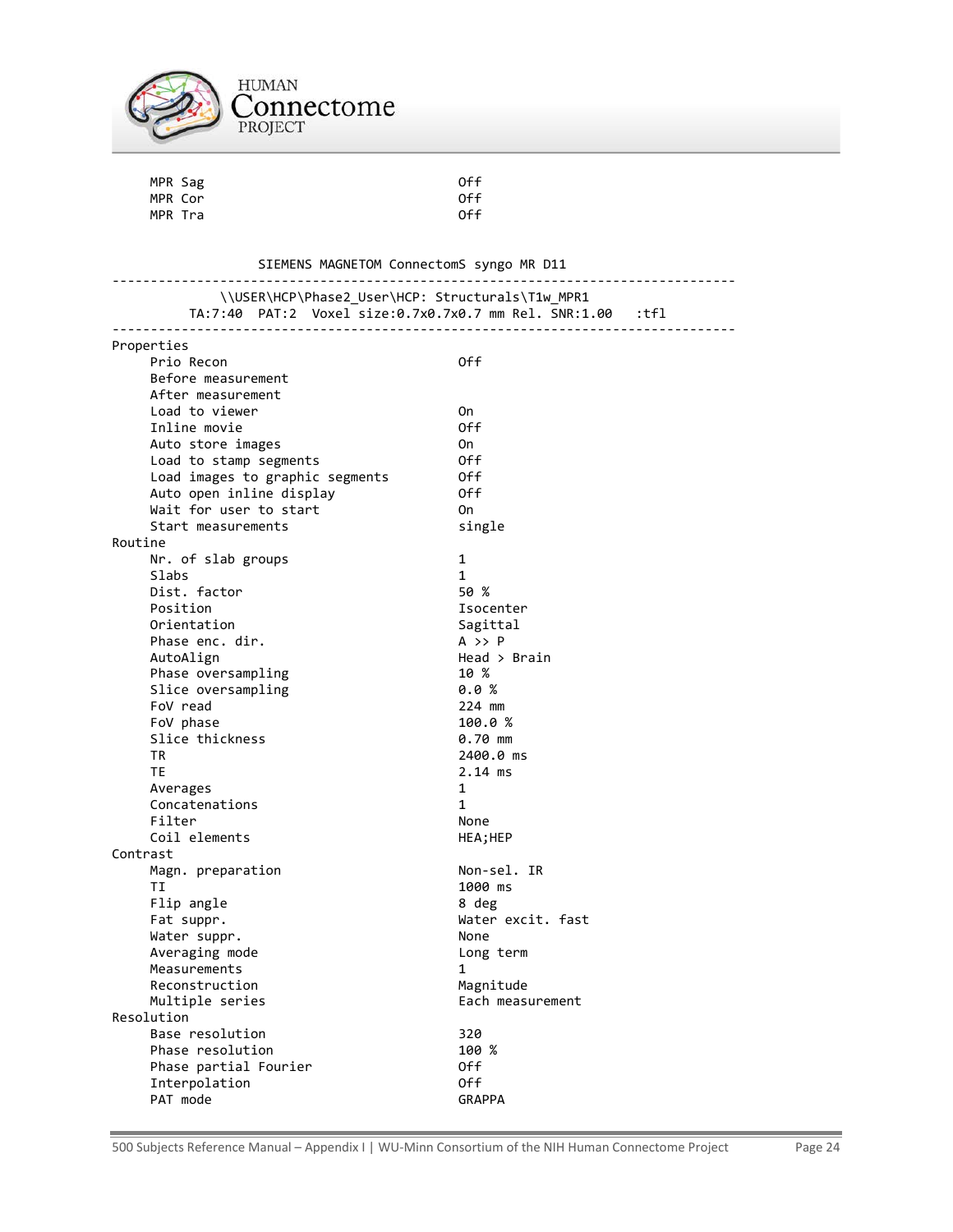

**HUMAN** connectome PROJECT

Accel. factor PE 2 Ref. lines PE 32 Reference scan mode **Integrated**  Image Filter Off Distortion Corr. Accel. factor 3D 1 Prescan Normalize **Canadia Communist Construction**<br>Normalize Off Normalize Off B1 filter Raw filter off and the Contract of the Contract of the Contract of the Contract of the Off and the Off and the Off and the Off and the Off and the Off and the Off and the Off and the Off and the Off and the Off and the Off Elliptical filter off Slice resolution 100 %<br>Slice partial Fourier 100 % Slice partial Fourier Geometry Nr. of slab groups 1 Slabs 1<br>Dist. factor 50 % Dist. factor<br>Position Phase enc. dir. A >> P Phase oversampling 10 % Slice oversampling 0.0 % Slices per slab 256 Multi-slice mode Single shot Series and the interleaved interleaved Nr. of sat. regions 0 Position mode L-P-H Water suppr.<br>Special sat. None None Special sat. No. 1996<br>Table position and the set of the p Table position System Body Off HEP On One of the state of the state of the state of the state of the state of the state of the state of the state of the state of the state of the state of the state of the state of the state of the state of the state of HEA On Position mode  $L-P-H$ Positioning mode FIX Table position http://www.fable.com/ Table position 0 mm  $MSMA$   $S - C - T$ Sagittal R >> L Coronal A >> P Transversal F >> H Save uncombined off Coil Combine Mode **Adaptive Combine** AutoAlign **Head** > Brain Auto Coil Select **Default**  Shim mode Standard Adjust with body coil Off Confirm freq. adjustment Off Assume Dominant Fat Off Assume Silicone Off Adjustment Tolerance ? Ref. amplitude 1H 0.000 V Position **Isocenter** Rotation **0.00** deg F >> H 224 mm  $A \rightarrow P$  224 mm

Isocenter Water excit. fast<br>None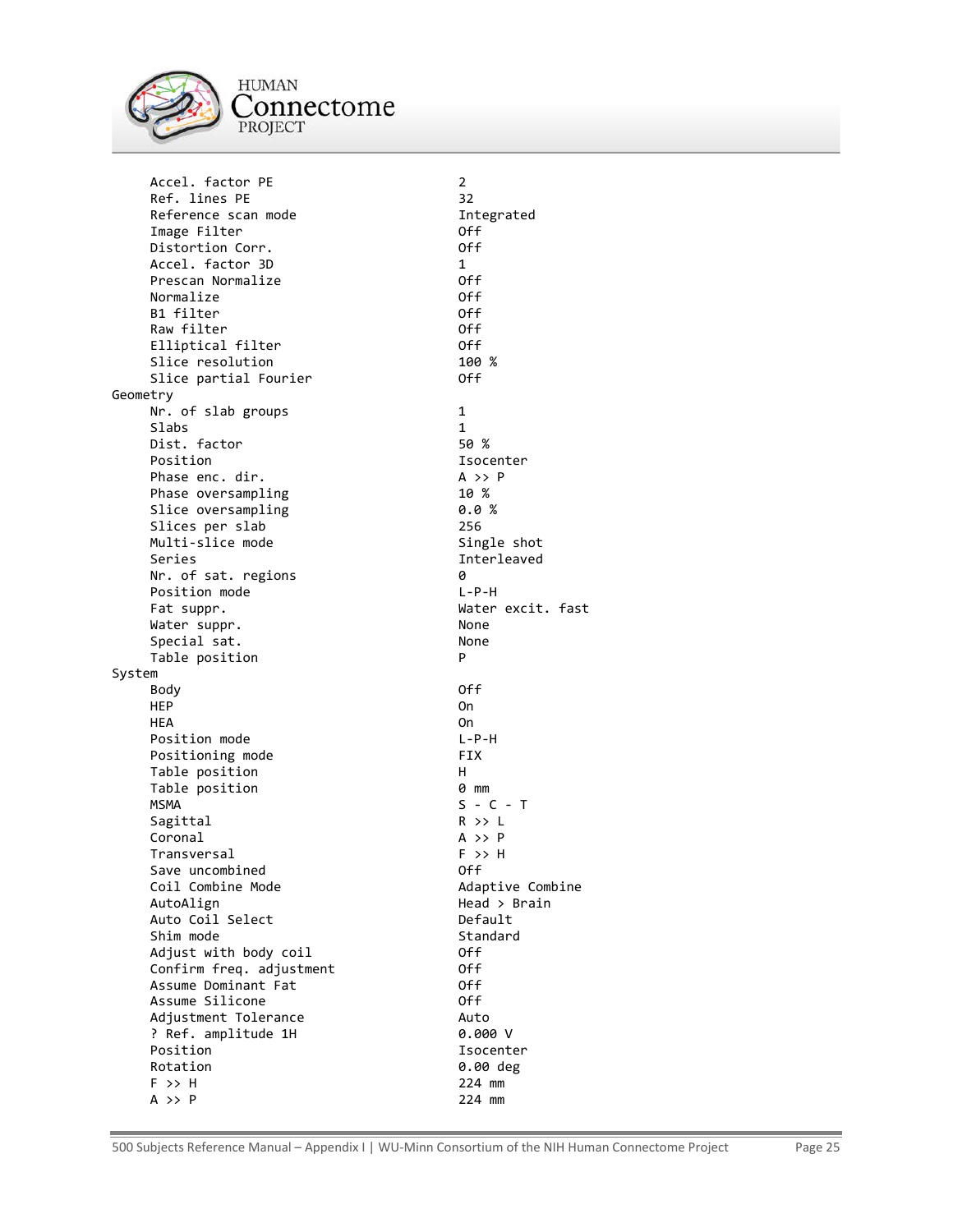

**HUMAN**  $\mathop{{\rm Connectome}}_{{\mathop{\rm PROJECT}}}$ 

 R >> L 180 mm Frequency 1H 123.254038 MHz Correction factor 1<br>ExcitWEns 0 1H 135.778 V ExcitWEns 0 1H 35.7<br>Gain 35.7 Gain **Low** Table position<br>Tmg. Scale. Cor. 1999 1999 1999 Img. Scale. Cor. Physio 1st Signal/Mode None Magn. preparation Non-sel. IR TI 1000 ms Dark blood Off Resp. control Inline Distortion correction **Off** Sequence Introduction On Dimension Elliptical scanning off Averaging mode **Long term** Multi-slice mode Single shot Reordering **Linear** Linear Asymmetric echo Allowed Bandwidth 210 Hz/Px Flow comp. No Echo spacing the control of the control of the control of the control of the control of the control of the control of the control of the control of the control of the control of the control of the control of the control of Turbo factor<br>RF pulse type and the community of the Pormal RF pulse type  $\overline{R}$  and  $\overline{R}$  and  $\overline{R}$  and  $\overline{R}$  and  $\overline{R}$  and  $\overline{R}$  and  $\overline{R}$  and  $\overline{R}$  and  $\overline{R}$  and  $\overline{R}$  and  $\overline{R}$  and  $\overline{R}$  and  $\overline{R}$  and  $\overline{R}$  and  $\overline{R}$  and  $\overline{R}$  and Gradient mode<br>Excitation Fast\* Routiness Research Mon-sel. Excitation RF spoiling 00 TX/RX delta frequency 0 Hz TX Nucleus None TX delta frequency **0 Hz** Coil elements HEA;HEP Acquisition duration **0 ms** Mode **Off** BOLD PostProcMoCo Off Spacial Filter **Off** Distortion Corr. 6. 2008 0.05 Off

SIEMENS MAGNETOM ConnectomS syngo MR D11

| \\USER\HCP\Phase2 User\HCP: Structurals\T2w SPC1<br>TA:8:24 PAT:2 Voxel size:0.7x0.7x0.7 mm Rel. SNR:1.00 | $:$ spc |
|-----------------------------------------------------------------------------------------------------------|---------|
| Properties                                                                                                |         |
| Prio Recon                                                                                                | 0ff     |
| Before measurement                                                                                        |         |
| After measurement                                                                                         |         |
| Load to viewer                                                                                            | 0n      |
| Inline movie                                                                                              | 0ff     |
| Auto store images                                                                                         | 0n      |
| Load to stamp segments                                                                                    | 0ff     |
| Load images to graphic segments                                                                           | 0ff     |
|                                                                                                           |         |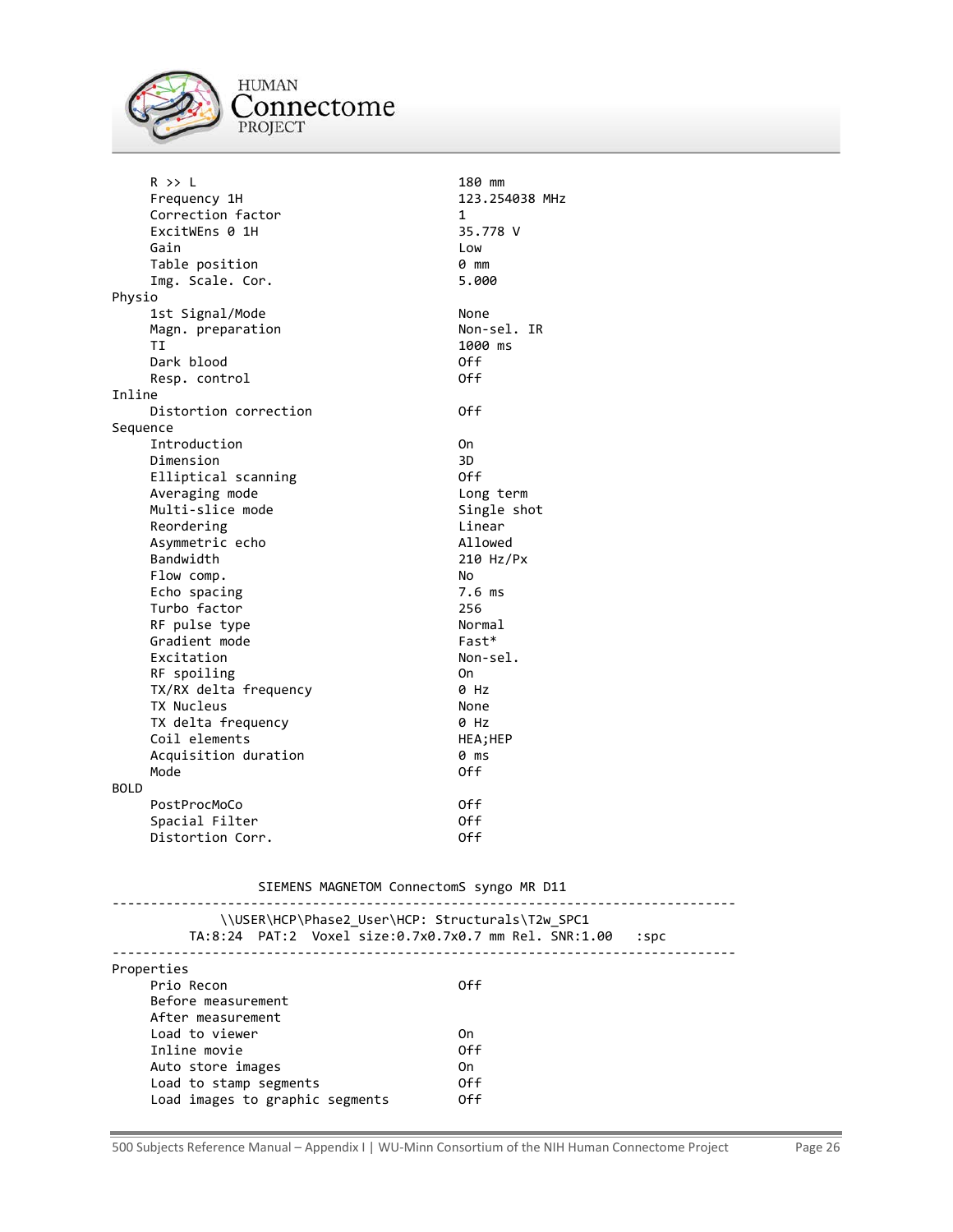

**HUMAN** Connectome PROJECT

Auto open inline display off Wait for user to start on the On Start measurements single Routine Nr. of slab groups 1<br>Slabs 1 Slabs 1 Position and Isocenter<br>Orientation 1999 - The Sagittal Orientation Sagitt<br>Phase enc. dir. The Sagittal A >> P Phase enc. dir. AutoAlign Head > Brain Phase oversampling 10 % Slice oversampling 1.0 % 8.0 %<br>FoV read 1.0 224 mm FoV read 224 mm<br>FoV phase 224 mm FoV phase 100.0 %<br>Slice thickness 100.0 % 9.70 mm Slice thickness TR 3200 ms<br>TE 565.0 m Concatenations 1 Filter None Coil elements HEA; HEP Contrast MTC Off Magn. preparation None Fat suppr. None Water suppr. None Restore magn. 06 Measurements<br>Reconstruction and the magnitude of the Magnitude Reconstruction<br>Multiple series Resolution Base resolution 320 Phase resolution 100 % Phase partial Fourier **Allowed**  Interpolation Off PAT mode GRAPPA Accel. factor PE 2 Ref. lines PE 32 Reference scan mode **Integrated** Image Filter **Off** Distortion Corr. 6. 2008 0.05 Off Accel. factor 3D 1 Prescan Normalize **Off** Normalize Off B1 filter Off Raw filter **Calculation** Off Elliptical filter off Slice resolution 100 % Slice partial Fourier and Off Geometry Nr. of slab groups 1 Slabs 1<br>Position 1: Phase enc. dir. A >> P Phase oversampling 10 % Slice oversampling 0.0 % Slices per slab 256 Series and the contract of the Interleaved

565.0 ms Each measurement Isocenter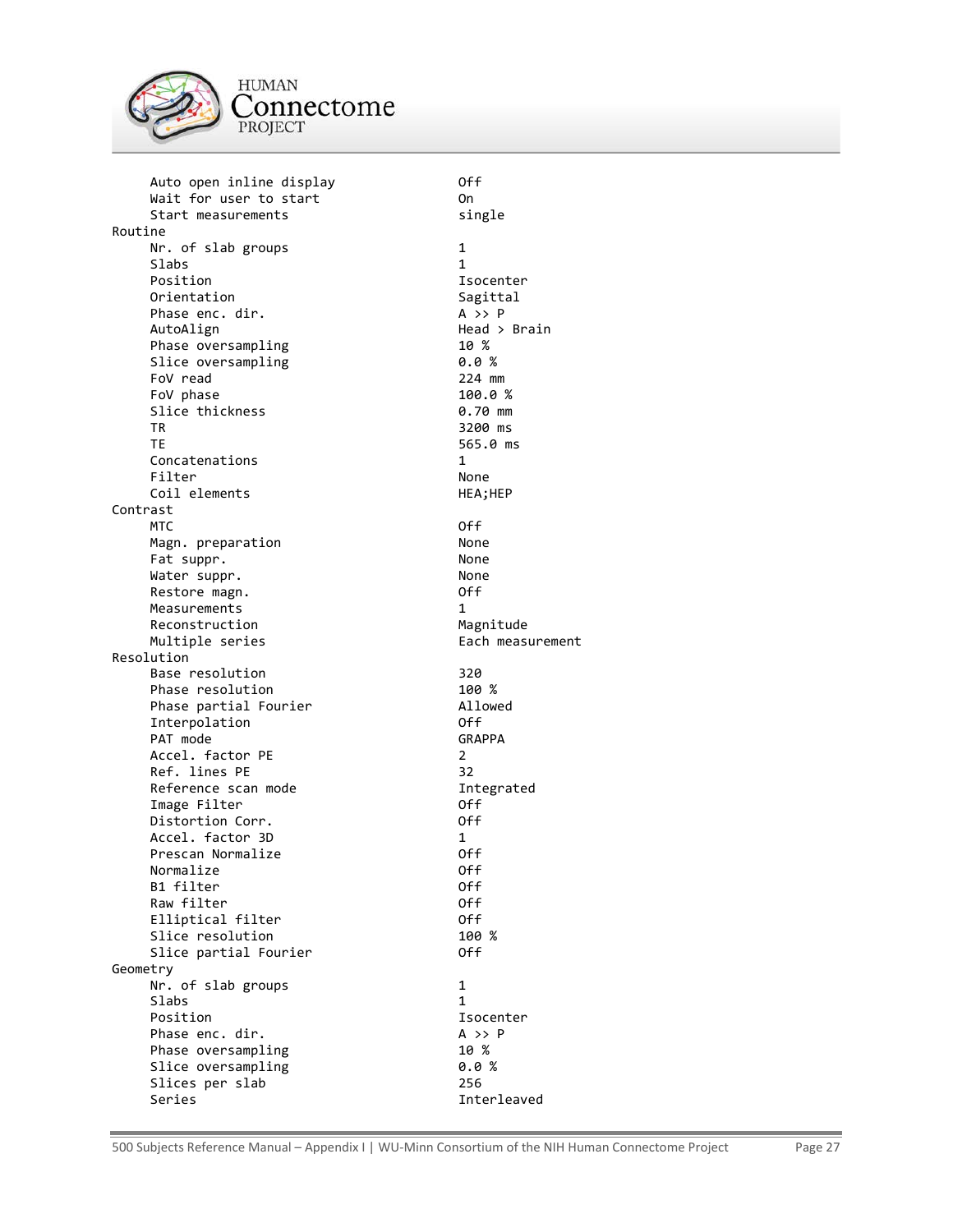

'onnectome PROJECT Nr. of sat. regions  $\begin{array}{ccc}\n0 & 0 \\
0 & 0\n\end{array}$ Position mode

Fat suppr. None Water suppr. None Special sat. None<br>Special sat. None Special sat.<br>Table position of the position Table position<br>Restore magn. The position of the position of the position of the position of the position of the position of <br>Distribution of the position of the position of the position of the position of the position of Restore magn. System Body Off HEP On One of the state of the state of the state of the state of the state of the state of the state of the state of the state of the state of the state of the state of the state of the state of the state of the state of HEA On Position mode **L-P-H** Positioning mode FIX Table position http://www.fable.com/ Table position 0 mm MSMA S - C - T<br>Sagittal Sagittal R >> L Sagittal Coronal A >> P Transversal F >> H Save uncombined off Coil Combine Mode **Adaptive Combine** AutoAlign **Head** > Brain Auto Coil Select **Default** Shim mode Standard Adjust with body coil the confirm of the Off Confirm freq. adjustment Confirm freq. adjustment Off Assume Dominant Fat Off Assume Silicone Off Adjustment Tolerance ? Ref. amplitude 1H 0.000 V Position **Isocenter** Rotation 0.00 deg F >> H 224 mm  $A \rightarrow P$  224 mm R >> L 180 mm Frequency 1H 123.254038 MHz Correction factor 1 SRFExcit 1H 134.167 V ! Gain High Table position 0 mm Img. Scale. Cor. 5.000 Physio 1st Signal/Mode None Trigger delay **0 ms** Magn. preparation None Dark blood Off Resp. control Inline Distortion correction **Off** Sequence Introduction On Dimension 3D<br>Elliptical scanning 1988 1988 1989 Elliptical scanning Reordering **Linear** Linear Bandwidth 744 Hz/Px Flow comp. No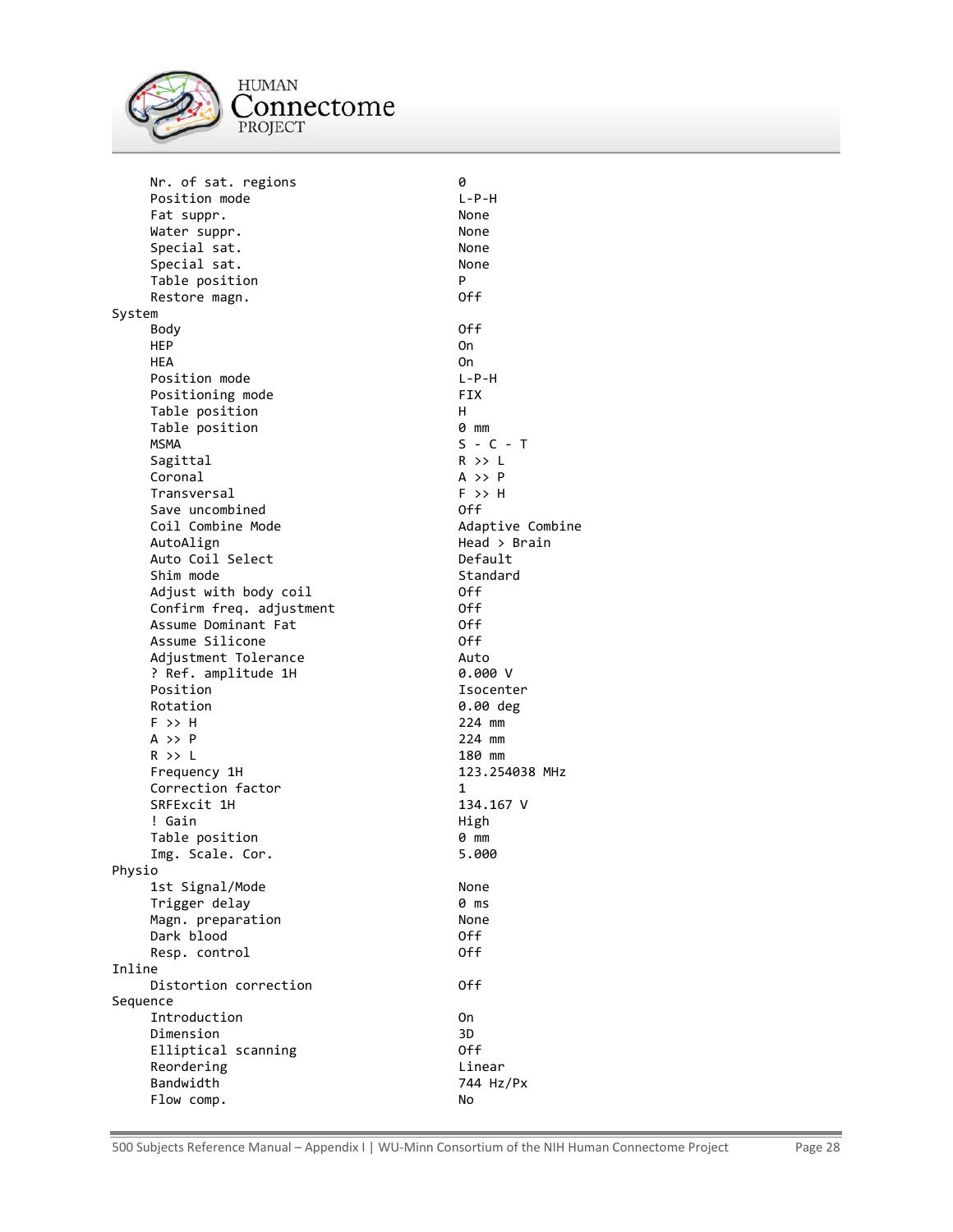

**HUMAN** Connectome PROJECT

 Allowed delay 0 s Echo spacing the set of the set of the set of the set of the set of the set of the set of the set of the set o<br>
and the set of the set of the set of the set of the set of the set of the set of the set of the set of the set Adiabatic-mode 0ff<br>Turbo factor 1999 - 2014 Turbo factor 514<br>Echo train duration 51105 Echo train duration 1105<br>RF pulse type 1105 RF pulse type Fast<br>Gradient mode Fast Gradient mode<br>Excitation example and the Fast Ron-sel. Excitation **Excitation**<br>Flip angle mode **Accord Eliment Contract Contract** T2 var Flip angle mode TX/RX delta frequency 0 Hz TX Nucleus None TX delta frequency **0 Hz** Coil elements HEA; HEA; HEA Acquisition duration 0 ms Organ under exam. None BOLD Subtract 0ff<br>
Save images and the control of the Control of the Control of the Control of the Control of the Control of the<br>
Save images and the Control of the Control of the Control of the Control of the Control of the Co Save images Autoscaling Off Scaling factor 1 Offset 0 Subtrahend 1 Subtraction indices StdDev Off Std-Dev-Sag Off Std-Dev-Cor Off Std-Dev-Tra Off Std-Dev-Time **Off**<br>MIP-Sag Off Off Off MIP-Sag Off Contract of the Contract of the Contract of the Contract of the Off Contract of the Off Contract o<br>
MIP-Contract of the Contract of the Contract of the Off Contract of the Off Contract of the Contract of the C MIP-Cor MIP-Tra 0ff MIP-Time Off Radial MIP Off Save original images on On Distortion Corr. 69 06 06 06 06 17 Save original images on On Number of radial views 1 Axis of radial views L-R MPR Sag Off MPR Cor Off MPR Tra 0ff

SIEMENS MAGNETOM ConnectomS syngo MR D11

| TA:2:15     Voxel size:2.0x2.0x2.0 mm Rel. SNR:1.00 | \\USER\HCP\Phase2 User\HCP: Structurals\FieldMap<br>:fm r |
|-----------------------------------------------------|-----------------------------------------------------------|
| Properties                                          |                                                           |
| Prio Recon                                          | 0ff                                                       |
| Before measurement                                  |                                                           |
| After measurement                                   |                                                           |
| Load to viewer                                      | 0n                                                        |
| Inline movie                                        | 0ff                                                       |
| Auto store images                                   | 0n                                                        |
| Load to stamp segments                              | 0ff                                                       |
| Load images to graphic segments                     | 0ff                                                       |
|                                                     |                                                           |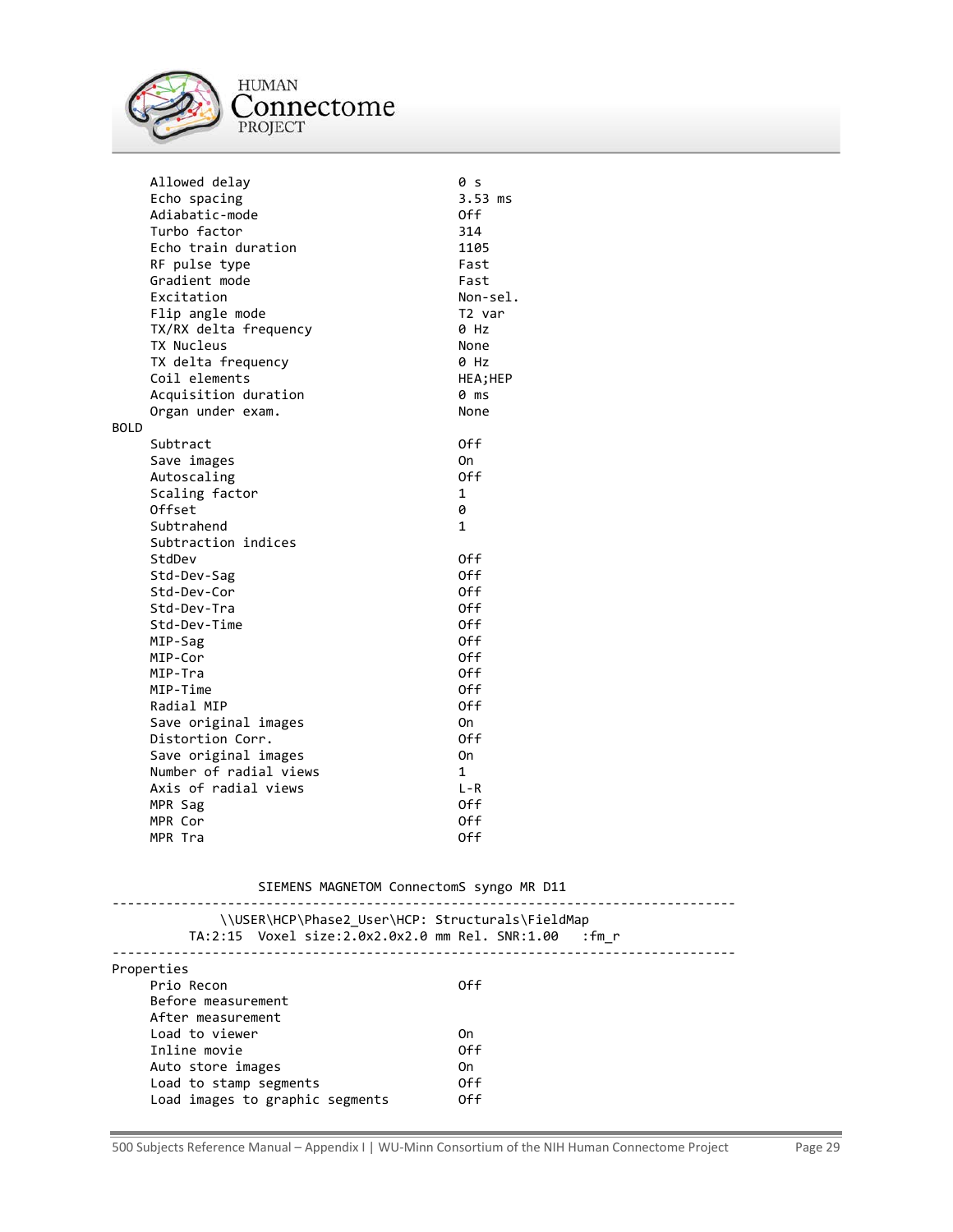

**HUMAN** Connectome PROJECT

Auto open inline display off Wait for user to start on the On Start measurements single Routine Nr. of slice groups 1<br>Slices 22 Slices 72<br>Dist. factor 6 % 9 % Dist. factor<br>Position Position and the Isocenter<br>Orientation Christian Internation Phase enc. dir. R >> L AutoAlign Head > Brain Phase oversampling  $\begin{array}{ccc} 0 & \text{\%} \\ \text{FoV} & \text{read} \end{array}$ FoV read 208 mm<br>FoV phase 200 200 200 200 201 202 36.5 % FoV phase Slice thickness 2.0 mm TR 731.0 ms TE 1 4.92 ms Averages 1 Concatenations 1 Filter None Coil elements HEA;HE Contrast MTC Off Flip angle 50 deg Fat suppr. None Averaging mode Short Measurements 1<br>Reconstruction 1 Magn./ Reconstruction Magnetic Magnetic Magnetic Magnetic Magnetic Magnetic Magnetic Magnetic Magnetic Magnetic Magne<br>Mortic Magnetic Magnetic Magnetic Magnetic Magnetic Magnetic Magnetic Magnetic Magnetic Magnetic Magnetic Magn<br> Multiple series Resolution Base resolution 104 Phase resolution 100 % Phase partial Fourier and Off Interpolation Off Image Filter **Off**  Distortion Corr. Off Prescan Normalize **Off** Normalize Off B1 filter Off Raw filter off and the contract of the contract of the contract of the contract of the contract of the contract of the contract of the contract of the contract of the contract of the contract of the contract of the contrac Elliptical filter off Geometry Nr. of slice groups 1 Slices 72 Dist. factor 0 % Position and Isocenter and Isocenter and Isocenter and Isocenter and Isocenter and Isocenter and Isocenter and Isocenter and Isocenter and Isocenter and Isocenter and Isocenter and Isocenter and Isocenter and Isocenter and Phase enc. dir.<br>Phase oversampling encodence of  $\begin{array}{ccc} R & >> L \\ 0 & \text{``R'} \end{array}$ Phase oversampling  $\begin{array}{ccc} 0 & \times \\ \text{Multi-slice mode} \end{array}$ Multi-slice mode Series and the contract of the Interleaved Nr. of sat. regions  $\begin{array}{ccc} 0 & 0 \\ 0 & 0 \end{array}$  Position mode Position mode Fat suppr. None Special sat. None Special sat. None Table position **P** System

500 Subjects Reference Manual – Appendix I | WU-Minn Consortium of the NIH Human Connectome Project Page 30

| 1<br>ms<br>1S    |  |
|------------------|--|
| :P               |  |
| s                |  |
| term             |  |
| 'Phase           |  |
|                  |  |
|                  |  |
|                  |  |
|                  |  |
|                  |  |
|                  |  |
|                  |  |
| ıter             |  |
| ,                |  |
| leaved<br>leaved |  |
|                  |  |
|                  |  |

Transversal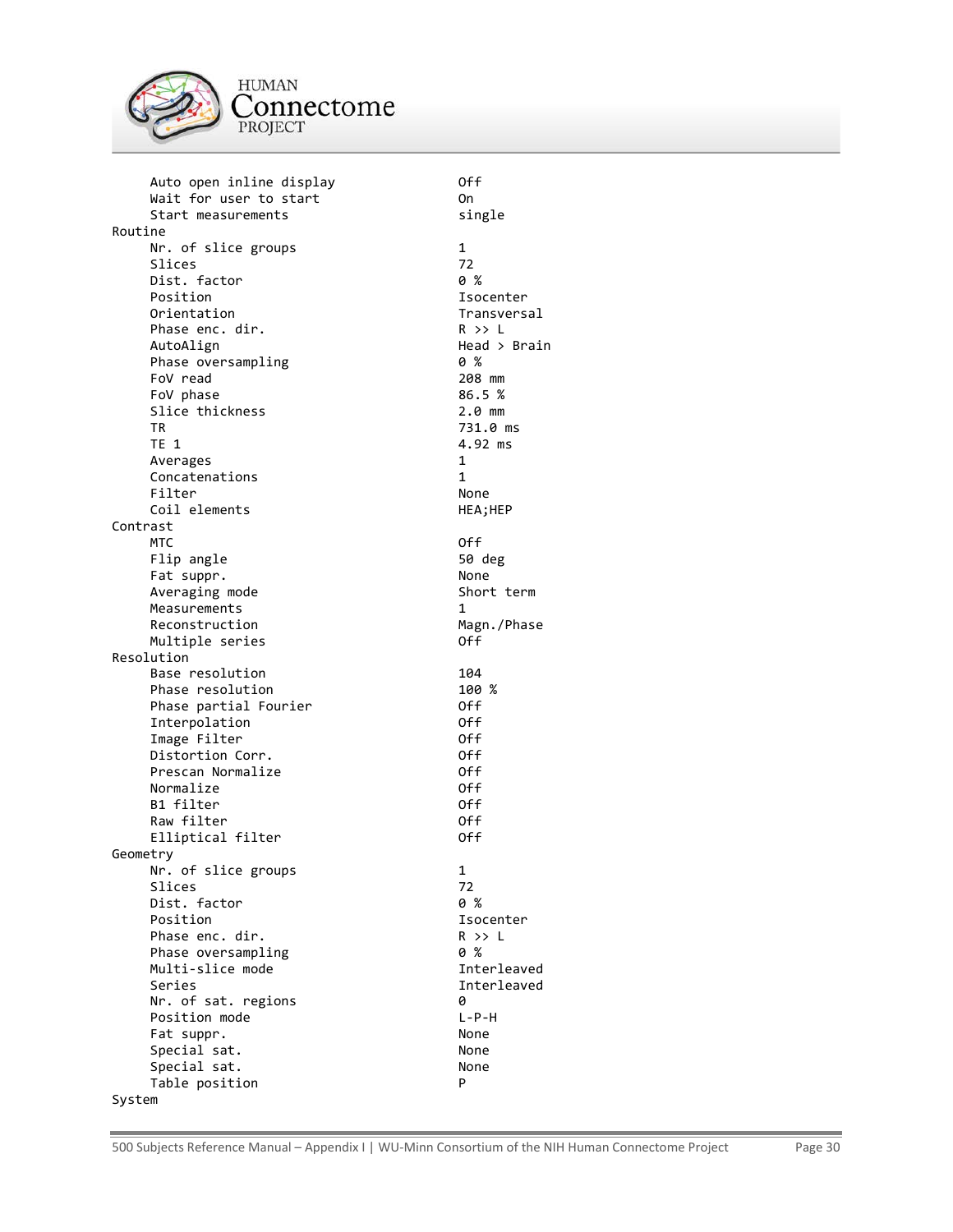

**HUMAN** 'onnectome PROJECT

 Body Off HEP On One of the state of the state of the state of the state of the state of the state of the state of the state of the state of the state of the state of the state of the state of the state of the state of the state of HEA On Position mode  $L-P-H$ Positioning mode **FIX**<br>Table position **FIX** Table position<br>Table position Table newsletch of the Manus of the Manus of the Manus of the Manus of the Manus of the Manus o Table position MSMA S - C - T Sagittal Coronal A >> P Transversal F >> H Save uncombined off Coil Combine Mode Sum of Squares AutoAlign Head > Brain Auto Coil Select Shim mode<br>Adiust with body coil in the Standard Adjust with body coil Off Confirm freq. adjustment Assume Dominant Fat **Off** Assume Silicone **Off** Adjustment Tolerance **Auto** Auto ? Ref. amplitude 1H 0.000 V ! Position **Isocenter**  ! Rotation 0.00 deg ! F >> H 224 mm ! A >> P 224 mm ! R >> L<br>Frequency 1H Correction factor 1<br>
01GreFCE 1H 163.819 V 01GreFCE 1H Gain **High Albert Strategie** Table position 0 mm Img. Scale. Cor. 1.000 Physio Inline Distortion correction **Off** Sequence Introduction On Dimension 2D Averaging mode Short term Multi-slice mode and a series of the Interleaved Asymmetric echo **Off**  Contrasts 2 Bandwidth 433 Hz/Px Flow comp. The result of the set of the set of the set of the set of the set of the set of the set of the set of the set of the set of the set of the set of the set of the set of the set of the set of the set of the set of RF pulse type Normal Gradient mode Fast RF spoiling 00 TX/RX delta frequency 0 Hz TX Nucleus<br>TX delta frequency example that the None TX delta frequency<br>
Coil elements<br>
Oil elements Coil elements Acquisition duration **0 ms** Mode **Off** BOLD Distortion Corr. Off Contrasts 2

123.254038 MHz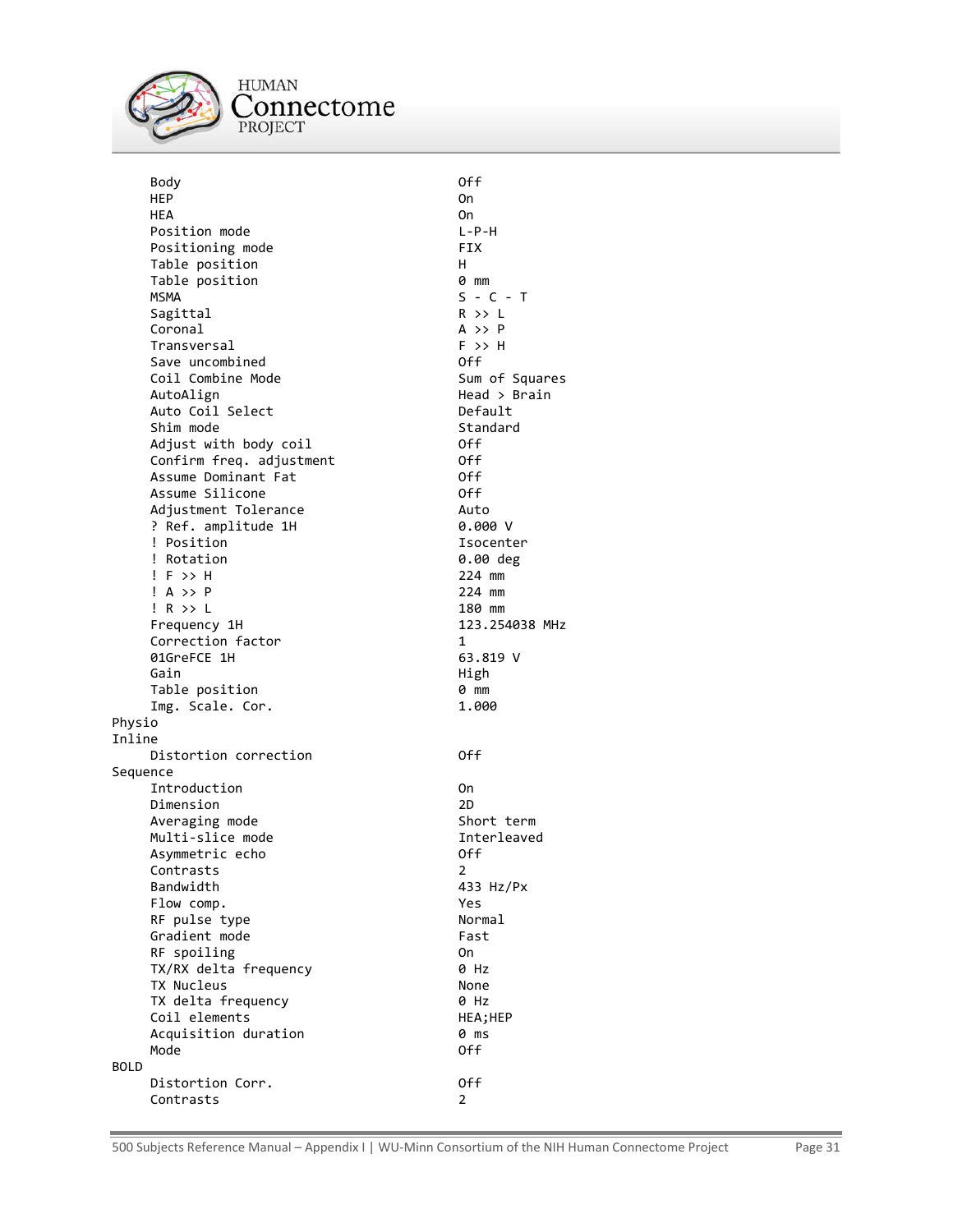

 SIEMENS MAGNETOM ConnectomS syngo MR D11 --------------------------------------------------------------------------------- \\USER\HCP\Phase2\_User\HCP: Structurals\AFI TA:4:28 PAT:9 Voxel size:2.0x2.0x2.0 mm Rel. SNR:1.00 :fl --------------------------------------------------------------------------------- Properties Prio Recon Off Before measurement After measurement Load to viewer and the one one one Inline movie **Off** Auto store images on the On Load to stamp segments Off Load images to graphic segments off<br>Auto open inline display off Auto open inline display Wait for user to start **CON** Start measurements single Routine Nr. of slab groups 1 Slabs 1 Dist. factor 20 % Position **Isocenter** Orientation Sagittal Phase enc. dir. and the control of the A >> P<br>AutoAlign the Head >  $\begin{array}{c} \text{Head} > \text{Brain} \\ \text{0 %} \end{array}$ Phase oversampling  $\begin{array}{ccc} 0 & 0 & 0 \\ 0 & 0 & 0 \\ 0 & 0 & 0 \\ 0 & 0 & 0 \\ 0 & 0 & 0 \\ 0 & 0 & 0 \\ 0 & 0 & 0 \\ 0 & 0 & 0 \\ 0 & 0 & 0 \\ 0 & 0 & 0 \\ 0 & 0 & 0 \\ 0 & 0 & 0 \\ 0 & 0 & 0 \\ 0 & 0 & 0 \\ 0 & 0 & 0 \\ 0 & 0 & 0 \\ 0 & 0 & 0 \\ 0 & 0 & 0 \\ 0 & 0 & 0 \\ 0 & 0 & 0 & 0 \\ 0 & 0 & 0 & 0 \\$ Slice oversampling 5.1 %<br>FoV read 5.1 % 256 mm FoV read FoV phase 100.0 % Slice thickness 2.00 mm TR 70.0 ms TE 1.90 ms Averages 1 Concatenations 1 Filter None Coil elements HEA; HEP Contrast MTC Off Magn. preparation and the None Flip angle 50 deg Fat suppr. None Water suppr. None SWI Question of the contract of the contract of the contract of the contract of the contract of the contract of the contract of the contract of the contract of the contract of the contract of the contract of the contract o Averaging mode Short term Measurements 1 Reconstruction Magnitude Multiple series entitled and the Each measurement Resolution Base resolution 128<br>Phase resolution 100 % Phase resolution Phase partial Fourier and Off Interpolation Off PAT mode GRAPPA Accel. factor PE 3 Ref. lines PE 24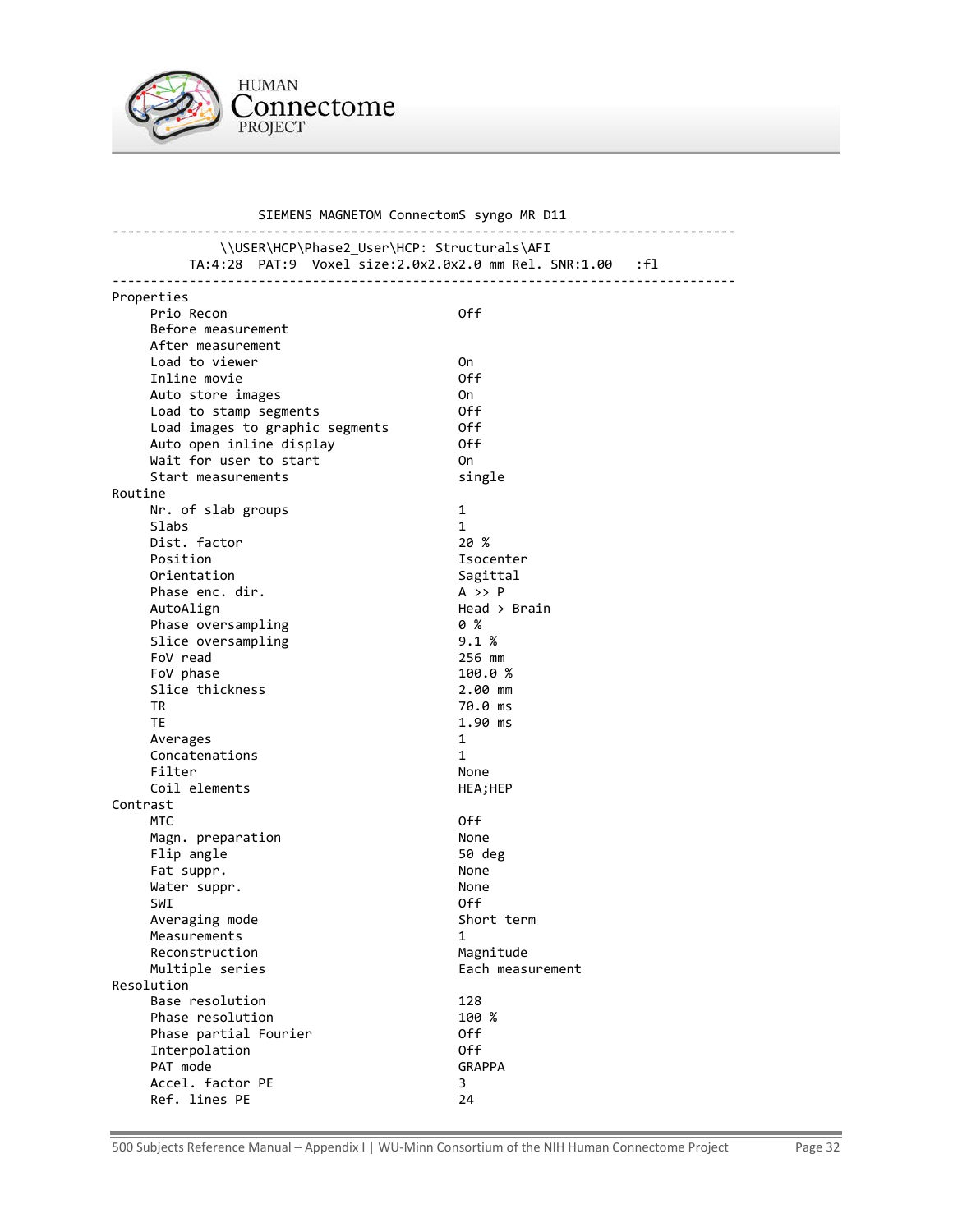

Reference scan mode **Integrated**  Image Filter Off Distortion Corr. Accel. factor 3D 3 Ref. lines 3D 24 Prescan Normalize Off Normalize Off B1 filter Off Raw filter Elliptical filter off Slice resolution 100 % Slice partial Fourier and Off Geometry Nr. of slab groups 1 Slabs 1<br>Dist. factor 1 20 % Dist. factor<br>Position Phase enc. dir. A >> P Phase oversampling 0 % Slice oversampling 5.1 % Slices per slab 88 Multi-slice mode and a series are interleaved Series and the contract of the Interleaved Saturation mode Standard Nr. of sat. regions 0 Position mode L-P-H Fat suppr. None<br>Water suppr. None None None Water suppr.<br>Special sat. None None Special sat. None<br>Special sat. None Special sat. Table position **P** System Body Off HEP On One of the state of the state of the state of the state of the state of the state of the state of the state of the state of the state of the state of the state of the state of the state of the state of the state of HEA On Position mode  $L-P-H$ Positioning mode FIX Table position http://www.fable.com/ Table position 0 mm  $MSMA$   $S - C - T$ Sagittal R >> L Coronal A >> P Transversal F >> H Save uncombined Coil Combine Mode Sum of Squares AutoAlign **Head** > Brain Auto Coil Select **Default** Shim mode<br>Adiust with body coil in the Standard of the Standard Adjust with body coil Off Confirm freq. adjustment Off Assume Dominant Fat Off Assume Silicone Adjustment Tolerance Auto ? Ref. amplitude 1H ! Position **ISOCENTER**  ! Rotation 0.00 deg ! F >> H 224 mm

Isocenter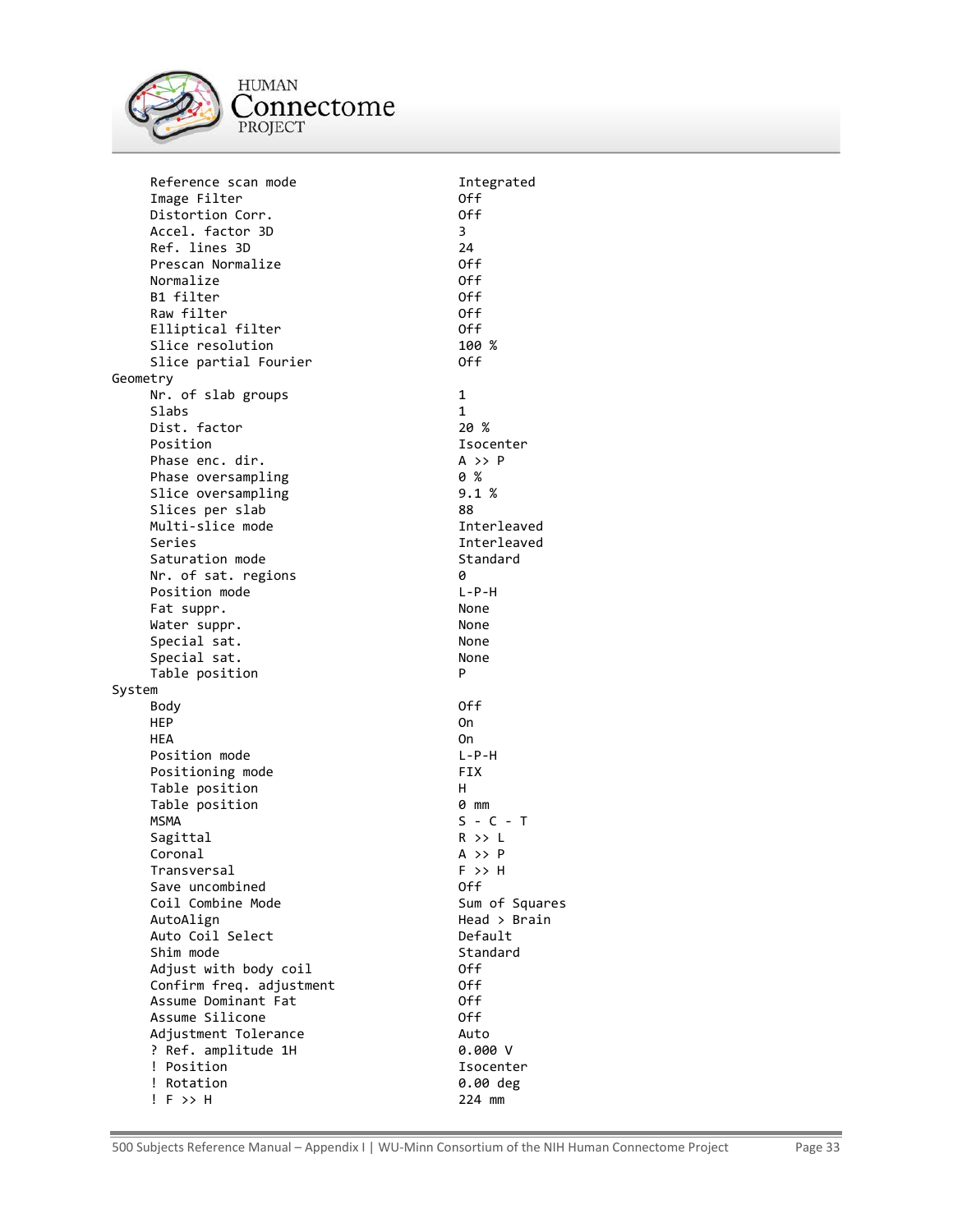

**HUMAN** connectome PROJECT

 ! A >> P 224 mm ! R >> L 180 mm Frequency 1H 123.254038 MHz Correction factor 1<br>
SRFExcit 1H 189.444 V SRFExcit 1H 89.4<br>Gain by Download Gain **Low** Table position 1.000 mm<br>Tmg. Scale. Cor. 1.000 Img. Scale. Cor. Physio 1st Signal/Mode None Segments 1 Magn. preparation None Dark blood Off Resp. control Inline Distortion correction **CONFICE CONFIDENT** Off Sequence Introduction On Dimension 3D Elliptical scanning and Off Phase stabilisation off Averaging mode Short term Multi-slice mode and a series of the Interleaved Reordering **Linear** Linear Asymmetric echo off Contrasts 1 Bandwidth 450 Hz/Px Flow comp. No Allowed delay 0 s RF pulse type Gradient mode Fast Excitation Non-sel. RF spoiling **On**  Rel. RO spoiler mom. 20.00 Rel. 3D spoiler mom. 40.00 Dual-TR B1 mapping 0n TR Offset 50000 us Dual-TR spoiler ratio  $0.170$ Dummy scan duration **2000** ms TX/RX delta frequency 0 Hz TX Nucleus None TX delta frequency 0 Hz Coil elements HEA; HEP Acquisition duration **0 ms** Mode **Off** BOLD Subtract Off Liver registration Save images and the control of the control of the control of the control of the control of the control of the c<br>Save of the control of the control of the control of the control of the control of the control of the control Autoscaling Scaling factor 1 Offset 0 Subtrahend 1 Subtraction indices StdDev Off Std-Dev-Sag Off Std-Dev-Cor Off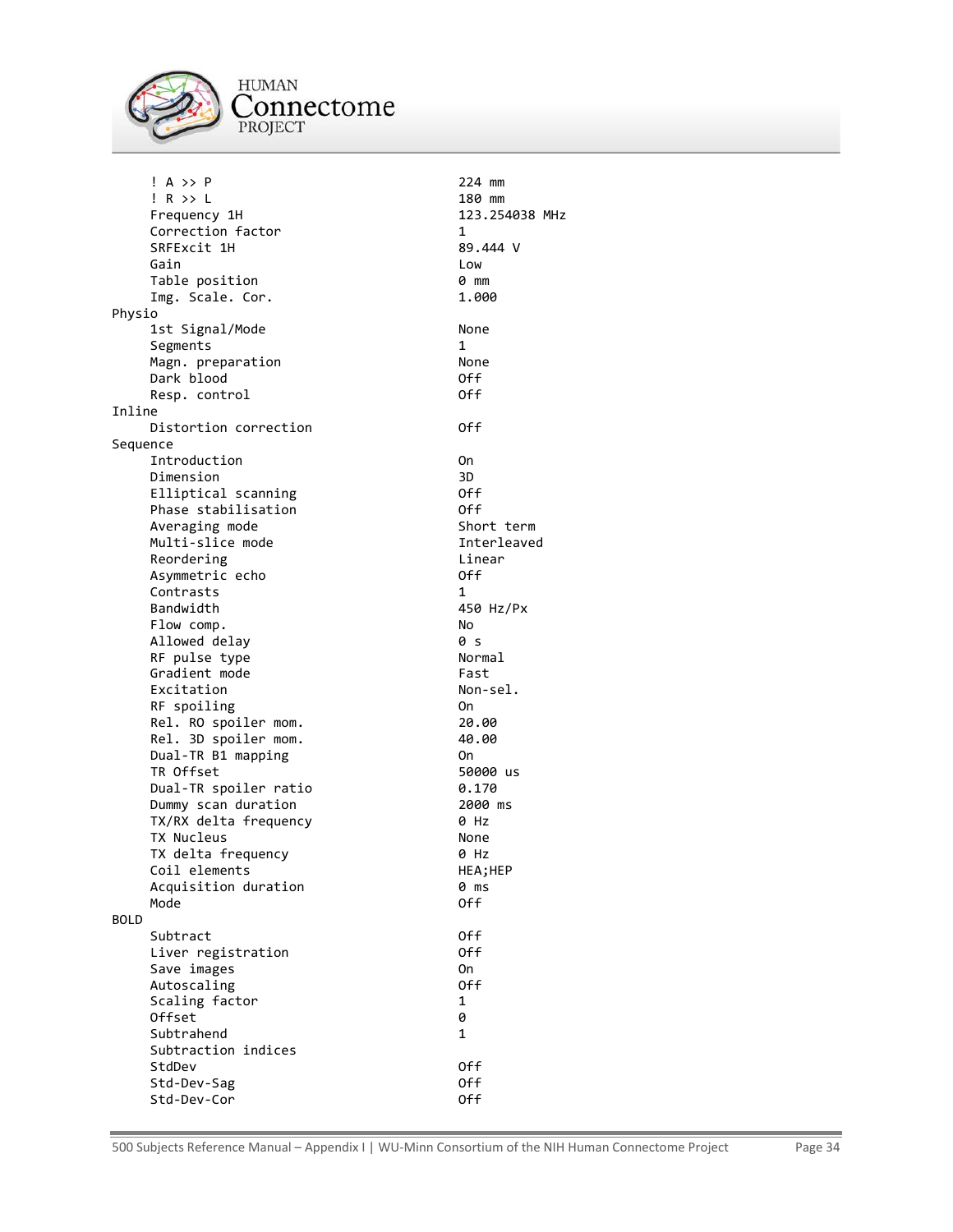

| Std-Dev-Tra<br>Std-Dev-Time<br>MIP-Sag<br>MIP-Cor<br>MIP-Tra<br>MIP-Time<br>Radial MIP<br>Save original images<br>Distortion Corr.<br>Contrasts<br>Save original images<br>Wash - In<br>Wash - Out<br><b>TTP</b><br>PEI<br>MIP - time | 0ff<br>0ff<br>0ff<br>0ff<br>0ff<br>0ff<br>0ff<br>On<br>0ff<br>1<br>0n<br>0ff<br>0ff<br>0ff<br>0ff<br>0ff |
|---------------------------------------------------------------------------------------------------------------------------------------------------------------------------------------------------------------------------------------|----------------------------------------------------------------------------------------------------------|
|                                                                                                                                                                                                                                       |                                                                                                          |
|                                                                                                                                                                                                                                       |                                                                                                          |
| Number of radial views                                                                                                                                                                                                                | 1                                                                                                        |
| Axis of radial views                                                                                                                                                                                                                  | $I - R$                                                                                                  |
| MPR Sag                                                                                                                                                                                                                               | 0ff                                                                                                      |
| MPR Cor                                                                                                                                                                                                                               | 0ff                                                                                                      |
| MPR Tra                                                                                                                                                                                                                               | 0ff                                                                                                      |
|                                                                                                                                                                                                                                       |                                                                                                          |

SIEMENS MAGNETOM ConnectomS syngo MR D11

--------------------------------------------------------------------------------- Table Of Contents ---------------------------------------------------------------------------------

\\USER

| <b>HCP</b> |             |  |                   |
|------------|-------------|--|-------------------|
|            | Phase2 User |  |                   |
|            |             |  | HCP: Structurals  |
|            |             |  | Localizer         |
|            |             |  | AAHScout          |
|            |             |  | Localizer_aligned |
|            |             |  | <b>BIAS BC</b>    |
|            |             |  | BIAS 32CH         |
|            |             |  | T1w MPR1          |
|            |             |  | T2w SPC1          |
|            |             |  | T1w MPR2          |
|            |             |  | T2w SPC2          |
|            |             |  | FieldMap          |
|            |             |  | AFI               |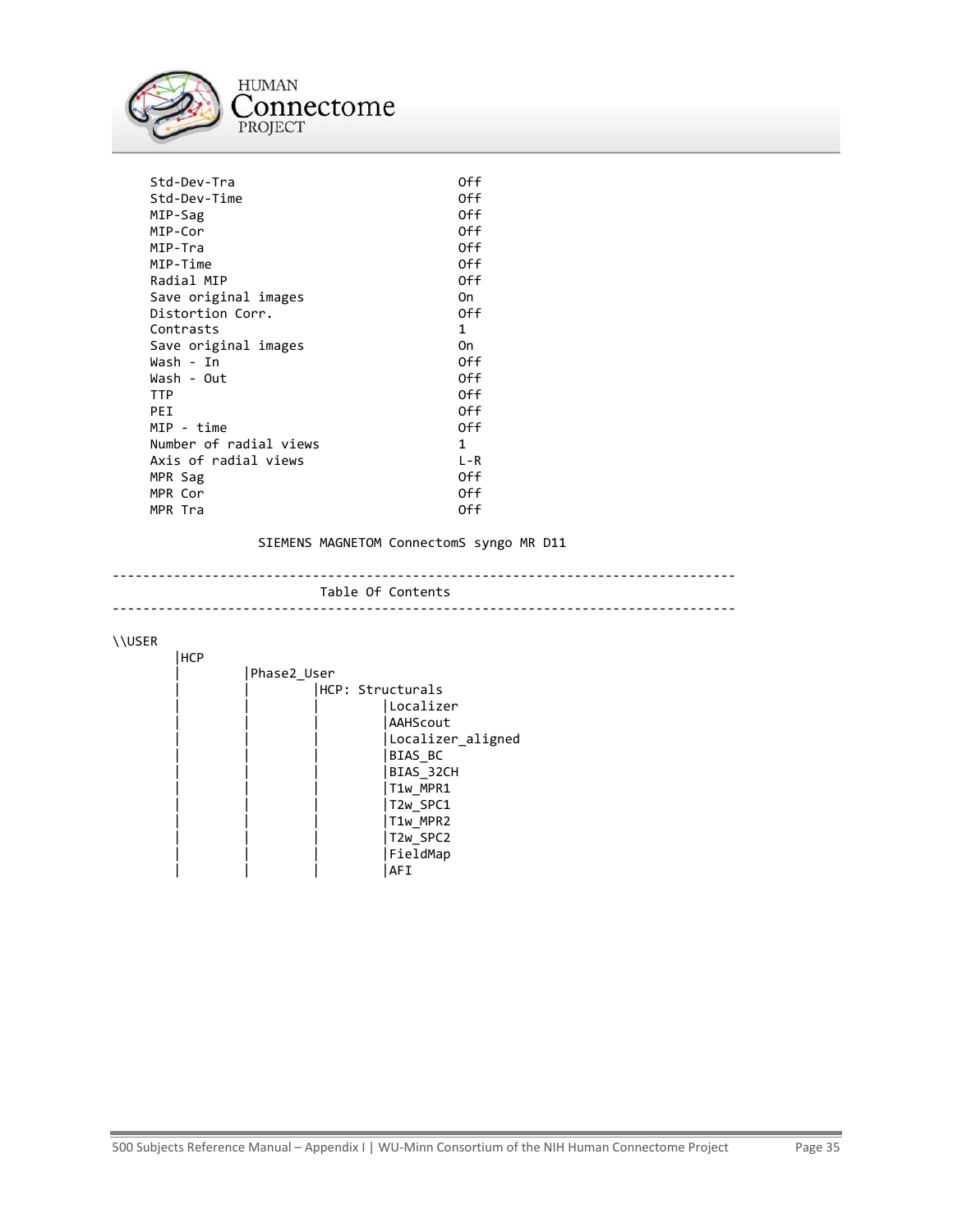

# <span id="page-35-0"></span>**Functional Session A**

|   |        |                  | <b>R</b> Exam Explorer - WUSERVHCPVPhase2_UserVHCP: FNCA: rs-fMRI and T-fMRI | $\vert x \vert$       |
|---|--------|------------------|------------------------------------------------------------------------------|-----------------------|
|   | Object |                  | Edit Tools<br>jnsert Help                                                    |                       |
|   |        | .                | ⊹8 5   B<br>▣                                                                |                       |
| E |        | 忍卜               | Localizer                                                                    | 00:09                 |
|   | 2      |                  | AAHScout                                                                     | 00:14 AutoAlign Scout |
|   | 3      |                  | Localizer_aligned                                                            | 00:22                 |
|   | 4      | 忍卜               | BIAS_BC                                                                      | 00:23                 |
|   | 5      |                  | BIAS_32CH                                                                    | 00:23                 |
|   | 6      |                  | BOLD_RL_SB_SE                                                                | 00:28                 |
|   |        |                  | BOLD_LR_SB_SE                                                                | 00:28                 |
|   | 8      | 忍入               | BOLD_REST1_RL                                                                | 14:33                 |
|   | 9      | D                | BOLD_REST2_LR                                                                | 14:33                 |
|   | 10     | D                | FieldMap                                                                     | 02:15                 |
|   | 11     |                  | ---- functionals ----                                                        |                       |
|   | 12     | Þ                | BOLD RL SB SE                                                                | 00:28                 |
|   | 13     |                  | BOLD_LR_SB_SE                                                                | 00:28                 |
|   | 14     | D                | BOLD_WM1_RL                                                                  | 05:01                 |
|   | 15     | $\triangleright$ | BOLD_WM2_LR                                                                  | 05:01                 |
|   | 16     | Þ                | BOLD_GAMBLING1_RL                                                            | 03:12                 |
|   | 17     | D                | BOLD GAMBLING2 LR                                                            | 03:12                 |
|   | 18     | Þ                | BOLD_MOTOR1_RL                                                               | 03:34                 |
|   | 19     | D                | BOLD_MOTOR2_LR                                                               | 03:34                 |
|   |        |                  |                                                                              |                       |
|   |        |                  |                                                                              |                       |

The resting state and task-fMRI scans (REST, WM, GAMBLING, and MOTOR) are collected using an HCP-specific variant of the multiband BOLD sequence available at [http://www.cmrr.umn.edu/multiband.](http://www.cmrr.umn.edu/multiband) The BOLD\_{RL,LR}\_SB\_SE scans are single-band spinecho EPI variants (available in the same multiband sequence package) that provide a mechanism for correcting for susceptibility distortion via FSL's 'TOPUP' tool. These scans are preferred to a traditional gradient-echo fieldmap approach because they allow matching (and subsequent correction) of z-gradient-blip-induced spatial distortions that are present in the multiband fMRI acquisitions (see Glasser et al., submitted). These scans were renamed to SpinEchoFieldMap\_{RL,LR} in the ConnectomeDB.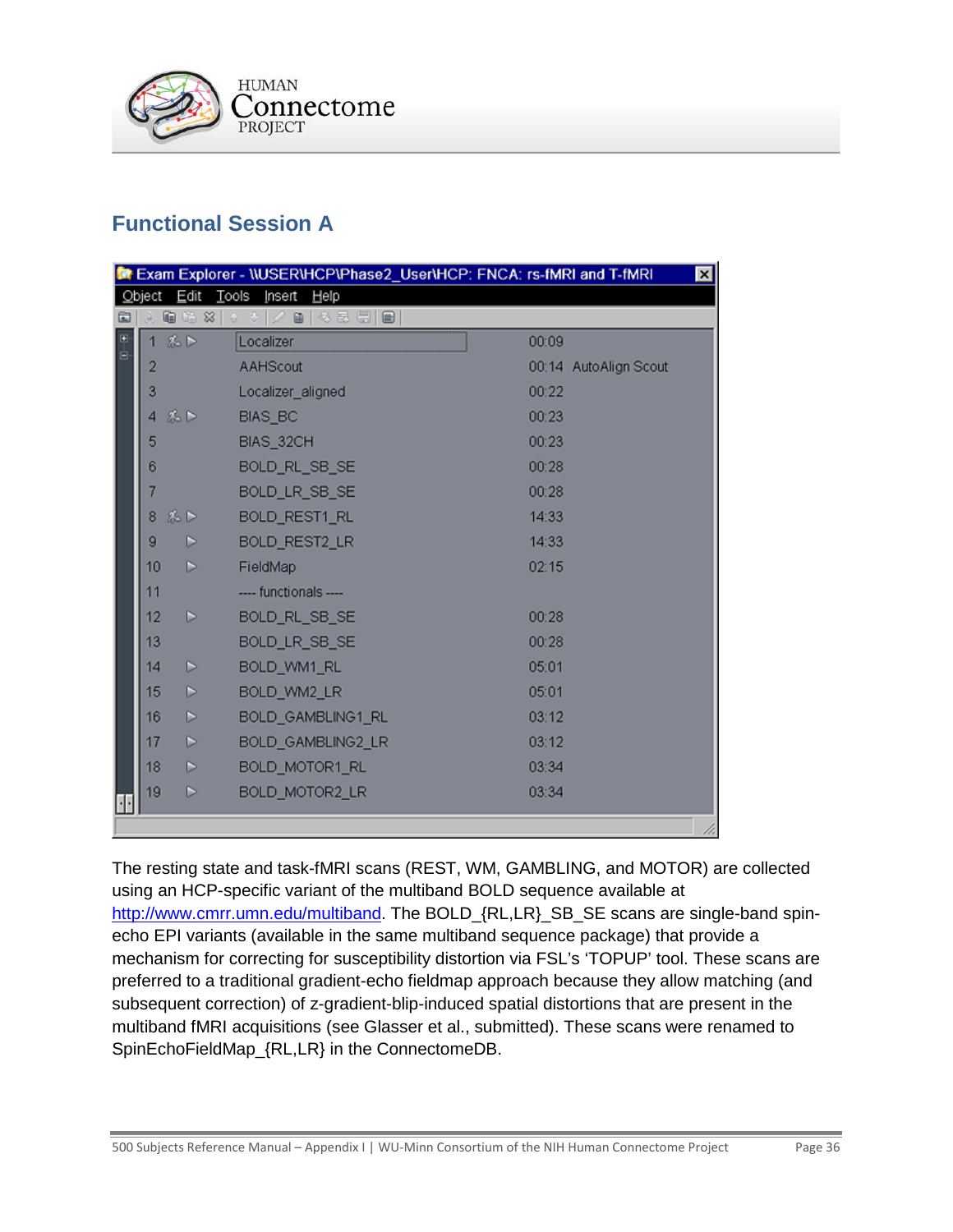

Certain parameters that are not captured in the Siemens protocol listing are given next. Unless noted, these parameters all reside on the Sequence, Special tab.

For the SpinEchoFieldMap (BOLD\_{RL,LR}\_SB\_SE) scans (sequence: cmrr\_mbep2d\_se):

*Refocus flip angle* (Contrast tab): 180 deg

*Fake MB factor for SB\**: Set to same as the "Multi-band accel. Factor" used for fMRI scans.

*Invert RO/PE polarity* (select via arrows): Toggle "On" for one of the two scans to invert the PE polarity (e.g., HCP has this Off for the "RL" scan, and On for the "LR" scan).

\* To expose "*Fake MB factor for SB"* in the Special tab, you will need to:

a) Create a configuration file called "MBAdvancedSettings.ini" with the two lines:

[MultiBand]

SBFakeSliceBands = 1

b) Place that configuration file in C:\MedCom\MriCustomer\seq You should then create a SE-EPI protocol matched in resolution, FOV, matrix size, bandwidth, and echo spacing to what you'll use for your fMRI acquisitions (i.e., your gradient-echo EPI protocol). TR/TE doesn't have to match.

For the fMRI scans (sequence: cmrr\_mbep2d\_bold):

*Excite pulse duration*: Set long enough to make sure that "MBExcRF 1H" in the System, Tx/Rx tab is not maxed out. The necessary value will be slice thickness dependent. (HCP protocol uses 7120 µs).

*Single-band images*: Toggle "On" to save "SBRef" images for each acquisition (used in the HCP preprocessing pipelines).

*Log physiology to file*: Toggle "On" if you wish to save Siemens physiology data.

*Invert RO/PE polarity*: Toggle "On" to invert PE polarity as appropriate if that is part of your protocol (e.g., HCP has this Off for our "RL" fMRI scans, and On for the "LR" scans). Note that the "Phase enc. dir." setting should remain the same for both scans when inverting the PE polarity using this mechanism.

*Online multi-band recon*: Set to "Remote" if using a remote reconstruction server.

For purposes of simplified presentation, in the detailed scan parameter listing that follows for "Functional Session A", only the BOLD\_RL\_SB\_SE (scan 6) and BOLD\_REST1\_RL (scan 8) acquisition parameters are listed, since:

• The Localizer, AAHScout, and BIAS field scans are identical to those in the structural session.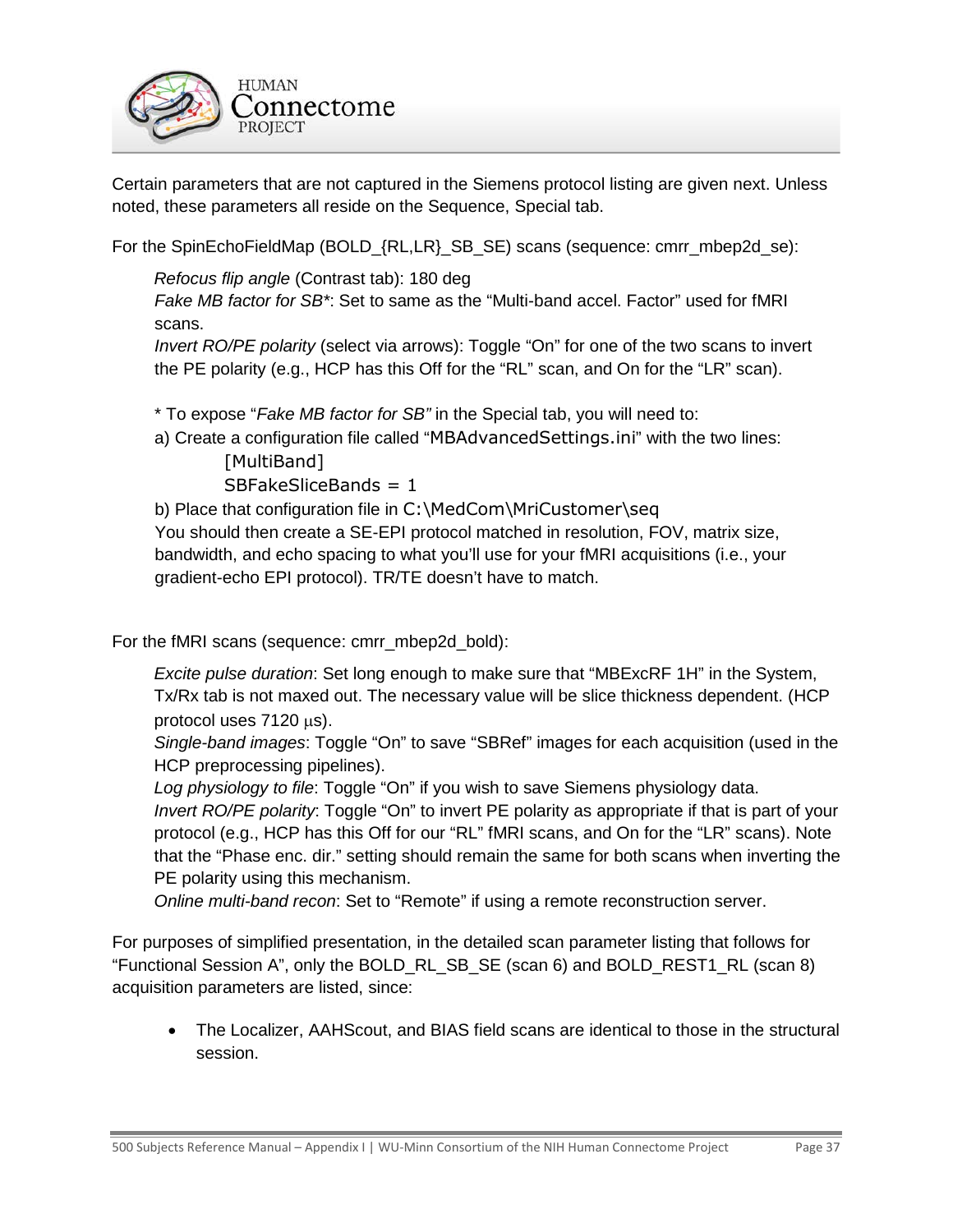

- The second set of "SpinEchoFieldMap" scans (scans 12, 13 above) are identical to the first set of such scans (scans 6, 7).
- The traditional gradient-echo fieldmap scan ("FieldMap", scan 10 above) is not being released in the ConnectomeDB, because the approach of collecting two single-band spin-echo scans with inverted phase encoding polarity is needed for correcting all sources of distortion (see Glasser et al, submitted).
- The "LR" variants of each scan are identical to the "RL" variants, with the exception of the aforementioned method of inverting the phase encoding polarity via the "*Invert RO/PE polarity"* option on the Special tab.
- The task-fMRI scans are identical to the resting-state scans, with the exception of the number of frames ("Measurements"), which were 405, 253, and 284 for WM, GAMBLING, and MOTOR, respectively.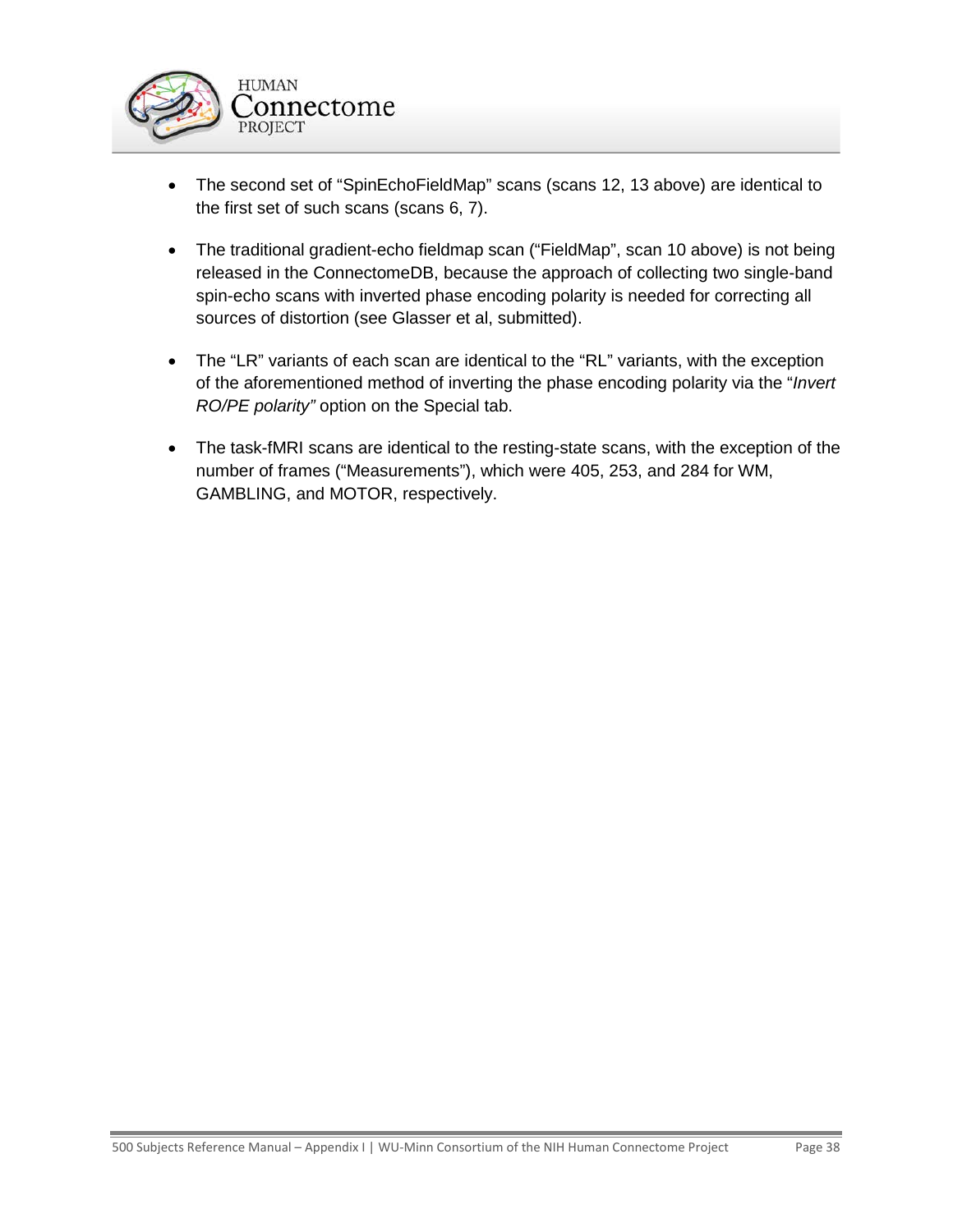

# <span id="page-38-0"></span>**Functional Session A Scan Protocol**

| SIEMENS MAGNETOM ConnectomS syngo MR D11              |                                                                    |  |  |  |
|-------------------------------------------------------|--------------------------------------------------------------------|--|--|--|
| TA:0:28 Voxel size:2.0x2.0x2.0 mm Rel. SNR:1.00 :epse | \\USER\HCP\Phase2_User\HCP: FNCA: rs-fMRI and T-fMRI\BOLD_RL_SB_SE |  |  |  |
| Properties                                            |                                                                    |  |  |  |
| Prio Recon                                            | 0ff                                                                |  |  |  |
| Before measurement                                    |                                                                    |  |  |  |
| After measurement                                     |                                                                    |  |  |  |
| Load to viewer                                        | 0n                                                                 |  |  |  |
| Inline movie                                          | 0ff                                                                |  |  |  |
| Auto store images                                     | 0n                                                                 |  |  |  |
| Load to stamp segments                                | 0ff                                                                |  |  |  |
| Load images to graphic segments                       | 0ff                                                                |  |  |  |
| Auto open inline display                              | 0ff                                                                |  |  |  |
| Wait for user to start                                | 0ff                                                                |  |  |  |
| Start measurements                                    | single                                                             |  |  |  |
| Routine                                               |                                                                    |  |  |  |
| Nr. of slice groups                                   | $\mathbf{1}$                                                       |  |  |  |
| Slices                                                | 72                                                                 |  |  |  |
| Dist. factor                                          | <b>0 %</b>                                                         |  |  |  |
| Position                                              | L0.0 P3.0 H6.0 mm                                                  |  |  |  |
| Orientation                                           | $T > C-20.0$                                                       |  |  |  |
| Phase enc. dir.                                       | $R \gg L$                                                          |  |  |  |
| AutoAlign                                             | Head > Brain                                                       |  |  |  |
| Phase oversampling                                    | 0%                                                                 |  |  |  |
| FoV read                                              | 208 mm                                                             |  |  |  |
| FoV phase                                             | 86.5%                                                              |  |  |  |
| Slice thickness                                       | $2.0$ mm                                                           |  |  |  |
| <b>TR</b>                                             | 7060 ms                                                            |  |  |  |
| <b>TE</b>                                             | 58.0 ms                                                            |  |  |  |
| Averages                                              | 1                                                                  |  |  |  |
| Multi-band accel. factor                              | $\mathbf{1}$                                                       |  |  |  |
| Filter                                                | None                                                               |  |  |  |
| Coil elements                                         | HEA; HEP                                                           |  |  |  |
| Contrast                                              |                                                                    |  |  |  |
| <b>MTC</b>                                            | 0ff                                                                |  |  |  |
| Magn. preparation                                     | None                                                               |  |  |  |
| Flip angle                                            | 90 deg                                                             |  |  |  |
| Fat suppr.                                            | Fat sat.                                                           |  |  |  |
| Fat sat. mode                                         | Weak                                                               |  |  |  |
| Averaging mode                                        | Long term                                                          |  |  |  |
| Measurements                                          | 3                                                                  |  |  |  |
| Delay in TR                                           | 0 ms                                                               |  |  |  |
| Reconstruction                                        | Magnitude                                                          |  |  |  |
| Multiple series<br>Resolution                         | 0ff                                                                |  |  |  |
| Base resolution                                       | 104                                                                |  |  |  |
| Phase resolution                                      | 100 %                                                              |  |  |  |
| Phase partial Fourier                                 | 0ff                                                                |  |  |  |
| Interpolation                                         | 0ff                                                                |  |  |  |
| Distortion Corr.                                      | 0ff                                                                |  |  |  |
| Hamming                                               | 0ff                                                                |  |  |  |
| Prescan Normalize                                     | 0ff                                                                |  |  |  |
|                                                       |                                                                    |  |  |  |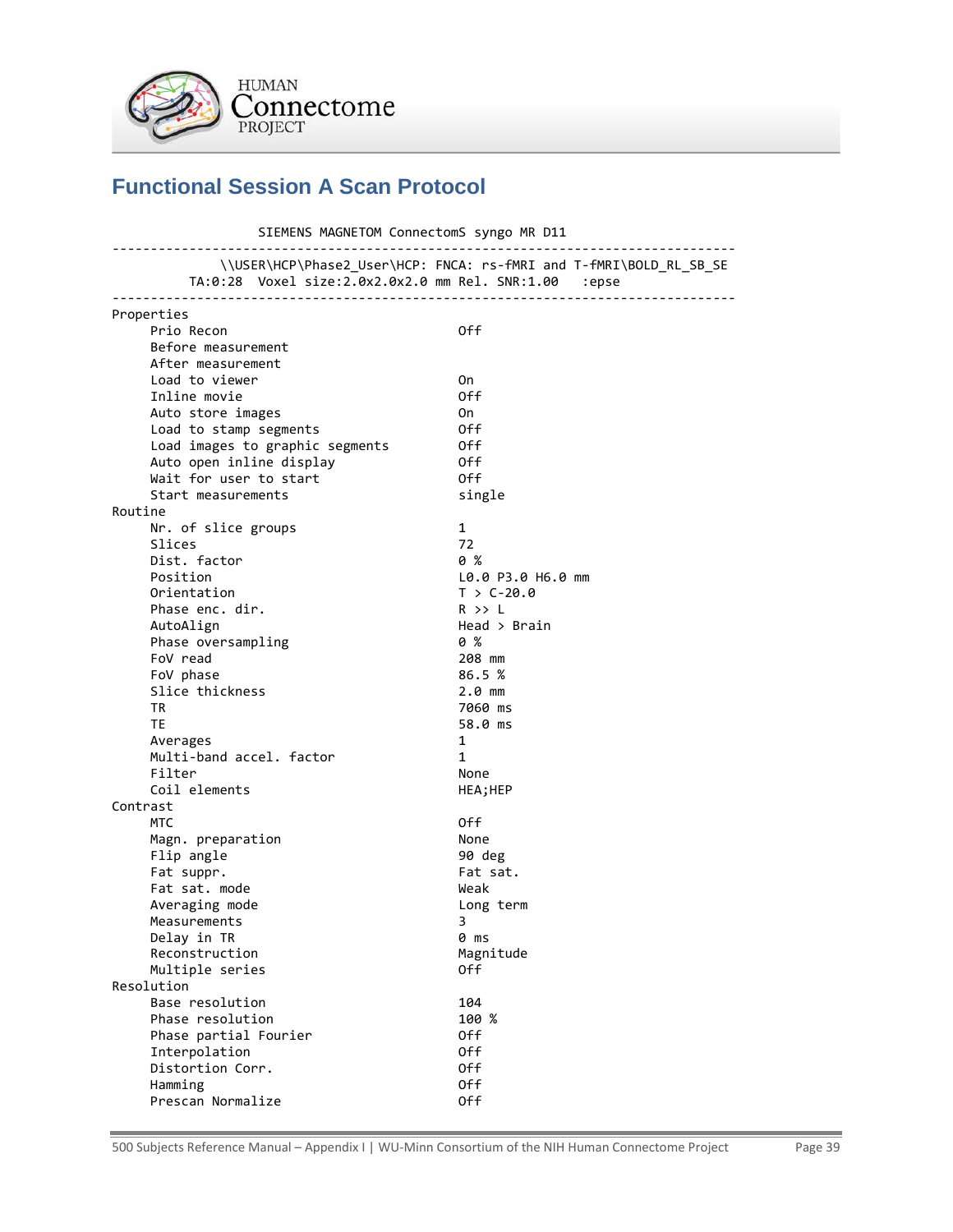

**HUMAN** connectome PROJECT

 Raw filter Off Elliptical filter Geometry Nr. of slice groups 1 Slices 72<br>Dist. factor 1990 1991 1992 Dist. factor<br>Position Phase enc. dir.<br>
Phase oversampling<br>  $\begin{array}{ccc}\n0 & x \\
\end{array}$ Phase oversampling Multi-slice mode and a series of the Interleaved Series **Interleaved**  Nr. of sat. regions 0 Position mode Fat suppr. The saturation of the saturation of the saturation of the saturation of the saturation of the satur Special sat. None Fat sat. mode Weak Special sat. None Table position P System Body Off HEP On One of the state of the state of the state of the state of the state of the state of the state of the state of the state of the state of the state of the state of the state of the state of the state of the state of HEA On Position mode L-P-H Positioning mode REF Table position http://www.fable.org/ Table position  $\begin{array}{ccc} 0 & mm \\ \text{MSMA} & S - C \end{array}$ Sagittal R >> L<br>Coronal R +> P Coronal A >> P<br>Transversal A +> P<br>F >> H Transversal Coil Combine Mode Sum of Squares AutoAlign **Head** > Brain Auto Coil Select **Default** Shim mode Standard Standard Adjust with body coil **Example 2018** Off Confirm freq. adjustment Off Assume Dominant Fat **Off** Assume Silicone **Off** Adjustment Tolerance **Auto** Auto ? Ref. amplitude 1H 0.000 V Position L0.0 P3.0 H6.0 mm Rotation 90.00 deg A >> P 208 mm R >> L 180 mm F >> H 144 mm Frequency 1H 123.254038 MHz Correction factor 1 AddCSaCSatNS 1H Gain **High** High Table position 0 mm<br>
Img. Scale. Cor. 1.000 Img. Scale. Cor. Physio 1st Signal/Mode None Magn. preparation and a series of the None Inline Distortion correction **Off** Sequence

L0.0 P3.0 H6.0 mm  $S - C - T$ <br>R >> L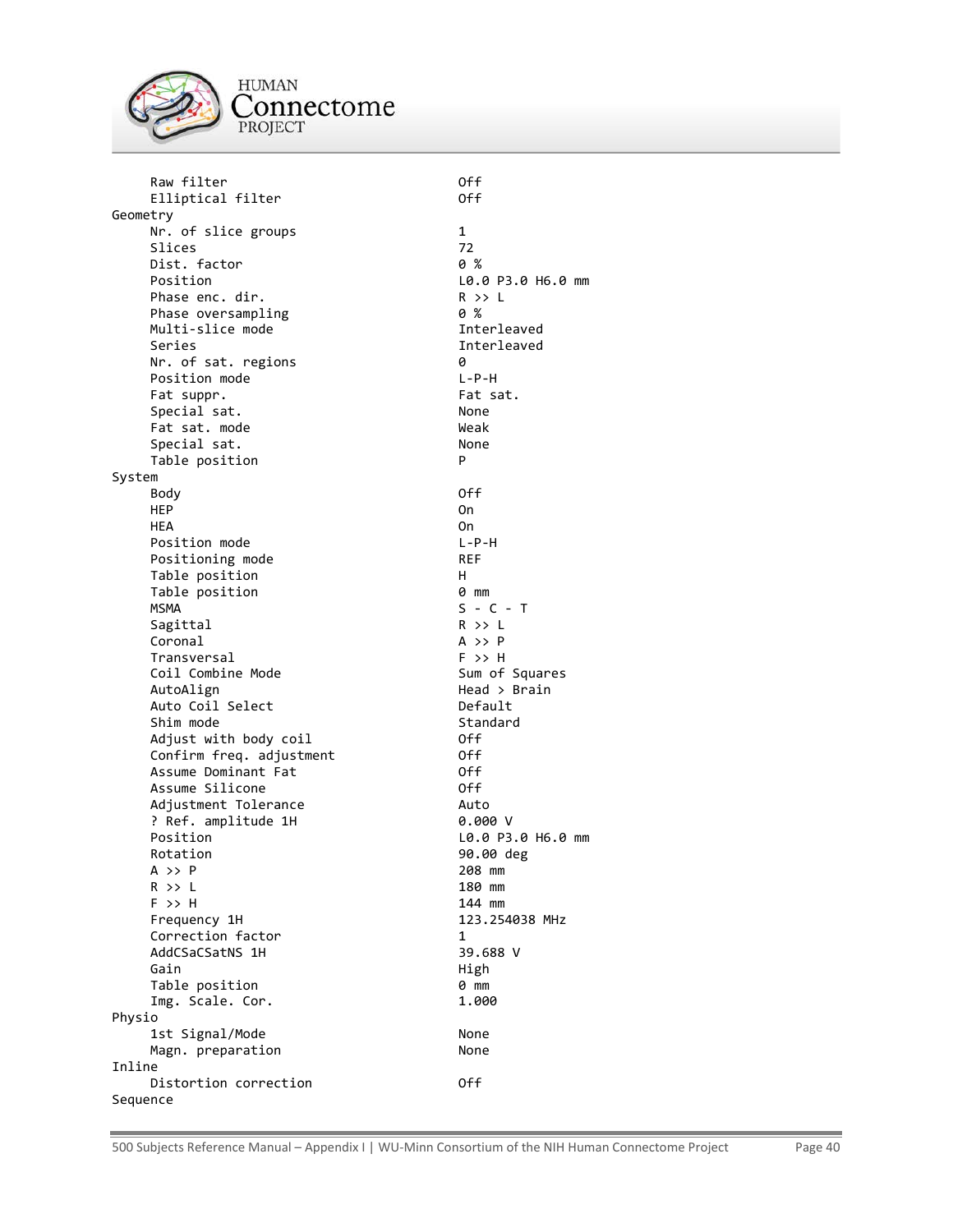

**HUMAN**  $\underset{\text{PROJECT}}{\text{Connectome}}$ 

|             | Introduction            | 0ff         |
|-------------|-------------------------|-------------|
|             | Averaging mode          | Long term   |
|             | Multi-slice mode        | Interleaved |
|             | Bandwidth               | 2290 Hz/Px  |
|             | Echo spacing            | 0.58 ms     |
|             | EPI factor              | 90          |
|             | RF pulse type           | Normal      |
|             | Gradient mode           | Fast        |
|             | Use triggering paradigm | 0ff.        |
|             | TX/RX delta frequency   | 0 Hz        |
|             | TX Nucleus              | None        |
|             | TX delta frequency      | 0 Hz        |
|             | Coil elements           | HEA;HEP     |
|             | Acquisition duration    | 0 ms        |
| <b>BOLD</b> |                         |             |
|             | <b>GLM Statistics</b>   | 0ff         |
|             | Dynamic t-maps          | 0ff         |
|             | Starting ignore meas    | 0           |
|             | Ignore after transition | ø           |
|             | Model transition states | 0ff         |
|             | Temp. highpass filter   | 0ff         |
|             | Threshold               | 4.00        |
|             | Paradigm size           | 3           |
|             | Motion correction       | 0ff         |
|             | Spatial filter          | 0ff         |
|             | Delay in TR             | 0 ms        |
|             | Distortion Corr.        | 0ff         |

### SIEMENS MAGNETOM ConnectomS syngo MR D11

| TA:14:33    Voxel size:2.0x2.0x2.0 mm    Rel. SNR:1.00    :epfid | \\USER\HCP\Phase2_User\HCP: FNCA: rs-fMRI and T-fMRI\BOLD_REST1_RL |
|------------------------------------------------------------------|--------------------------------------------------------------------|
| Properties                                                       |                                                                    |
| Prio Recon                                                       | 0 <sup>ff</sup>                                                    |
| Before measurement                                               |                                                                    |
| After measurement                                                |                                                                    |
| Load to viewer                                                   | 0n                                                                 |
| Inline movie                                                     | 0ff                                                                |
| Auto store images                                                | 0n                                                                 |
| Load to stamp segments                                           | 0ff                                                                |
| Load images to graphic segments                                  | 0ff                                                                |
| Auto open inline display                                         | 0ff                                                                |
| Wait for user to start                                           | 0n                                                                 |
| Start measurements                                               | single                                                             |
| Routine                                                          |                                                                    |
| Nr. of slice groups                                              | 1                                                                  |
| Slices                                                           | 72                                                                 |
| Dist. factor                                                     | 0%                                                                 |
| Position                                                         | L0.0 P3.0 H6.0 mm                                                  |
| Orientation                                                      | $T > C - 20.0$                                                     |
| Phase enc. dir.                                                  | $R \gg L$                                                          |
| AutoAlign                                                        | Head > Brain                                                       |
| Phase oversampling                                               | 0%                                                                 |
| FoV read                                                         | 208 mm                                                             |
| FoV phase                                                        | 86.5 %                                                             |

### 500 Subjects Reference Manual - Appendix I | WU-Minn Consortium of the NIH Human Connectome Project Page 41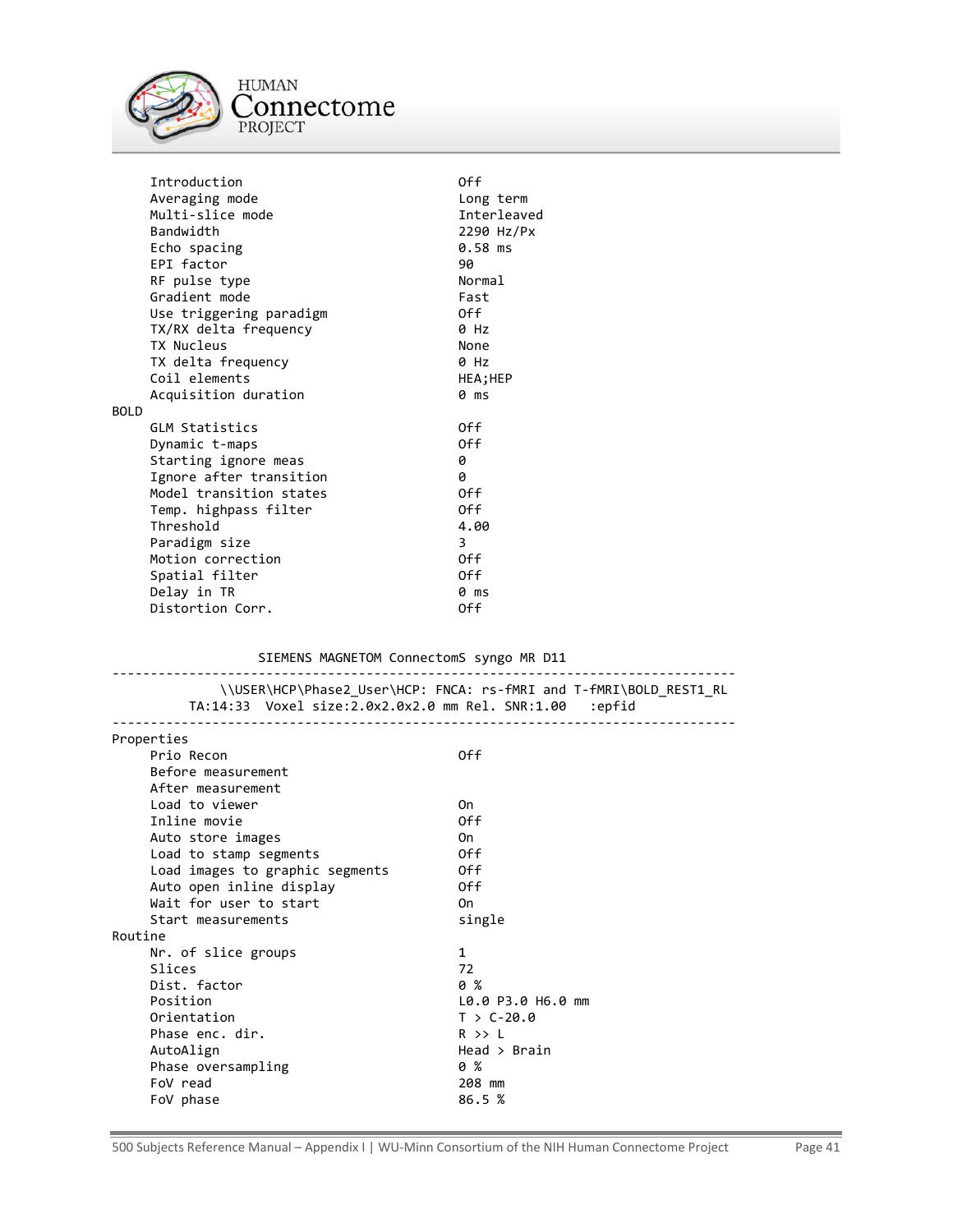

**HUMAN**  $\underset{\text{PROJECT}}{\text{Connectome}}$ 

| Slice thickness          | $2.0$ mm          |
|--------------------------|-------------------|
| ΤR                       | 720 ms            |
| ТE                       | 33.10 ms          |
| Averages                 | 1                 |
| Multi-band accel. factor | 8                 |
| Filter                   | None              |
| Coil elements            | HEA;HEP           |
| Contrast                 |                   |
| MTC                      | 0ff               |
| Flip angle               | 52 deg            |
| Fat suppr.               | Fat sat.          |
| Averaging mode           | Long term         |
| Measurements             | 1200              |
| Delay in TR              | 0 ms              |
| Reconstruction           | Magnitude         |
| Multiple series          | 0ff               |
| Resolution               |                   |
| Base resolution          | 104               |
| Phase resolution         | 100 %             |
| Phase partial Fourier    | 0ff               |
| Interpolation            | 0ff               |
| Distortion Corr.         | 0ff               |
| Hamming                  | 0ff               |
| Prescan Normalize        | 0ff               |
| Raw filter               | 0ff               |
| Elliptical filter        | 0ff               |
| Geometry                 |                   |
| Nr. of slice groups      | 1                 |
| Slices                   | 72                |
| Dist. factor             | 0%                |
| Position                 | L0.0 P3.0 H6.0 mm |
| Phase enc. dir.          | R >> L            |
| Phase oversampling       | 0%                |
| Multi-slice mode         | Interleaved       |
| Series                   | Interleaved       |
| Nr. of sat. regions      | 0                 |
| Position mode            | $L - P - H$       |
| Fat suppr.               | Fat sat.          |
| Special sat.             | None              |
| Special sat.             | None              |
| Table position           | P                 |
| System                   |                   |
| Body                     | 0ff               |
| HEP                      | On                |
| <b>HEA</b>               | 0n                |
| Position mode            | $L - P - H$       |
| Positioning mode         | <b>REF</b>        |
| Table position           | н                 |
| Table position           | 0 mm              |
| <b>MSMA</b>              | $S - C - T$       |
| Sagittal                 | $R$ >> $L$        |
| Coronal                  | A >> P            |
| Transversal              | $F \rightarrow H$ |
| Coil Combine Mode        | Sum of Squares    |
| AutoAlign                | Head > Brain      |
| Auto Coil Select         | Default           |
| Shim mode                | Standard          |
|                          |                   |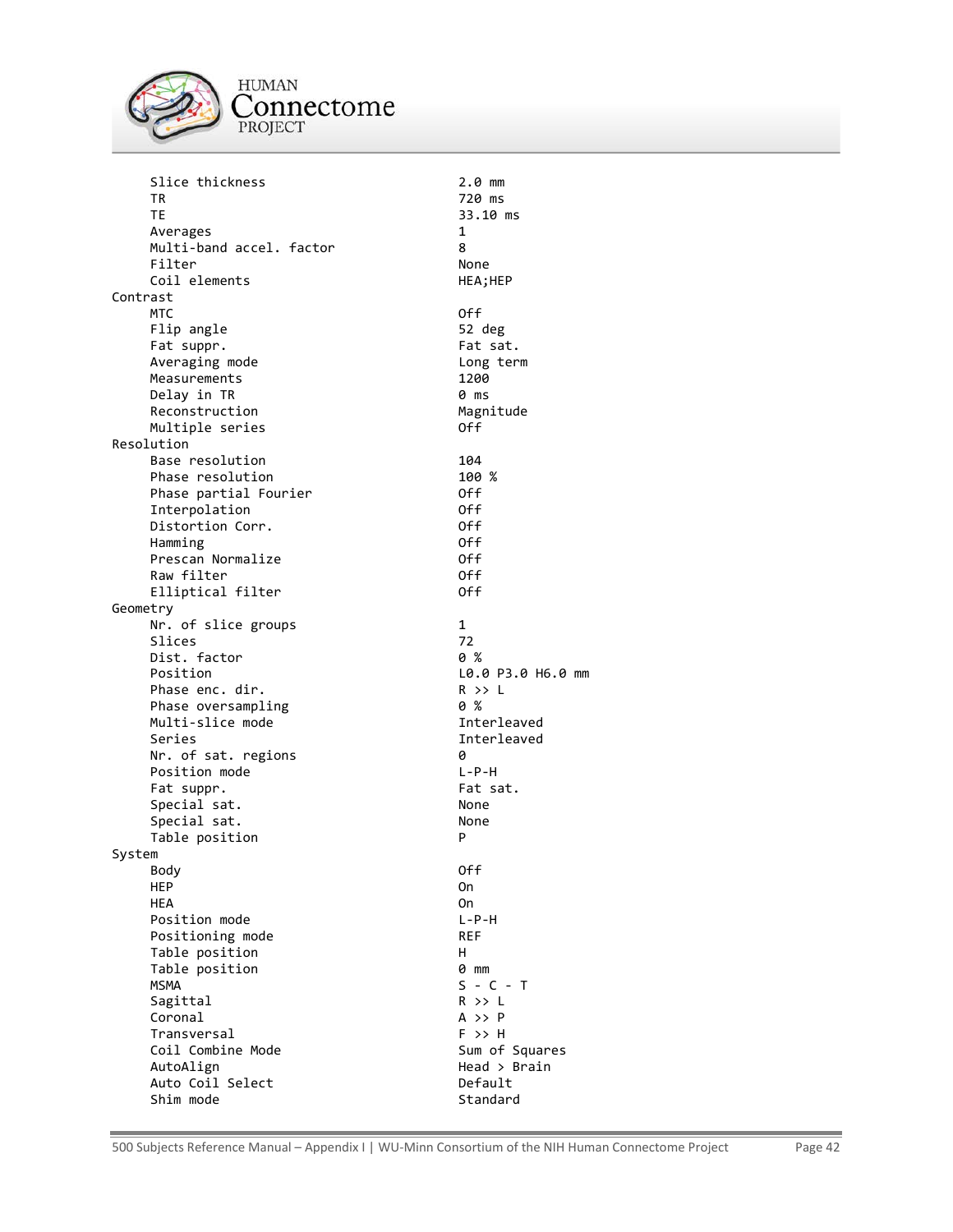

Adjust with body coil the confirm of the Off Confirm freq. adjustment Confirm freq. adjustment Off Assume Dominant Fat Off Assume Silicone Adjustment Tolerance Auto ? Ref. amplitude 1H<br>Position Position  $\begin{array}{ccc}\n\text{Position} & \text{B.0 P3.0 H6.0 mm} \\
\text{Rotation} & \text{90.00 deg}\n\end{array}$ Rotation 90.00 deg<br>
A >> P 208 mm  $A \rightarrow P$  208 mm R >> L 180 mm F >> H 144 mm Frequency 1H 123.254038 MHz Correction factor 1 MBExcRF 1H 271.671 V Gain **High American Strutter** (Gain Table position 0 mm Img. Scale. Cor. Physio 1st Signal/Mode None Inline Distortion correction **Off** Sequence Introduction Off Averaging mode by a long term Multi-slice mode and a series of the Interleaved Bandwidth 2290 Hz/Px<br>
Echo spacing Communication 20.58 ms Echo spacing  $\begin{array}{ccc} 0.18 & 0.18 \\ 0.18 & 0.88 \\ 0.18 & 0.88 \\ 0.88 & 0.88 \\ 0.88 & 0.88 \\ 0.88 & 0.88 \\ 0.88 & 0.88 \\ 0.88 & 0.88 \\ 0.88 & 0.88 \\ 0.88 & 0.88 \\ 0.88 & 0.88 \\ 0.88 & 0.88 \\ 0.88 & 0.88 \\ 0.88 & 0.88 \\ 0.88 & 0.88 \\ 0.88 & 0.88 \\ 0.88 & 0.$ EPI factor<br>RF pulse type and the set of the Normal RF pulse type Norman Norman Norman Norman Norman Norman Norman Norman Norman Norm<br>Gradient mode Gradient mode Online multi-band recon. The Remote Use triggering paradigm and the Off TX/RX delta frequency 0 Hz TX Nucleus None TX delta frequency 0 Hz Coil elements HEA;HEP Acquisition duration **0 ms** BOLD GLM Statistics Off Dynamic t-maps **Off** Starting ignore meas 0 Ignore after transition 0 Model transition states 0n Temp. highpass filter On Threshold 4.00 Paradigm size 3 Motion correction Off Spatial filter Off Delay in TR 0 ms Distortion Corr.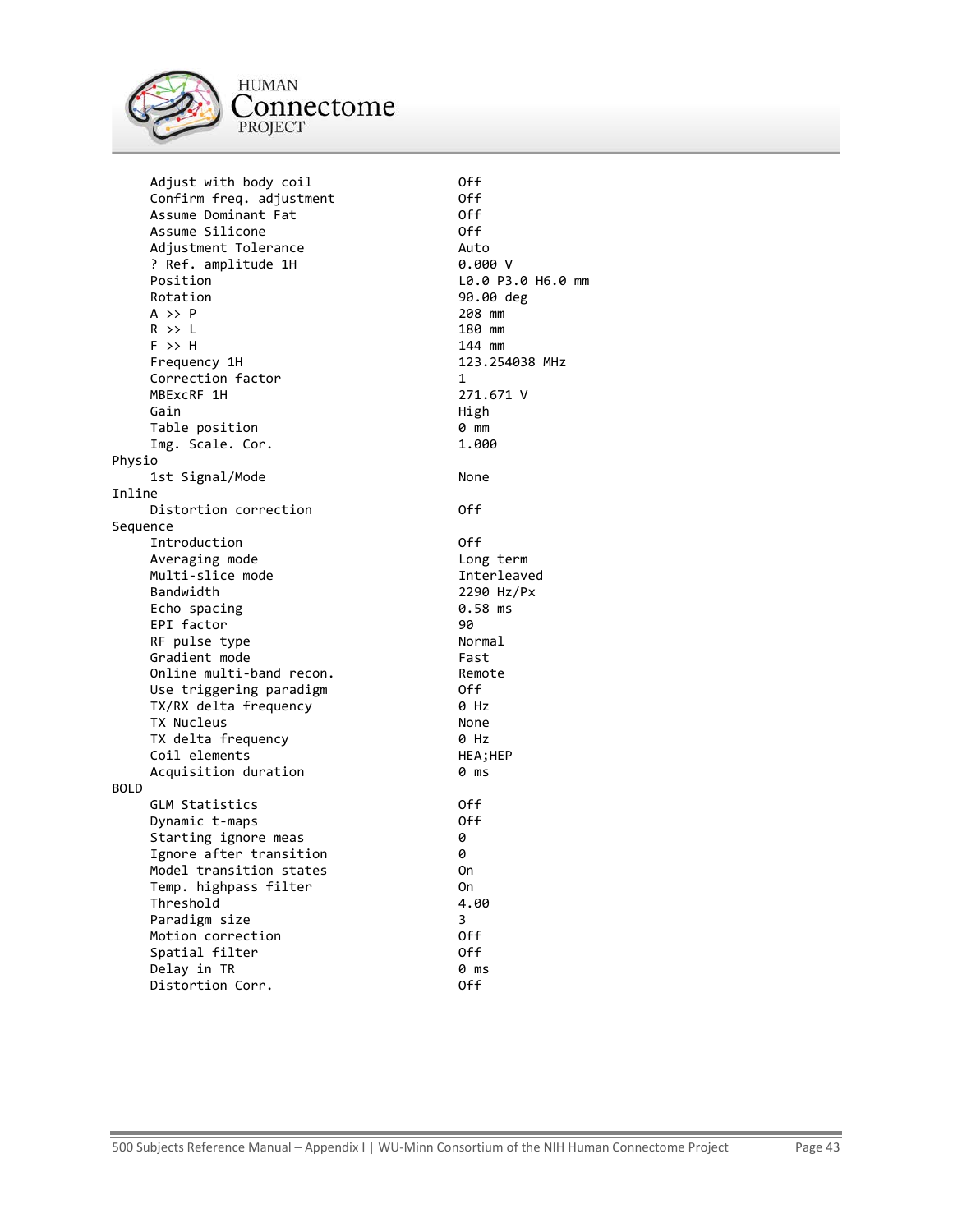

### SIEMENS MAGNETOM ConnectomS syngo MR D11

#### --------------------------------------------------------------------------------- Table Of Contents ---------------------------------------------------------------------------------

#### \\USER

| HCP |             |  |                               |
|-----|-------------|--|-------------------------------|
|     | Phase2 User |  |                               |
|     |             |  | HCP: FNCA: rs-fMRI and T-fMRI |
|     |             |  | Localizer                     |
|     |             |  | AAHScout                      |
|     |             |  | Localizer_aligned             |
|     |             |  | BIAS BC                       |
|     |             |  | BIAS 32CH                     |
|     |             |  | BOLD RL SB SE                 |
|     |             |  | BOLD LR SB SE                 |
|     |             |  | BOLD REST1 RL                 |
|     |             |  | <b>BOLD REST2 LR</b>          |
|     |             |  | FieldMap                      |
|     |             |  | BOLD RL SB SE                 |
|     |             |  | BOLD LR SB SE                 |
|     |             |  | BOLD WM1 RL                   |
|     |             |  | BOLD WM2 LR                   |
|     |             |  | BOLD GAMBLING1 RL             |
|     |             |  | BOLD GAMBLING2 LR             |
|     |             |  | BOLD_MOTOR1 RL                |
|     |             |  | BOLD MOTOR2 LR                |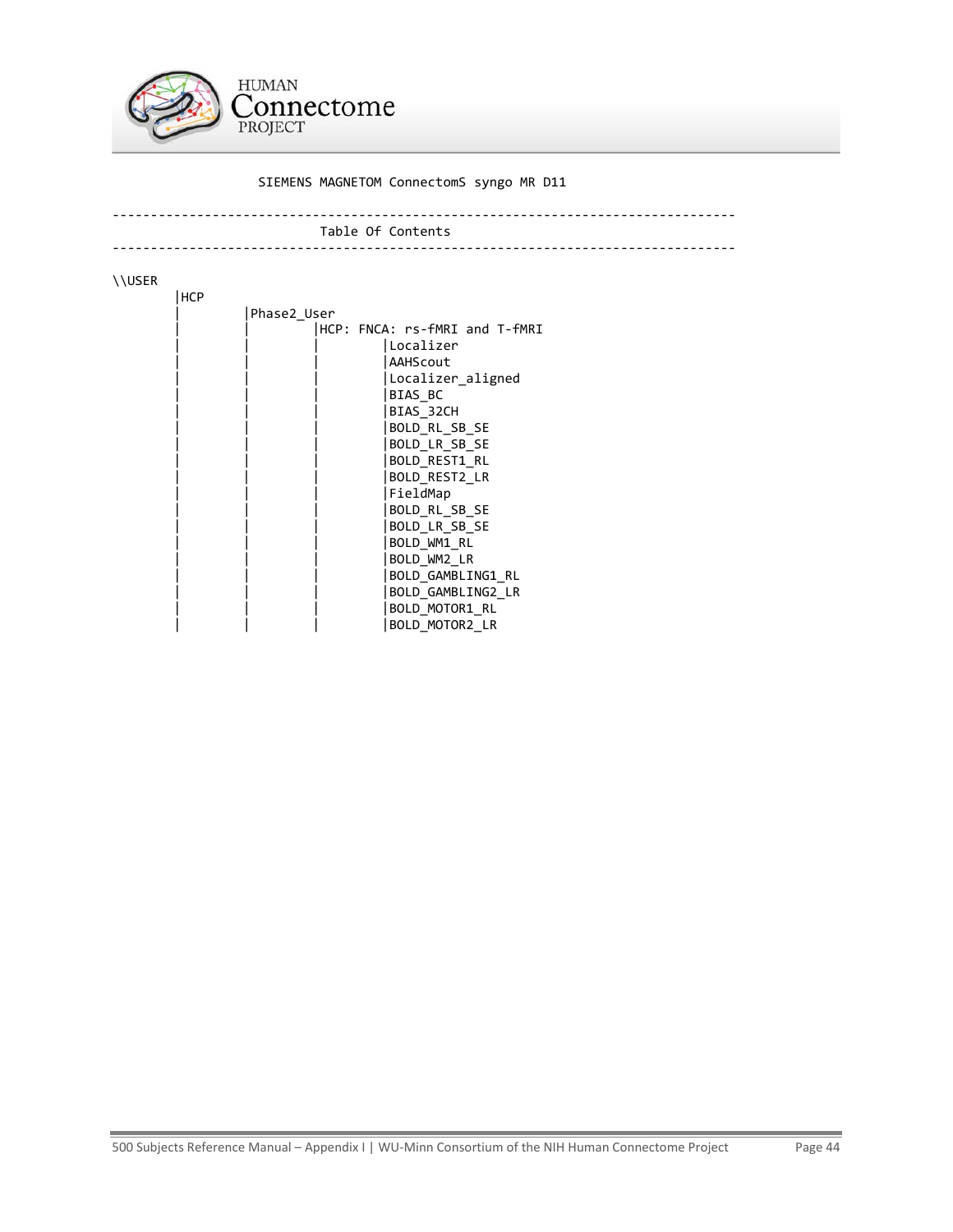

# <span id="page-44-0"></span>**Functional Session B**

|   | Exam Explorer - WUSERVHCPVPhase2_UserVHCP: FNCB: rs-fMRI and T-fMRI<br>$\mathbf{x}$ |       |                         |                       |  |
|---|-------------------------------------------------------------------------------------|-------|-------------------------|-----------------------|--|
|   | Object                                                                              | Edit  | Help<br>Tools<br>Insert |                       |  |
| 匸 |                                                                                     | 6 1 2 | 0   0   0   0           |                       |  |
| E | $\mathbf{1}$                                                                        | 忍卜    | Localizer               | 00:09                 |  |
|   | 2                                                                                   |       | AAHScout                | 00:14 AutoAlign Scout |  |
|   | 3                                                                                   |       | Localizer_aligned       | 00:22                 |  |
|   | 4                                                                                   | 忍卜    | BIAS_BC                 | 00:23                 |  |
|   | 5                                                                                   |       | BIAS_32CH               | 00:23                 |  |
|   | 6                                                                                   |       | BOLD_RL_SB_SE           | 00:28                 |  |
|   | 7                                                                                   |       | BOLD_LR_SB_SE           | 00:28                 |  |
|   | 8                                                                                   | 忍卜    | BOLD_REST3_LR           | 14:33                 |  |
|   | 9                                                                                   | Þ     | BOLD_REST4_RL           | 14:33                 |  |
|   | 10                                                                                  | Þ     | FieldMap                | 02:15                 |  |
|   | 11                                                                                  |       | ---- functionals ----   |                       |  |
|   | 12                                                                                  | Þ     | BOLD_RL_SB_SE           | 00:28                 |  |
|   | 13                                                                                  | D     | BOLD_LR_SB_SE           | 00:28                 |  |
|   | 14                                                                                  | Þ     | BOLD_LANGUAGE1_RL       | 03:57                 |  |
|   | 15                                                                                  | Þ     | BOLD_LANGUAGE2_LR       | 03:57                 |  |
|   | 16                                                                                  | Þ     | BOLD_SOCIAL1_RL         | 03:27                 |  |
|   | 17                                                                                  | Þ     | BOLD_SOCIAL2_LR         | 03:27                 |  |
|   | 18                                                                                  | Þ     | BOLD_RELATIONAL1_RL     | 02:56                 |  |
|   | 19                                                                                  | Þ     | BOLD_RELATIONAL2_LR     | 02:56                 |  |
|   | 20                                                                                  | Þ     | <b>BOLD EMOTION1 RL</b> | 02:16                 |  |
|   | 21                                                                                  | Þ     | BOLD_EMOTION2_LR        | 02:16                 |  |
|   |                                                                                     |       |                         |                       |  |
|   |                                                                                     |       |                         | h,                    |  |

# <span id="page-44-1"></span>**Functional Session B Scan Protocol**

Number of frames ("Measurements") were 316, 274, 232, and 176 for LANGUAGE, SOCIAL, RELATIONAL, and EMOTION, respectively. Otherwise, see "Functional Session A" for details.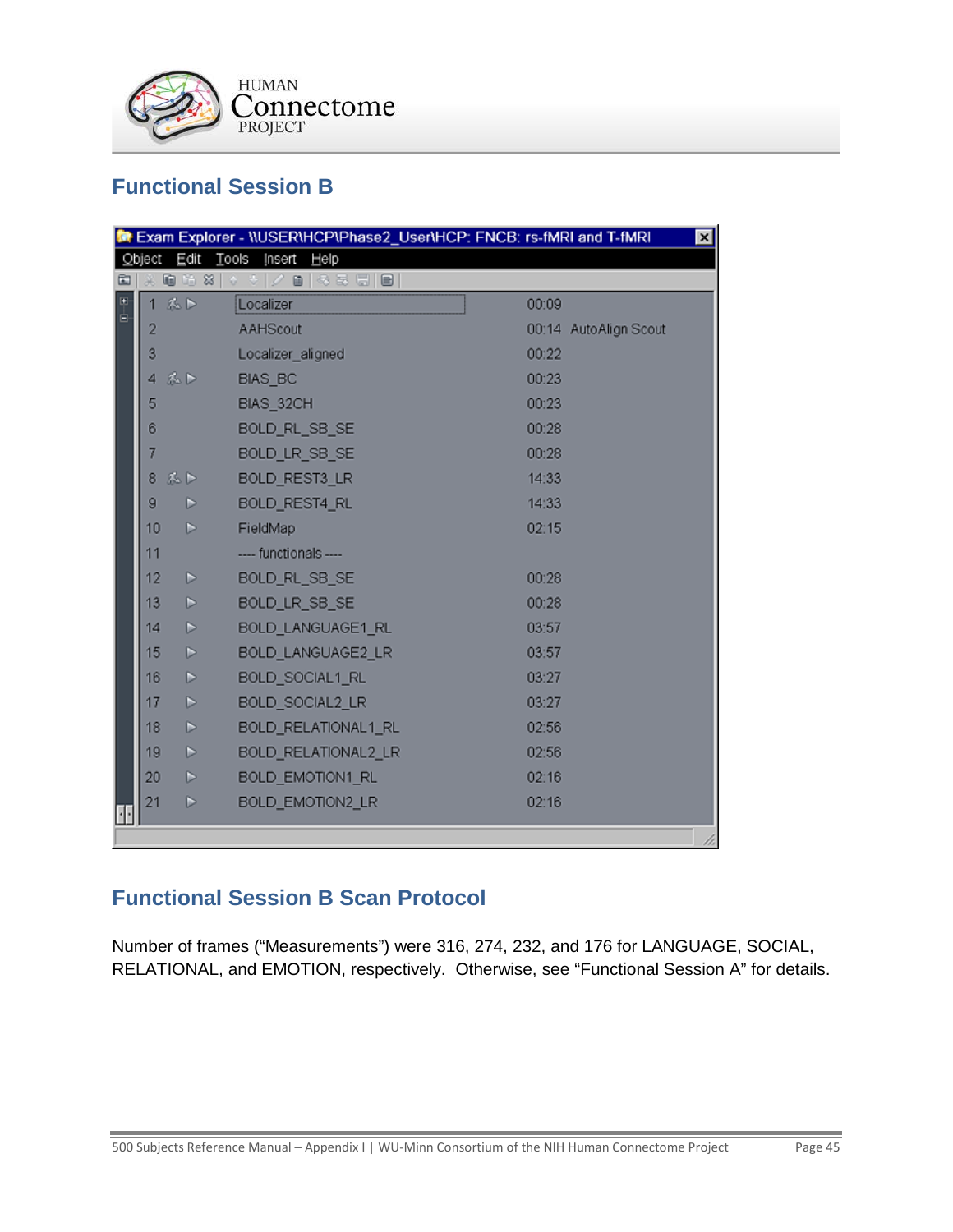

# <span id="page-45-0"></span>**Diffusion Session**

| Exam Explorer - WUSERVHCPVPhase2_UserVHCP: dMRI |                                        |                  |                            |     | $\mathbf{x}$ |                       |  |
|-------------------------------------------------|----------------------------------------|------------------|----------------------------|-----|--------------|-----------------------|--|
|                                                 | Tools<br>Edit<br>Insert Help<br>Object |                  |                            |     |              |                       |  |
| 同                                               |                                        | 暗器<br>喕          | <b>◆ 空 白 日</b><br>KG.<br>m |     |              |                       |  |
|                                                 |                                        | 1 忍 D            | Localizer                  |     | 00:09        |                       |  |
| E                                               | 2                                      |                  | AAHScout                   |     |              | 00:14 AutoAlign Scout |  |
|                                                 | 3                                      |                  | Localizer_aligned          |     | 00:22        |                       |  |
|                                                 | 4                                      | 忍卜               | BIAS_BC                    |     | 00:23        |                       |  |
|                                                 | 5                                      |                  | BIAS_32CH                  |     | 00:23        |                       |  |
|                                                 | 6                                      | 忍い               | DWI_RL_dir95               |     | 09:41        |                       |  |
|                                                 | 7                                      | Þ                | DWI_LR_dir95               |     | 09:41        |                       |  |
|                                                 | Þ<br>8<br>DWI_RL_dir96<br>09:47        |                  |                            |     |              |                       |  |
|                                                 | 9                                      | D                | DWI_LR_dir96               |     | 09:47        |                       |  |
|                                                 | 10                                     | $\triangleright$ | DWI_RL_dir97               |     | 09:52        |                       |  |
|                                                 | 11                                     | D                | DWI_LR_dir97               |     | 09:52        |                       |  |
|                                                 | 12                                     | Þ                | FieldMap                   | 面11 | 02:15        |                       |  |
|                                                 |                                        |                  |                            |     |              |                       |  |

The diffusion-weighted scans are collected using an HCP-specific variant of the multiband diffusion sequence available at [http://www.cmrr.umn.edu/multiband.](http://www.cmrr.umn.edu/multiband) The dMRI data is collected with 3 different gradient tables (coded in Siemens "DiffusionVectors.txt" file in \MedCom\MriCustomer\seq), with each table acquired once with right-to-left and left-to-right phase encoding polarities. Each of the gradient tables includes approximately 90 diffusion weighting directions plus 6 b=0 acquisitions interspersed throughout each run. Diffusion weighting consisted of 3 shells of b=1000, 2000, and 3000 s/mm<sup>2</sup> interspersed with an approximately equal number of acquisitions on each shell within each run. The diffusion directions were obtained using a toolbox available from INRIA that returns uniformly distributed directions in multiple q-space shells. The directions are optimized so that every subset of the first M directions is also isotropic. References and the INRIA toolbox can be found at: <http://www-sop.inria.fr/members/Emmanuel.Caruyer/q-space-sampling.php>

Certain parameters that are not captured in the Siemens protocol listing are given next. Unless noted, these parameters all reside on the Sequence, Special tab.

DWI\_{RL,LR}\_dir{95,96,97} (sequence: cmrr\_mbep2d\_diff):

*Refocus flip angle* (Contrast tab): 160 deg *Diffusion Scheme* (Diff tab): Monopolar *Excite pulse duration*: Set long enough to make sure that "MBExcRF 1H" in the System,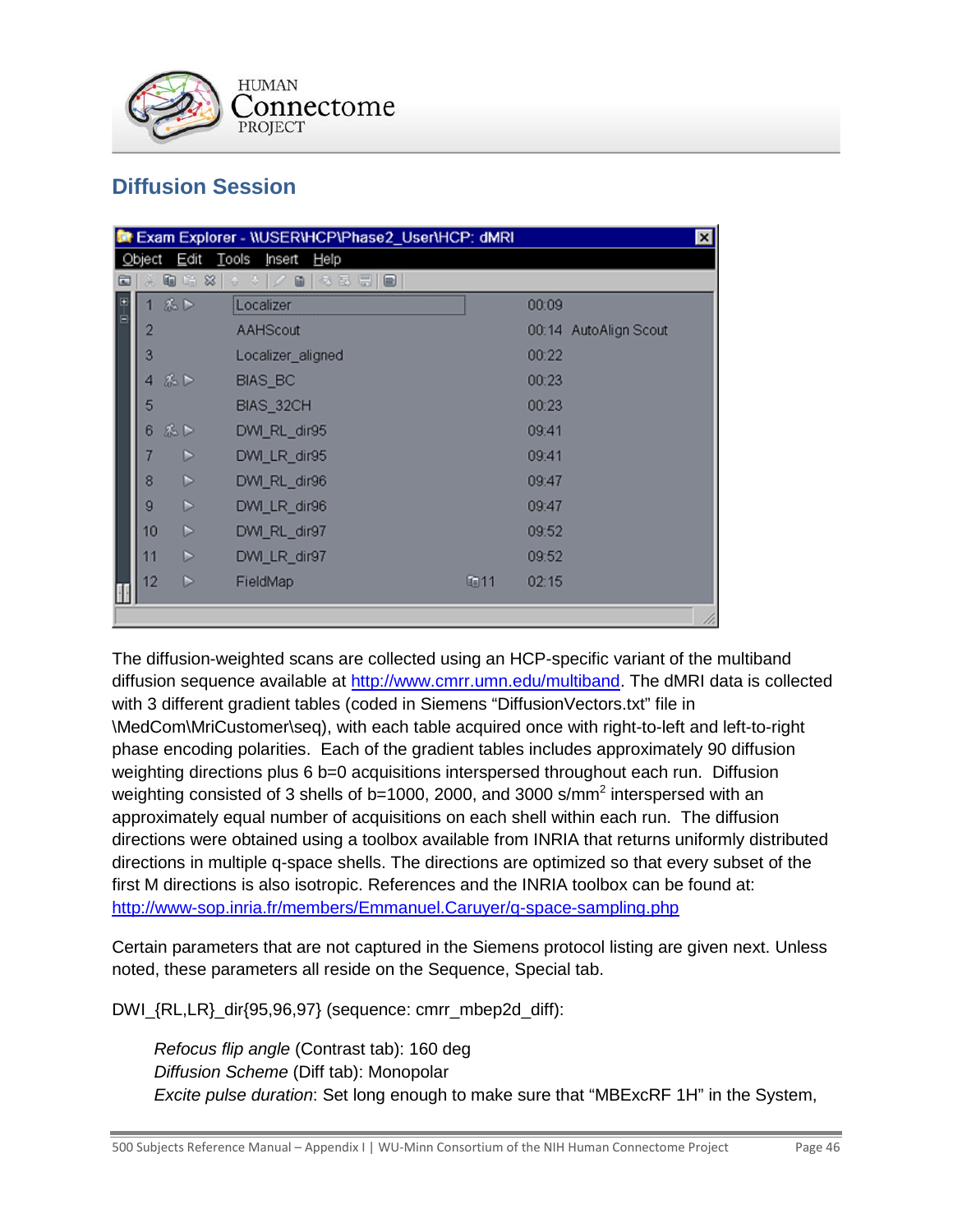

Tx/Rx tab is not maxed out. The necessary value will be slice thickness dependent. (HCP protocol uses 3200 µs).

*Refocus pulse duration*: Set long enough to make sure that "MBRefocRF 1H" in the System, Tx/Rx tab is not maxed out. The necessary value will be slice thickness dependent. (HCP protocol uses 7040 µs).

*Single-band images*: Toggle "On" to save "SBRef" images for each acquisition. (The HCP is generating these, but not using them currently in its diffusion preprocessing pipeline). *SENSE1 coil combine*: Toggle "On" for better noise-floor performance in the reconstructions.

*Log physiology to file*: Toggle "On" if you wish to save Siemens physiology data. *Invert RO/PE polarity*: Toggle "On" to invert PE polarity as appropriate (e.g., HCP has this Off for our "RL" scans, and On for the "LR" scans). Note that the "Phase enc. dir." setting should remain the same for both scans when inverting the PE polarity using this mechanism.

*Online multi-band recon*: Set to "Remote" if using a remote reconstruction server.

For purposes of simplified presentation, in the detailed scan parameter listing that follows, only the DWI\_RL\_dir95 (scan 6) acquisition parameters are listed, since:

- The Localizer, AAHScout, and BIAS field scans are identical to those in the structural session.
- The scans with 96 and 97 directions only differ in their selection of a different diffusion gradient table.
- The "LR" variants of each scan are identical to the "RL" variants, with the exception of the aforementioned method of inverting the phase encoding polarity via the "*Invert RO/PE polarity"* option on the Special tab.
- The traditional gradient-echo fieldmap scan ("FieldMap", scan 12 above) is not being released in the ConnectomeDB because distortions are being corrected via FSL's 'TOPUP' and 'EDDY'.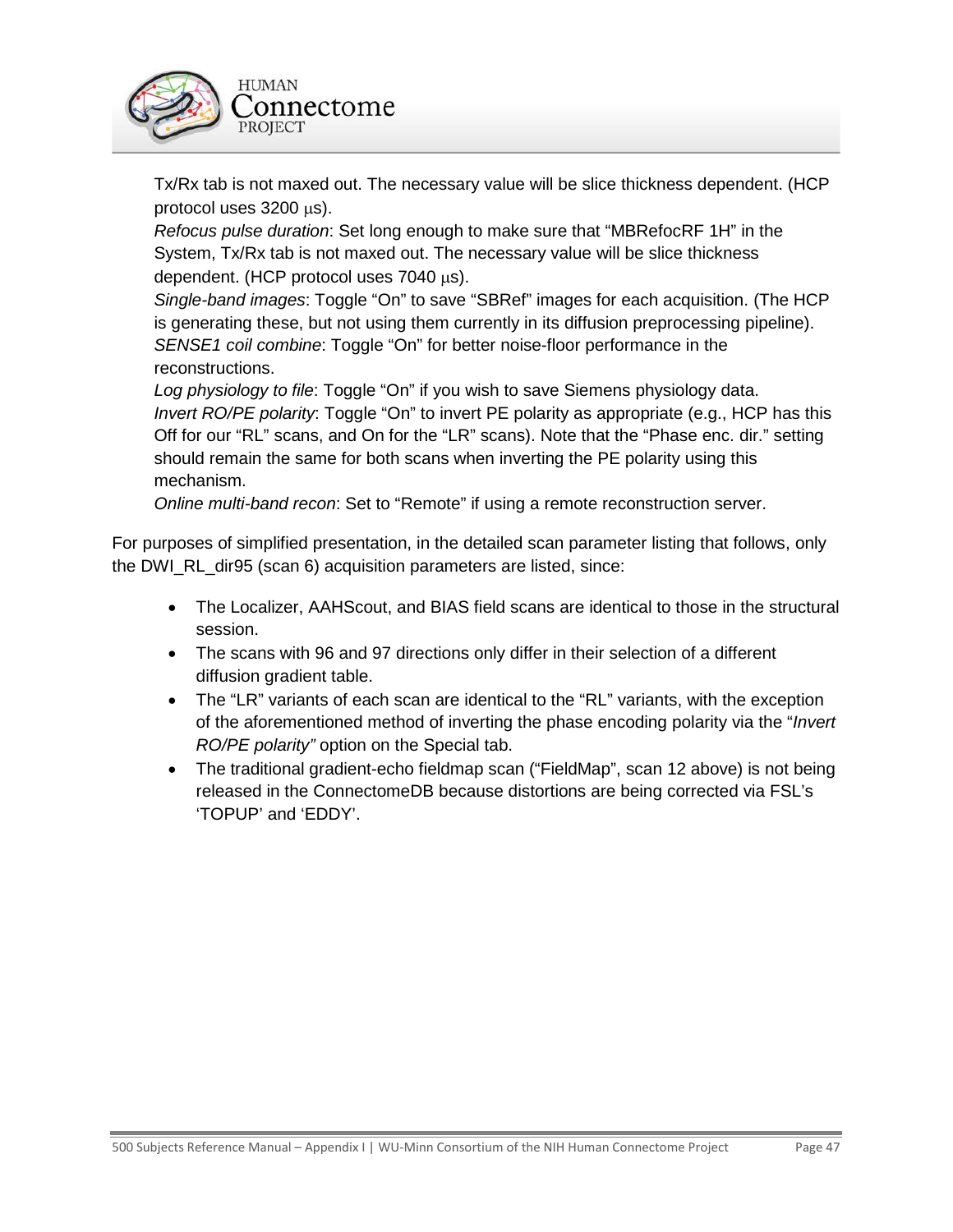

# <span id="page-47-0"></span>**Diffusion Session Scan Protocol**

 SIEMENS MAGNETOM ConnectomS syngo MR D11 --------------------------------------------------------------------------------- \\USER\HCP\Phase2\_User\HCP: dMRI\DWI\_RL\_dir95 TA:9:41 Voxel size:1.25x1.25x1.25 mm Rel. SNR:1.00 :epse --------------------------------------------------------------------------------- Properties Prio Recon and Off and Off and Off and Off and Off and Off and Off and Off and Off and Off and Off and Off and Off and Off and Off and Off and Off and Off and Off and Off and Off and Off and Off and Off and Off and Off and Before measurement After measurement Load to viewer and the only on the only of the only of the only of the only of the only of the only of the only of the only of the only of the only of the only of the only of the only of the only of the only of the only of Inline movie Auto store images On Load to stamp segments Load images to graphic segments Off Auto open inline display off Wait for user to start **CON CON CONGLUE ON CONGLUE CONGLUE CONGLUE CONGLUE CONGLUE CONGLUE CONGLUE CONGLUE CONG** Start measurements single Routine Nr. of slice groups 1<br>Slices 111 Slices Dist. factor  $\begin{array}{ccc} 0 & 8 \\ 0 & 1 \end{array}$ Position L0.0 P3.0 H6.0 mm<br>Orientation T > C-20.0  $T > C-20.0$ <br>R  $>> L$ Phase enc. dir. AutoAlign Head > Brain Phase oversampling 0 % FoV read 210 mm FoV phase 85.7 % Slice thickness 1.25 mm TR 5520 ms TE 89.50 ms Averages 1 Multi-band accel. factor 3 Filter None Coil elements HEA; HEP Contrast MTC Off Magn. preparation None Flip angle 78 deg Fat suppr. None Averaging mode by a long term Delay in TR 0 ms Reconstruction Magnitude Multiple series **Off** Resolution Base resolution 168 Phase resolution 100 % Phase partial Fourier 6/8 Interpolation Off Distortion Corr. 69 06 06 06 06 17 Prescan Normalize **Off** Normalize Off Raw filter **Calculation** Off Elliptical filter off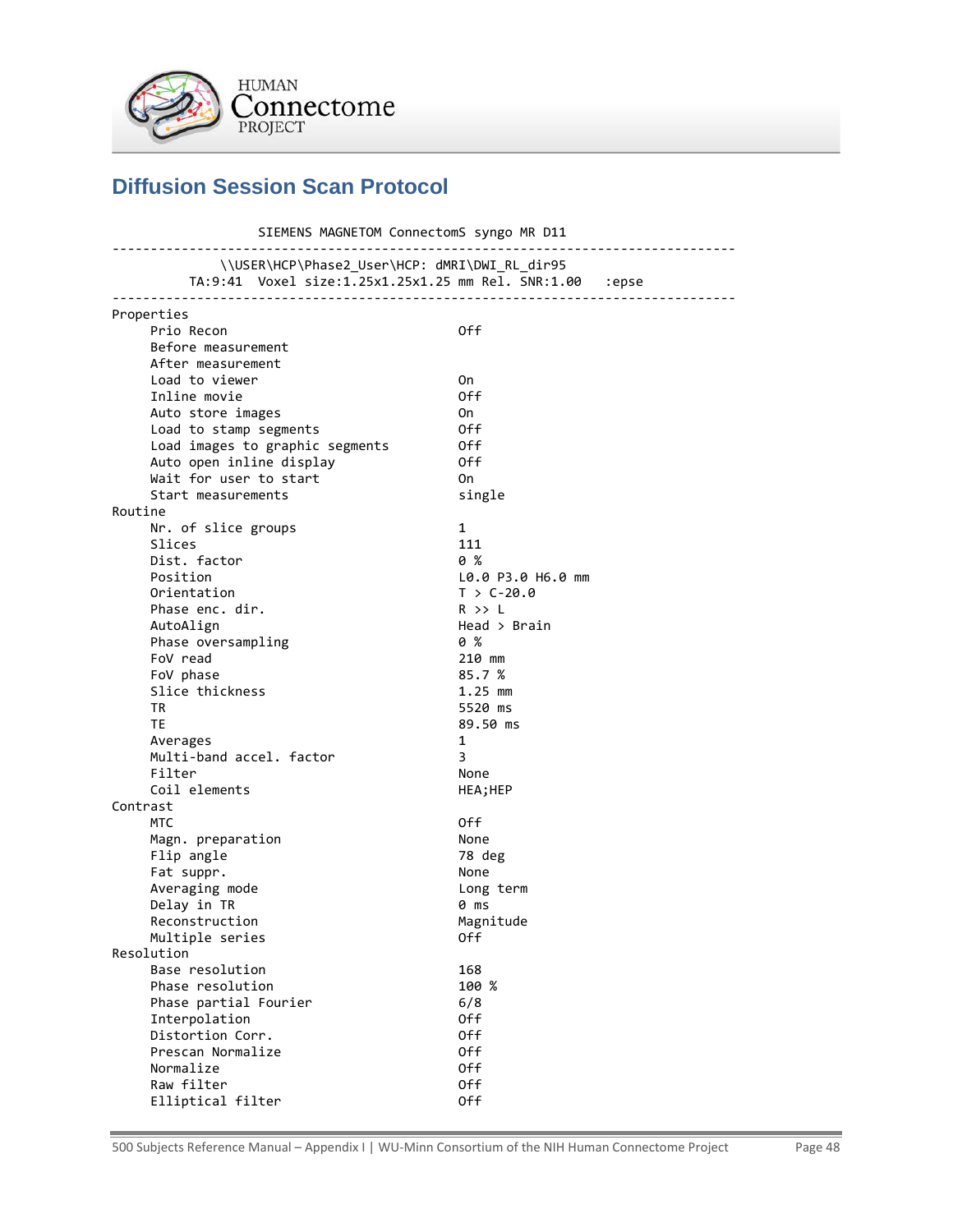

**HUMAN** 'onnectome PROJECT

Dynamic Field Corr. 0ff Geometry Nr. of slice groups 1 Slices 111<br>Dist. factor 111 0 % Dist. factor<br>Position Phase enc. dir.<br>Phase oversampling the control of % Phase oversampling  $\begin{array}{ccc} 0 & \times & 0 \\ \text{Multi-slice mode} & & & \end{array}$ Multi-slice mode Series **Interleaved**  Nr. of sat. regions 0 Position mode Fat suppr. None Special sat. None Special sat. None Table position P System Body Off HEP On One of the state of the state of the state of the state of the state of the state of the state of the state of the state of the state of the state of the state of the state of the state of the state of the state of HEA On Position mode **L-P-H** Positioning mode FIX Table position http://www.fable.org/ Table position 0 mm  $MSMA$   $S - C - T$ Sagittal R >> L<br>Coronal R +> P Coronal A >> P<br>Transversal A +> P<br>F >> H Transversal<br>Coil Combine Mode The Sum of Squares Coil Combine Mode<br>AutoAlign Auto Coil Select **Default** Shim mode Standard Standard Adjust with body coil **Example 2018** Off Confirm freq. adjustment Off Assume Dominant Fat **Off** Assume Silicone **Off** Adjustment Tolerance **Auto** Auto ? Ref. amplitude 1H 0.000 V Position L0.0 P3.0 H6.0 mm Rotation 90.00 deg A >> P 210 mm R >> L 180 mm F >> H 139 mm Frequency 1H 123.254038 MHz Correction factor ExtExciteRF 1H 83.044 V Gain High Table position 0 mm<br>
Img. Scale. Cor. 1.000 Img. Scale. Cor. Physio 1st Signal/Mode None Magn. preparation None Resp. control 0ff Inline Distortion correction **Off** Sequence

 $LO.0 P3.0 H6.0 mm$ <br>R >> L  $Head > Brain$ Introduction On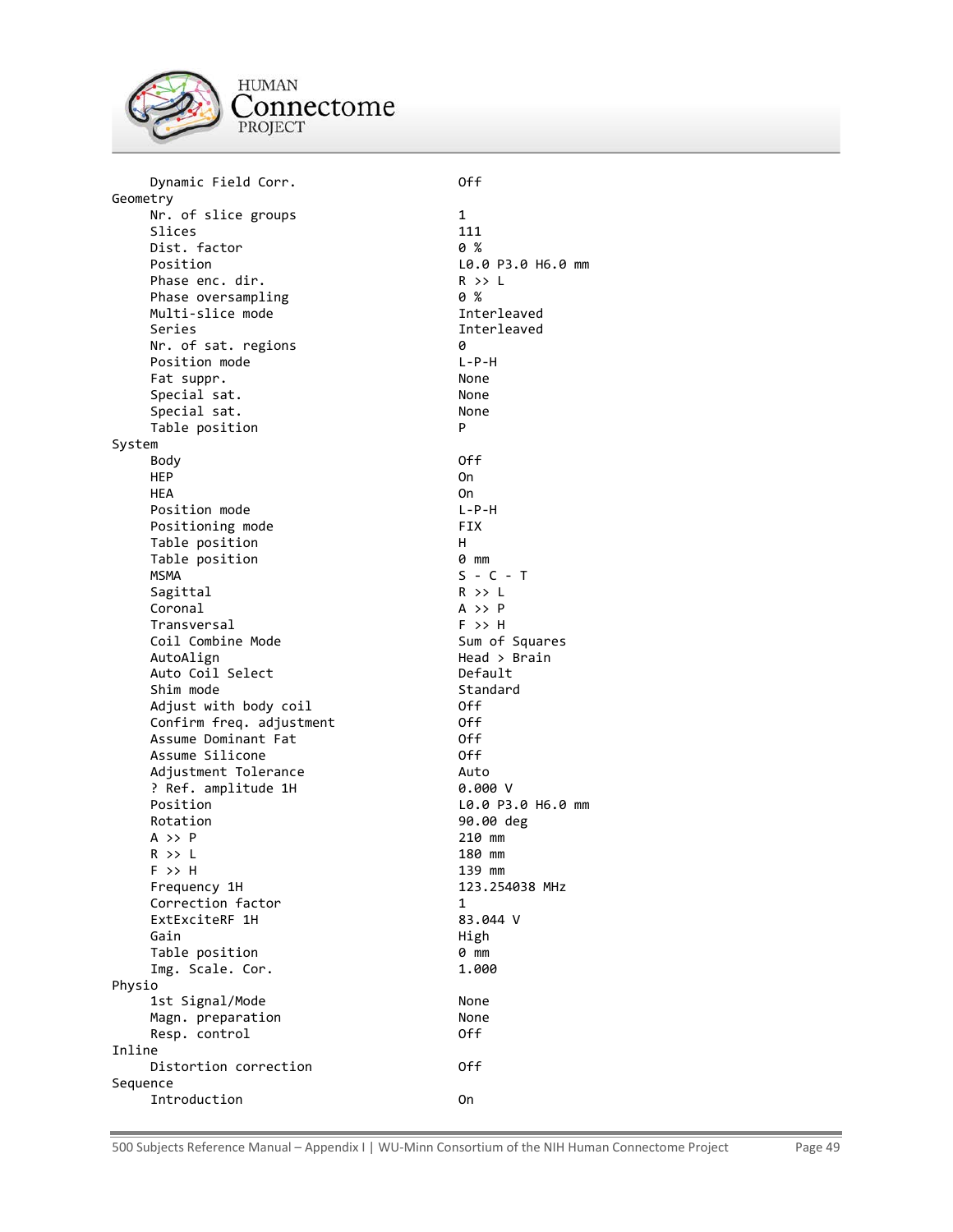

|             | Averaging mode           | Long term              |
|-------------|--------------------------|------------------------|
|             | Multi-slice mode         | Interleaved            |
|             | Bandwidth                | 1488 Hz/Px             |
|             | Optimization             | None                   |
|             | Echo spacing             | 0.78 ms                |
|             | EPI factor               | 144                    |
|             | RF pulse type            | Normal                 |
|             | Gradient mode            | Fast                   |
|             | Online multi-band recon. | Remote                 |
|             | TX/RX delta frequency    | 0 Hz                   |
|             | TX Nucleus               | None                   |
|             | TX delta frequency       | 0 Hz                   |
|             | Coil elements            | HEA;HEP                |
|             | Acquisition duration     | 0 ms                   |
| <b>BOLD</b> |                          |                        |
|             | Delay in TR              | 0 ms                   |
|             | Diffusion mode           | Free                   |
|             | Diff. weightings         | 1                      |
|             | b-value                  | 3000 s/mm <sup>2</sup> |
|             | Diff. weighted images    | 0n                     |
|             | Trace weighted images    | 0ff                    |
|             | ADC maps                 | 0ff                    |
|             | FA maps                  | 0ff                    |
|             | Mosaic                   | 0n                     |
|             | Tensor                   | 0ff                    |
|             | Distortion Corr.         | 0ff                    |
|             | $b-V$ alue >=            | $0 \, \text{s/mm}^2$   |
|             | Exponential ADC Maps     | 0ff                    |
|             | Invert Gray Scale        | 0ff                    |
|             | Calculated Image         | 0ff                    |
|             | Calculated bValue        | 1400 s/mm <sup>2</sup> |

SIEMENS MAGNETOM ConnectomS syngo MR D11

```
---------------------------------------------------------------------------------
                           Table Of Contents
---------------------------------------------------------------------------------
```
### \\USER

| <b>HCP</b> |                   |
|------------|-------------------|
|            | Phase2 User       |
|            | IHCP: dMRI        |
|            | Localizer         |
|            | AAHScout          |
|            | Localizer aligned |
|            | BIAS BC           |
|            | BIAS 32CH         |
|            | DWI RL dir95      |
|            | DWI LR dir95      |
|            | DWI RL dir96      |
|            | DWI LR dir96      |
|            | DWI RL dir97      |
|            | DWI LR dir97      |
|            | FieldMap          |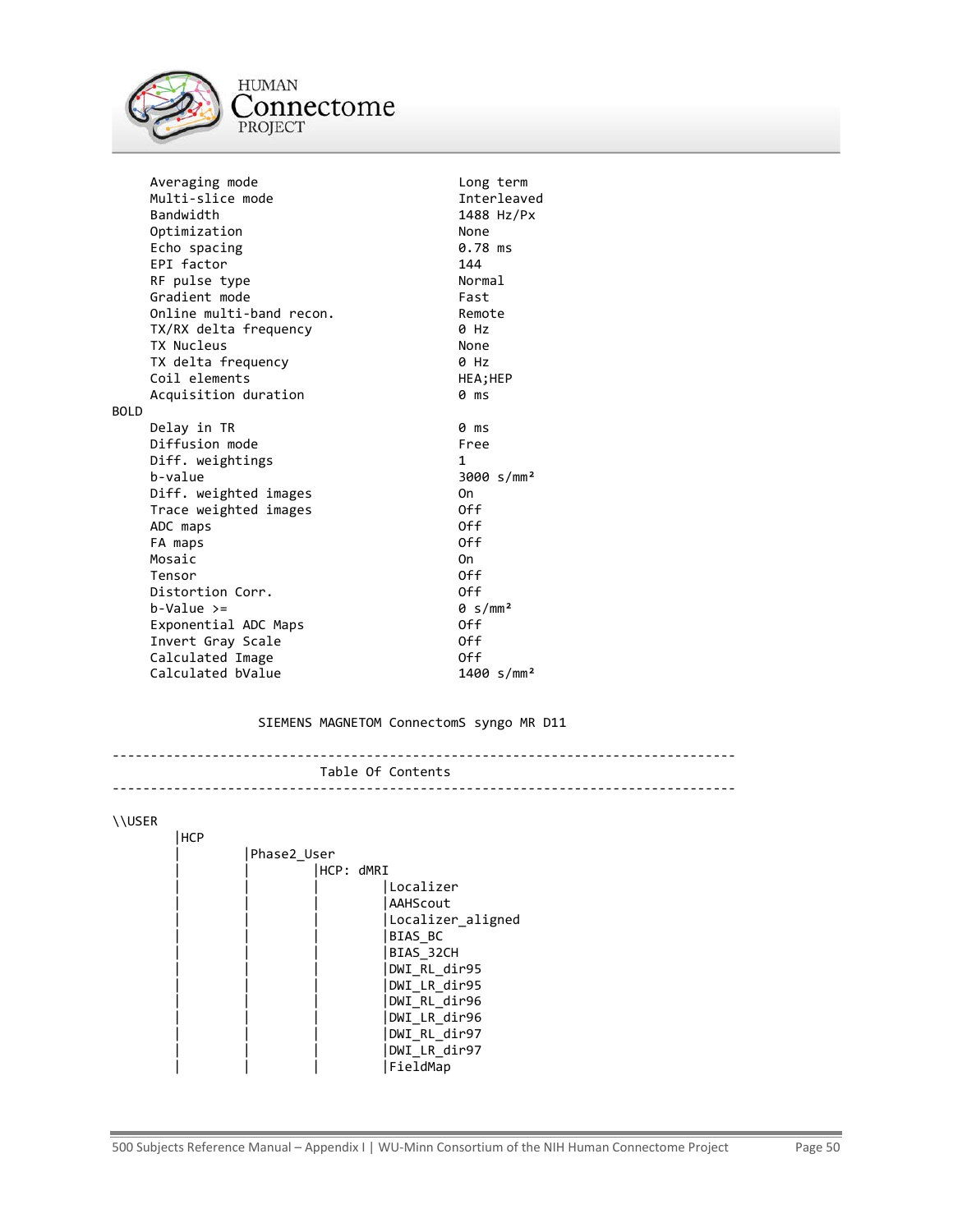

# <span id="page-50-0"></span>**HCP MEG Scan Protocol**

HCP MEG data acquisition is performed on a whole head MAGNES 3600 (4D Neuroimaging, San Diego, CA) system housed in a magnetically shielded room, located at the Saint Louis University (SLU) medical campus. This document details the scan protocol and scanner parameters used for all HCP subjects selected for MEG scanning. See 500 Subjects Release Appendix IV for Standard Operating Procedures used by HCP research staff to ensure consistent data acquisition between subjects.

When planning MEG experiments on your local system, we caution that performance may vary from system to system, even within a single scanner platform. For best performance, you may need to adjust your protocols.

Several key choices were made regarding the HCP MEG recordings. Sampling rate was selected to be as high as possible (2034.51 Hz) while collecting all channels (248 magnetometer channels together with 23 reference channels). Bandwidth was set (at DC, 400Hz) to capture physiological signals, and optimize file sizes and the signal-to-noise ratio. All our experiments were recorded in continuous mode to allow the greatest user flexibility in determining epoch widths in analyses. Since the bit noise on our system was higher than our sensor noise, Delta encoding is used to increase the bitrate.

| <b>Scan</b> | <b>Description</b>                                             | Duration (min) |
|-------------|----------------------------------------------------------------|----------------|
| 1-Rnoise    | Empty Room scan establishes a baseline noise level             | 5:00           |
| 2-Pnoise    | Patient scan, multiple if degaussing of the head is necessary. |                |
|             | <b>Participant Digitization</b>                                | $\sim$ 20      |
| 3-Restin    | First resting state scan, eyes open, fixated.                  | 6:00           |
| 4-Restin    | Second resting state scan, eyes open, fixated.                 | 6:00           |
| 5-Restin    | Third resting state scan, eyes open, fixated.                  | 6:00           |
|             | Break for button box placement                                 | ~2             |
| 6-Wrkmem    | First half, Working Memory scan                                | 10:00          |
| 7-Wrkmem    | Second half, Working Memory scan                               | 10:00          |
|             | Break for otic placements                                      | ~1             |
| 8-StoryM    | First Half, Language scan                                      | 7:00           |
| 9-StoryM    | Second Half, Language scan                                     | 7:00           |
|             | Break for muscle sensor placement (EMG)                        | $^{\sim}10$    |
| 10-Motort   | First Half, Motor scan                                         | 14:00          |
| 11-Motort   | Second Half, Motor scan                                        | 14:00          |

The order of scans in the HCP MEG protocol is as follows for all subjects: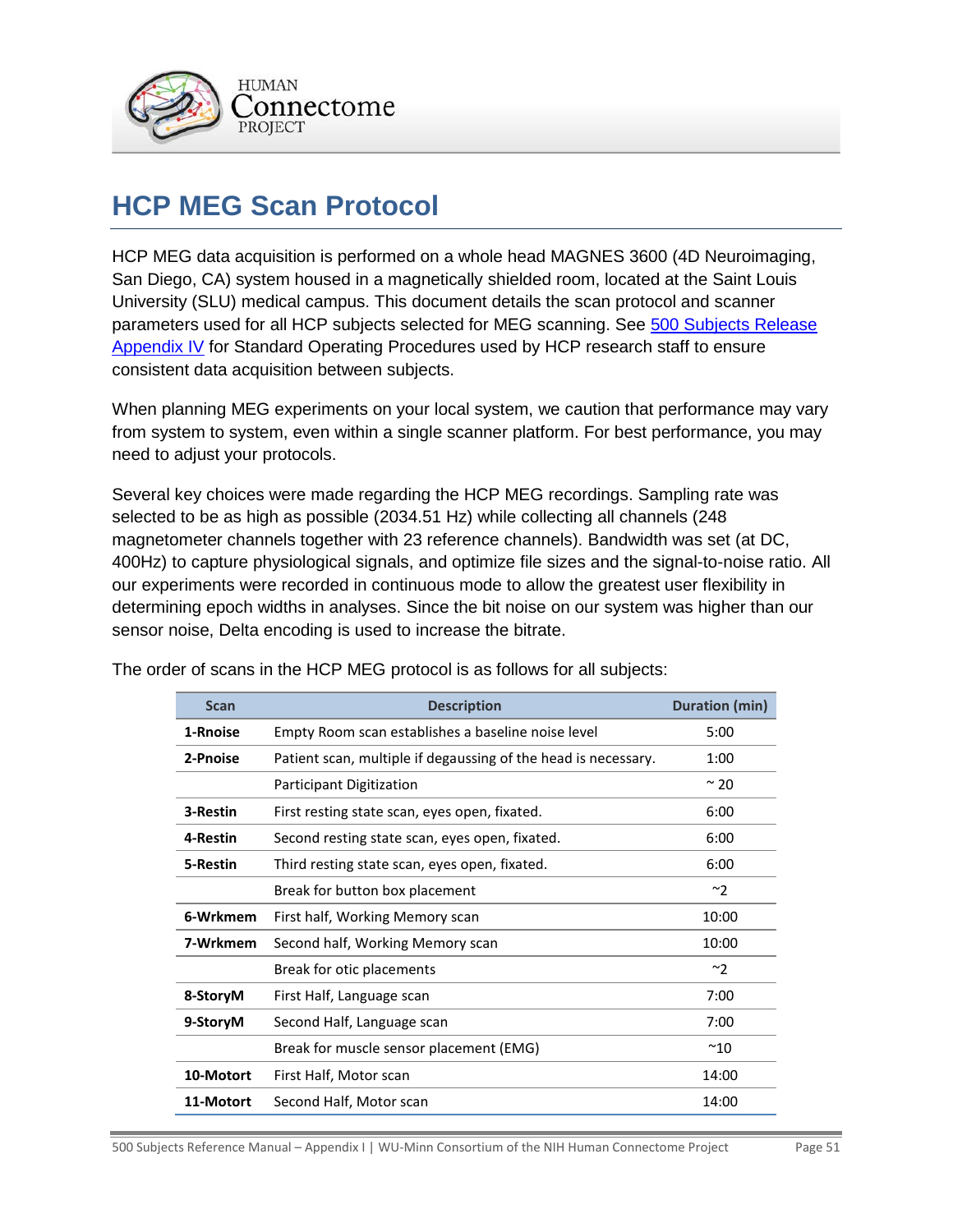

In a particular session, multiple PNoise scans may be performed if the first shows artifact, generally from missed metal on the head or body of the participant, or dental work with residual magnetic fields. We can degauss the participant, if necessary, and in such cases the PNoise will be repeated until a good artifact-free scan is reviewed. The final PNoise in a subfolder will represent the baseline noise-state of this participant for other scans in the session.

Particular scans may have been rejected from the data release for quality reasons in acquisition or preprocessing.

The exact duration of each scan in seconds is variable as the recording brackets the stimuluspresentation time with buffer at the start and end.

The screenshots below show the HCP acquisition setup and parameters set for the MAGNES 3600 magnetometer for an exemplar MEG session.

In the first shot, the general acquisition parameters are shown. Duration is set at 2000 seconds for most scans, and manually stopped after the E-Prime run is concluded, to ensure the data are not prematurely clipped.

| 000                                                                                                                                                   | $\chi$ Acquisition Setup - MSW 1.3.8, megmas, [megmap]                                                                                                                                               |
|-------------------------------------------------------------------------------------------------------------------------------------------------------|------------------------------------------------------------------------------------------------------------------------------------------------------------------------------------------------------|
| Utilities $\tau$ )<br>Parameters $\nabla$ ) Comments $\nabla$ ) (Reset)                                                                               | Version)<br>$\left($ Quit $\right)$                                                                                                                                                                  |
| Patient: HCP, Phs2pt #CP<br><b>Scan:</b> $\nabla$ Patient: HCPd2Rest<br>Session: $\sqrt{2/13}$ 10:44<br>Store On: $\nabla$<br><b>Run: 1</b>           | Operator: test<br>Save Scan )<br>New Session<br>megmas:data1                                                                                                                                         |
| DAS: $\nabla$ STL_Jul2012:btiwd01                                                                                                                     | Site Name: MSR3                                                                                                                                                                                      |
| Acquisition Mode: $\nabla$ Continuous<br>High Pass Filter: $\nabla$<br>DC<br>Bandwidth: $\nabla$<br>400 Hz<br><b>Sample Rate:</b> $\nabla$ 2034.51 Hz | Coils: $\nabla$<br>5 coils<br><b>Coil Acquisition Prompt:</b> $\nabla$ Don't Prompt<br><b>Transform Calculation:</b> $\nabla$ Coil Matching<br>Montage: $\nabla$<br>None<br>Trigger Channel: TRIGGER |
| <b>Duration:</b> 2000, $\nabla$ seconds                                                                                                               | <b>Data Encoding:</b> $\nabla$ <b>Delta</b>                                                                                                                                                          |
| Start Initialization)                                                                                                                                 | Send as Idle Parameters                                                                                                                                                                              |
|                                                                                                                                                       |                                                                                                                                                                                                      |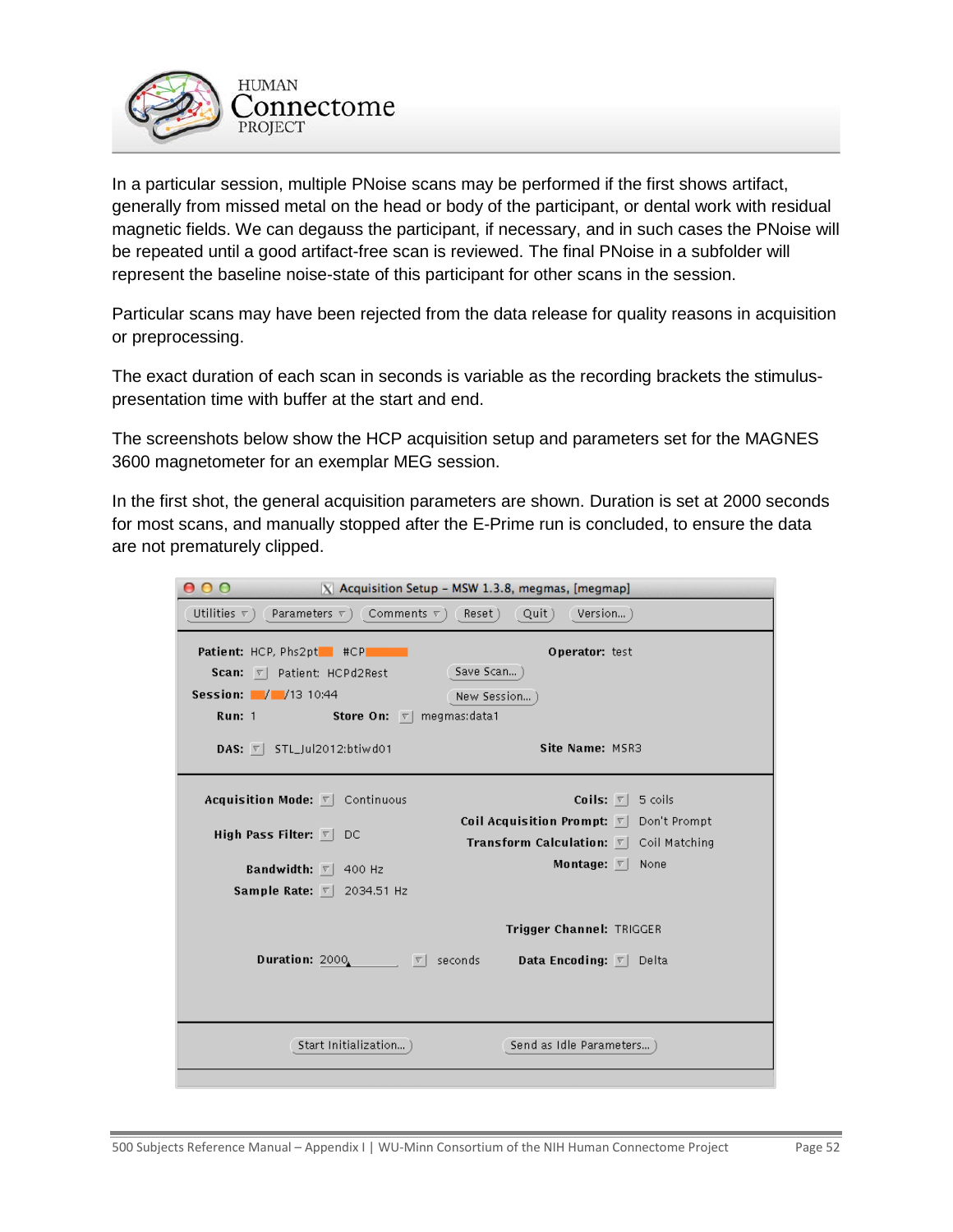

In the Scan Information screenshot, whole head and the miscellaneous setup parameters are shown for a resting state scan. In all acquisitions 287 channels are acquired, always with a Gain of "x1".

| 000                                                                                                                                                                                                                                                                                                                                                                              | X Patient Selection: Scan Information                                                                                                                                                              |               |
|----------------------------------------------------------------------------------------------------------------------------------------------------------------------------------------------------------------------------------------------------------------------------------------------------------------------------------------------------------------------------------|----------------------------------------------------------------------------------------------------------------------------------------------------------------------------------------------------|---------------|
| <b>Patient ID: CP</b>                                                                                                                                                                                                                                                                                                                                                            | Patient Name: HCP, Phs2pt20                                                                                                                                                                        |               |
| Scan: HCPd2Rest                                                                                                                                                                                                                                                                                                                                                                  |                                                                                                                                                                                                    |               |
| 1 process(es)<br>Scan used by                                                                                                                                                                                                                                                                                                                                                    |                                                                                                                                                                                                    |               |
| MAGNES 3600 WH (WHOLE HEAD) PARAMETERS:                                                                                                                                                                                                                                                                                                                                          |                                                                                                                                                                                                    |               |
| SP_Version: 6<br>Acquisition Mode:<br>Duration:<br>High Pass Filter:<br>Sample Rate:<br>Bandwidth:                                                                                                                                                                                                                                                                               | Continuous<br>$2$ ks<br>DC.<br>2034.51 Hz<br>400 Hz                                                                                                                                                | $\frac{1}{1}$ |
| MISCELLANEOUS SETUP PARAMETERS:                                                                                                                                                                                                                                                                                                                                                  |                                                                                                                                                                                                    |               |
| Use Cardiac Mode:<br>Transform Algorithm:<br>Coil Acquisition Prompt:<br>Auto Artifact Reject Level:<br>Alternate Filter Card:<br>Alternate High Pass Filter:<br>Filter Name:<br>Notch Filter:<br>Enable Delta:<br>Use Coils on Head:<br>Use Analog Weights:<br>Use Digital Weights:<br>Weight Table:<br>EEG Montage File:<br>External Data Tap Process:<br>Default Video Setup: | No<br>Coil Matching<br>None<br>$\overline{0}$<br>$\mathbf{1}$<br>DC<br>1p400<br>None<br>Yes.<br>Yes.<br>Yes.<br>Yes.<br>"Supine"<br>None<br>None<br>1                                              |               |
| CHANNELS ACQUIRED:                                                                                                                                                                                                                                                                                                                                                               |                                                                                                                                                                                                    |               |
| Name<br>"A1"<br>"A2"<br>"A3"<br>"A4"<br>"A5"<br>"A6"                                                                                                                                                                                                                                                                                                                             | Label<br>Type Gain<br>$\mathbf{u}$<br>MEG<br>X1<br>$\mathbf{u}$<br>MEG.<br>- X1<br>$\mathbf{u}$<br>MEG<br>X1<br>$\mathbf{u}$<br>MEG<br>- X1<br>$\mathbf{u}$<br>X1<br>MEG<br>$\mathbf{H}$<br>MEG X1 |               |
| Display Data Size<br>Print)                                                                                                                                                                                                                                                                                                                                                      |                                                                                                                                                                                                    |               |

In the Data File Information screenshot, Channel reference information is given for the first few channels. A complete listing of this info is contained in the headers, which are accessible by reading the data into MATLAB. Because we record continuous data, "epoch information" will reflect the whole scan as a single epoch. Points (times) sample period = epoch duration.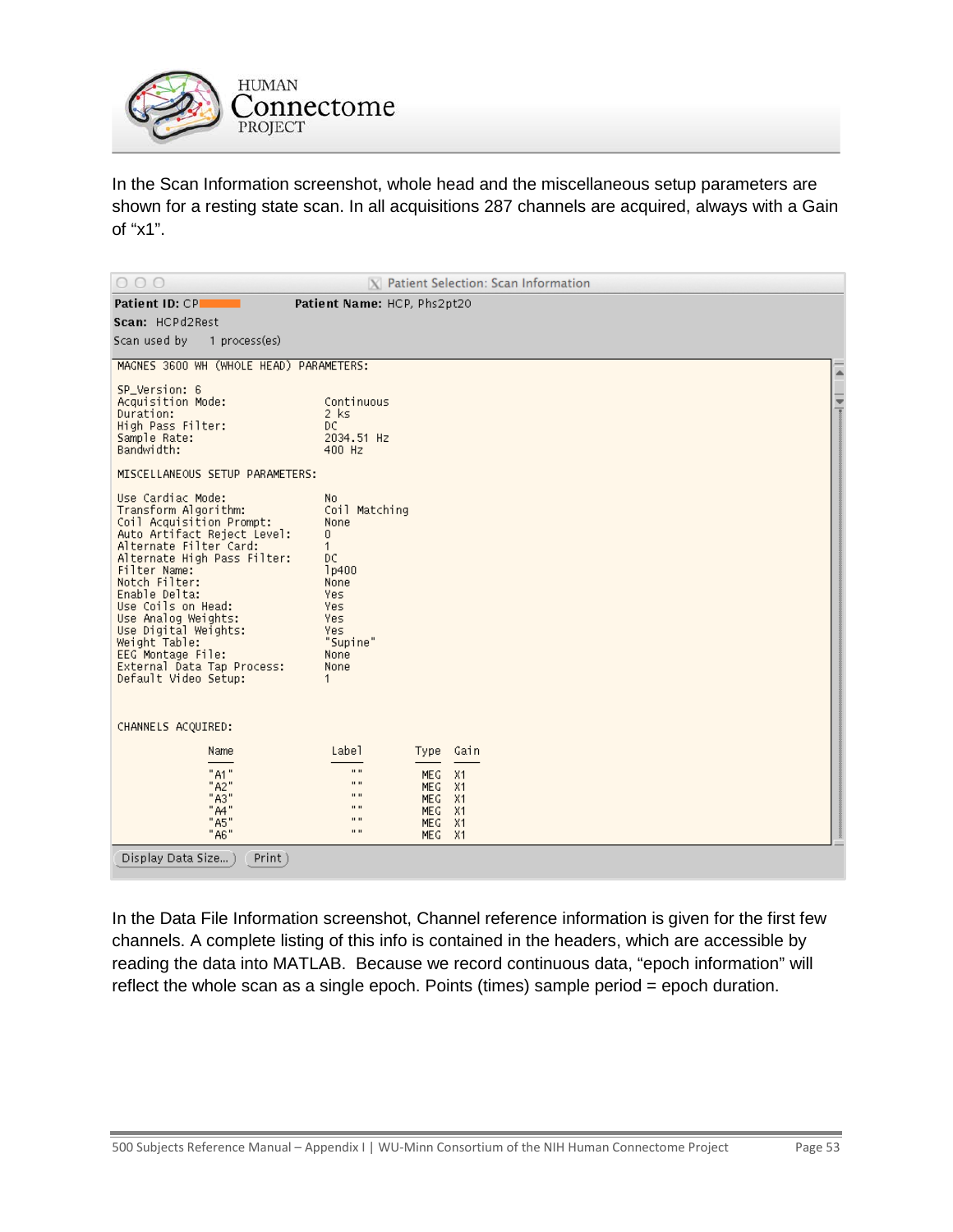

| 000                                                | X Patient Selection: Data File Information |
|----------------------------------------------------|--------------------------------------------|
| Print)<br>Quit )<br>Version)                       |                                            |
| Patient: CP                                        |                                            |
| HCPd2Rest<br>Scan:<br>Session: ////13 09:29        |                                            |
| Run:<br>$\mathbf{1}$                               |                                            |
| File:<br>c, rfDC<br>pdf path:                      |                                            |
| /home/whsbti/data/megmas_data1/CPII                | MCPd2Rest/ % % % 13@09:29/1/c.rfDC         |
| Version:<br>1<br>File Type:<br>"Bts"               |                                            |
| Data Format:                                       | Float (32 bits)                            |
| Acquisition Mode:                                  | Continuous                                 |
| Sample Period:<br>' ج'<br>X Axis Label:            | 491.519 us(2.03451 kHz)                    |
| Timestamp:                                         |                                            |
| Total Channels:<br>287<br>Total Epochs:<br>1       |                                            |
| Input Epochs:<br>0                                 |                                            |
| Index of Longest Epoch:<br>0<br>Epoch information: |                                            |
|                                                    |                                            |
| Points in Epoch:<br>Epoch Duration:                | 745619<br>366.486 s                        |
| Expected Intertrigger Interval: 0 s                |                                            |
| Actual Intertrigger Interval:<br>Epoch Timestamp:  | 0 s<br>0 slices.<br>$0.000$ s              |
| Number of Variable Events:                         | n                                          |
| Fixed Event information:                           |                                            |
| Event Name:                                        | 'Trigger'                                  |
| Start Latency:<br>End Latency:                     | 0 s<br>$10$ ms                             |
| Fixed Event Flag:                                  | True                                       |
| Channel Reference information:                     |                                            |
| Channel Name:                                      | 'TRIGGER'                                  |
| Channel Label:<br>Channel Number:                  | 'TRIGGER'<br>1.                            |
| Attributes:                                        | Channel Triggered Acquisition              |
| Scale:<br>Y Axis Label:                            | 'bit'                                      |
| Valid Min/Max Flag:                                | True                                       |
| Y Minimum:<br>Y Maximum:                           | -32.767 kbit<br>32.767 kbit                |
| Index:                                             | 0.                                         |
| Channel Name:                                      | <b>RESPONSE</b>                            |
| Channel Label:                                     | 'RESPONSE'                                 |
| Channel Number:                                    | 2                                          |
| Attributes:<br>Scale:                              |                                            |
| Y Axis Label:                                      | 'bit'                                      |
| Valid Min/Max Flag:<br>Y Minimum:                  | True<br>-32.767 kbit                       |
| Y Maximum:                                         | 32.767 kbit                                |
| Index:                                             |                                            |
| Channel Name:                                      | ' MLzA'                                    |
| Channel Label:<br>Channel Number:                  | 'MLzA'<br>3.                               |
| Attributes:                                        |                                            |
| Scale:<br>Y Axis Label:                            | 'т'                                        |
| Valid Min/Max Flag:                                | True                                       |
| Y Minimum:<br>Y Maximum:                           | $-36.0437$ nT<br>36.0437 nT                |
| Index:                                             | 2                                          |
|                                                    |                                            |